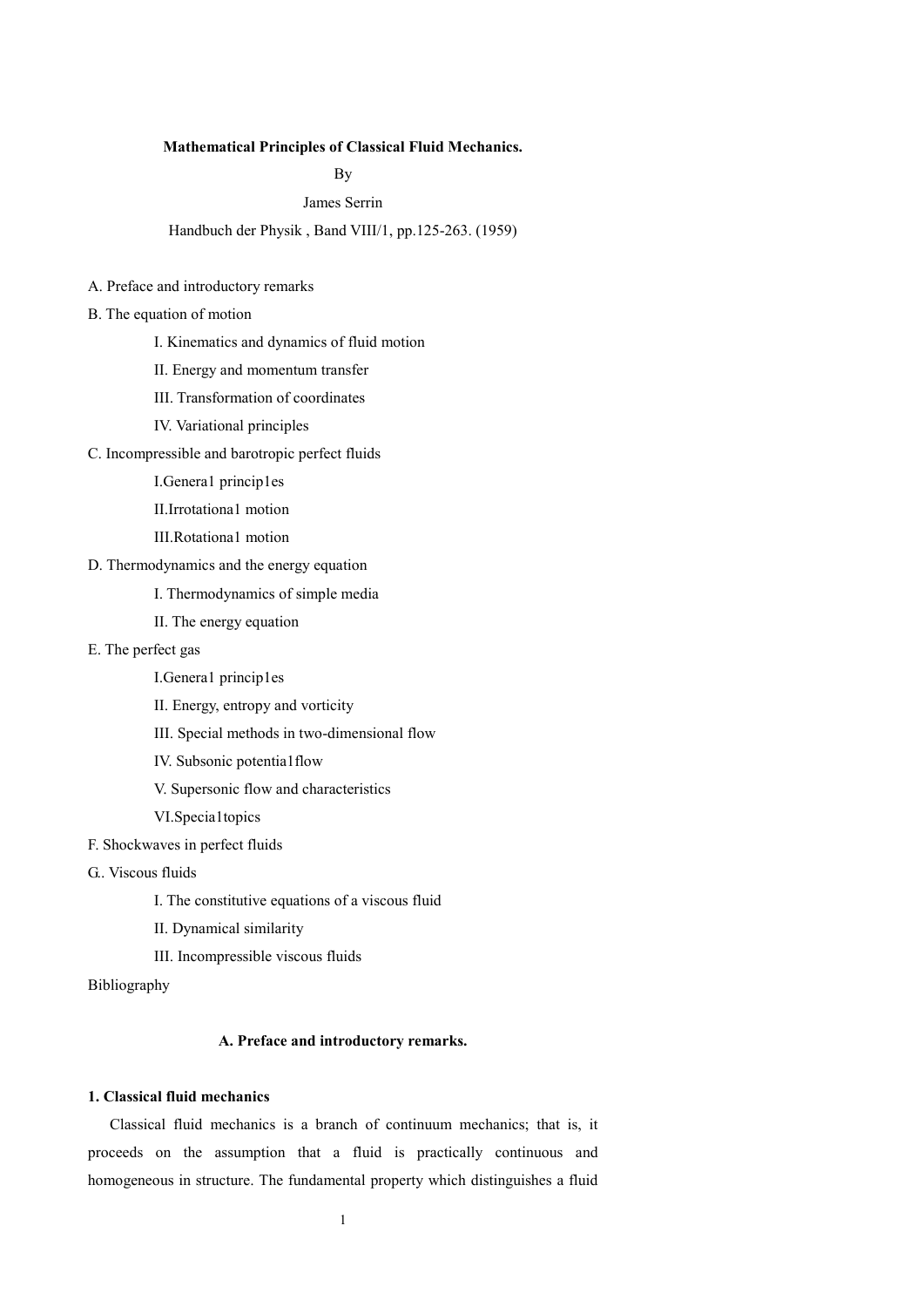from other continuous media is that it cannot be in equilibrium in a state of stress such that the mutual action between two adjacent parts is oblique to the common surface. Though this property is the basis of hydrostatics and hydrodynamics, it is by itself insufficient for the description of fluid motion. In order to characterize the physical behavior of a fluid the property must be extended, given suitable analytical form, and introduced into the equations of motion of a general continuous medium, this leading ultimately to a system of differential equations which are to be satisfied by the velocity, density, pressure, etc. of an arbitrary fluid motion. In this article we shall consider these differential equations, their derivation **from fundamental axioms**, and the various forms which they take when more or less special assumptions concerning the fluid or the fluid motion are made.

Our intent, then, is to present in a **mathematically correct way**, in concise form, and with more than passing attention to the foundations, the principles of classical fluid mechanics. The work includes the body of **exact theoretical knowledge** which accompanies the fundamental equations, and at the same time excludes relativistic and quantum effects, most of the kinetic theory, special fields such as turbulence, and all numerical or approximate work. Other topics which have been omitted, but which properly come within the scope of the article, are hydrostatics, rotating fluid masses, one-diinensiona1 gas flows, and stability theory; these subjects are treated elsewhere in this Encyclopedia. A basic knowledge of vector analysis and partial differential equations is expected of the reader, and some experience in hydrodynamics will prove helpful.

The paper proper begins with Division B, where the equations of motion are derived; we have attempted to give **rigorous** and **complete** discussions of the basic points, establishing the entire work on the concept of motion as a **continuous point transformation**. In the final part of this chapter we have discussed t**ransformation of coordinates** and **variational principles**. The material in Part C is to some extent standard in textbooks, but its omission would affect the unity of the article. Moreover, it is here that we first meet many of the ideas which are of importance in the more complex situations treated later. Part D returns to the foundations of the subject with a concise treatment of the thermodynamics of fluid motion, including a postulational summary of the relevant parts of classical thermodynamics. The presentation here may serve as a model for the discussion of multicomponent hydrodynamical systems.

In Part E we present the general theory of **perfect** (i.e., nonviscous) **gases**. We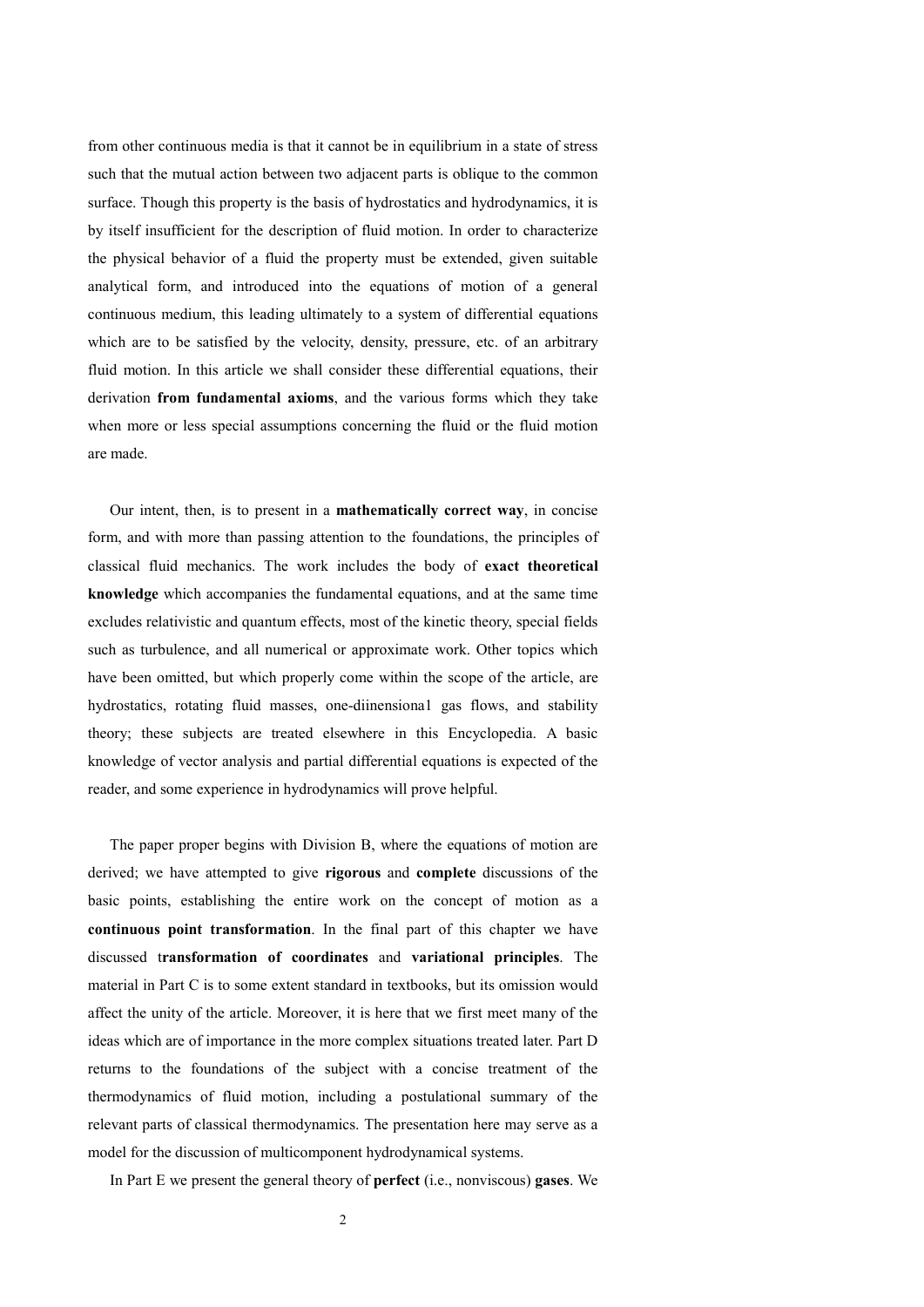have attempted as much as possible to include results on non-isentropic motion and to avoid the ideal gas assumption  $pV = RT$ . Rather surprisingly, this point of view leads in many cases to a considerable economy of thought. Part F deals with the theory of **shock waves** in a perfect fluid. The treatment is based entirely on the postulates of motion (Parts B and D) and requires no new dynamical assumptions. The section on shock layers should be useful as an introduction to the specialized literature on the subject. The concluding chapter begins with a clearcut derivation of the constitutive equations of a **viscous fluid** and covers other theoretical work of recent years.

Some of the sections contain new material or improved treatment of known work. In particular we refer to the following items: the discussion of **variational principles** (Sects. 14, 15, 24 and 47), the theory of **dynamical similarity** (Sects. 36 and 66), the theory of the **stress tensor** (Sect. 59), the **energy method** (Sect. 73), an extension of the **Helmholtz-Rayleigh theorem** (Sect. 75), and several new formulas or equations, e.g., Eqs. (29.9), (40.6), (42.8), etc. An attempt has been made to cite original authorities whenever possible; on the other hand, complete references to a subject are seldom given, since they can usually be traced through the papers which are quoted. Finally, we must add that in a number of places proofs have been considerably modified and shortened from their original form.

This work owes much to the stimulating lectures and penetrating scholarship of my teachers David Gilbarg and Clifford Truesdell. Although the responsibility for the material presented is solely mine, their influence is apparent in many places. Also to my wife Barbara I owe sincerest thanks and gratitude, specifically for typing the entire manuscript and generally for smoothing the whole project to completion. Every work on fluid dynamics is the better for whatever degree of closeness it attains to the style, clarity, and thoroughness of Sir Horace Lamb's Hydrodynamics. The author hopes he has stayed to the path there laid out.

To the United States Air Force Office of Scientific Research and Development the author is indebted for support during a portion of the time he was engaged in writing this article.

#### **2. Vectors and tensors.**

The mathematical notation used in this article is that of ordinary Cartesian or Gibbsian vector analysis. This notation leads to the utmost conciseness of expression, and at the same time illuminates the physical meaning of the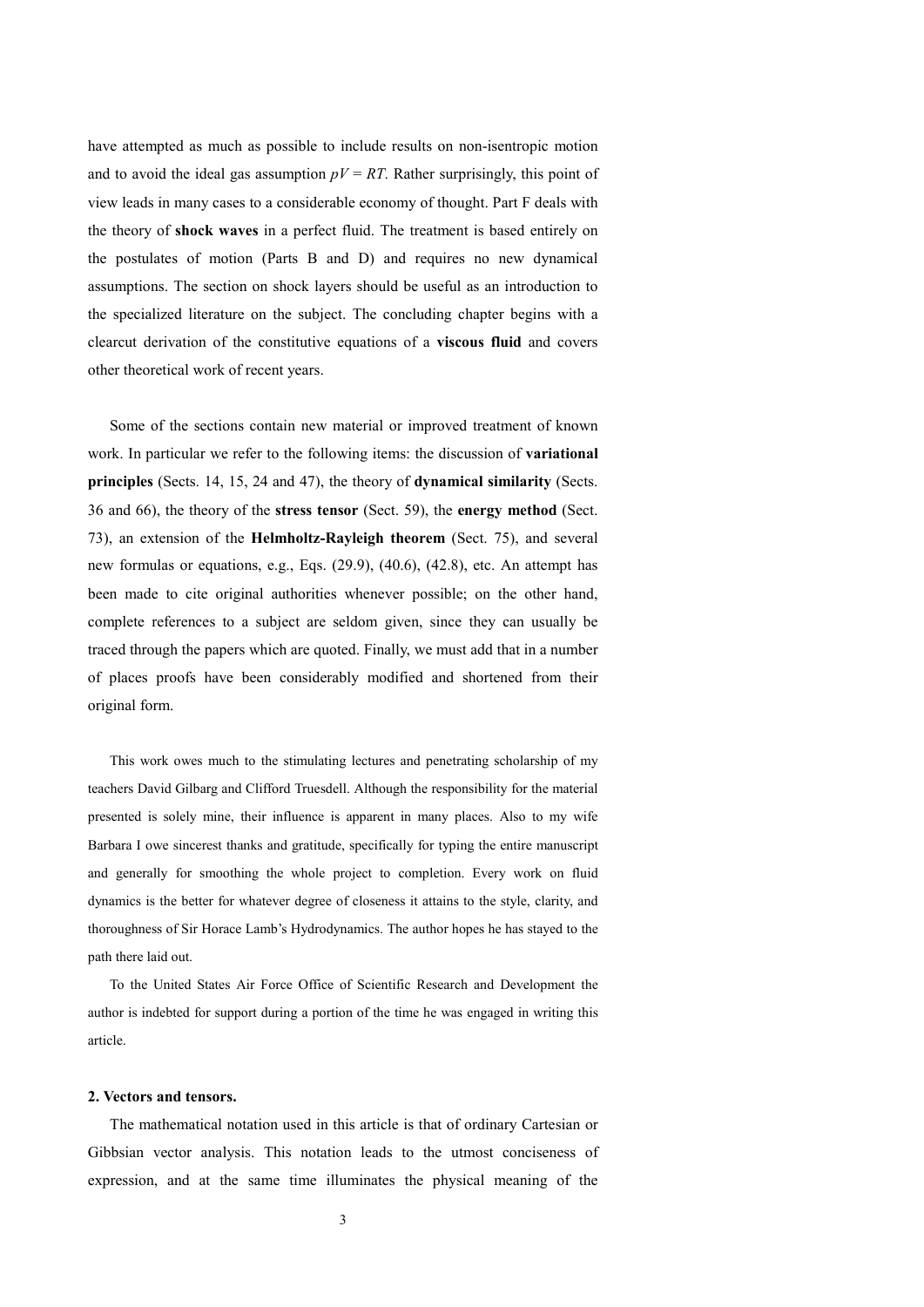phenomena represented. Most of the vector operations which we use are standard, but occasionally an expression is needed which may appear unusual or ambiguous. For this reason it is convenient to define all operations in terms of vector components: then the meaning of an equation can always be made clear simply by rewriting it in component form. Another advantage accrues to this method, namely that any equation admits an immediate tensorial interpretation if so desired.

Except in a few special situations we shall use lower case bold face to denote vectors; in a fixed rectangular coordinate system, the components of vectors *b*, *c*, etc., will be denoted by  $b^i$ ,  $c^i$ , etc., or equivalently  $b_i$ ,  $c_i$ , etc., where  $i=1, 2$ , 3. In this notation the scalar product  $\mathbf{b} \cdot \mathbf{c}$  is defined by

$$
\boldsymbol{b}\cdot\boldsymbol{c}=b^ic_i=b_ic^i,
$$

with the usual convention that a repeated index is summed from 1 to  $3<sup>1</sup>$ Similarly the vector product  $\mathbf{b} \times \mathbf{c}$  is defined by its components

$$
(\boldsymbol{b}\times\boldsymbol{c})^i=e^{ijk}b_jc_k,
$$

where  $e^{ijk}$  is the usual permutation symbol.<sup>2</sup> The magnitude of a vector *b* is denoted by the corresponding italic lower case letter, thus

$$
b = b \models \sqrt{b \cdot b} \; .
$$

(One important exception to this rule will be made: the magnitude of the velocity vector  $v$  will be denoted by  $q$ , the letter  $v$  being reserved to stand for a velocity component.)

The symbols grad $\phi$ , div**b** and curl**b** will be employed in their usual senses, thus

$$
\mathrm{div}\boldsymbol{b} = b^i{}_{,i}
$$

and

$$
(\text{curl} \boldsymbol{b})^i = e^{ijk} b_{k,j}, (\text{grad} \phi)_i = \phi_{i}.
$$

The comma in these formulas is a. standard convention denoting differentiation. That is, if *F* is an arbitrary scalar or vector function of position we define

$$
F_{,i} \equiv \frac{\partial F}{\partial x^i}, \quad i = 1, 2, 3.
$$

[This definition of  $F_i$  must be modified in case one wishes to consider curvilinear coordinate systems, as in Sect. 12. The modification need not concern us here, however, since except for a few instances the article is couched

 $e^{i23} = e^{231} = e^{312} = 1$ ,  $e^{213} = e^{132} = e^{321} = -1$ , and all other components are 0.

 $\frac{1}{1}$ The simultaneous use of upper and lower indices has been adopted in order to conform with the standard notation of tensor analysis.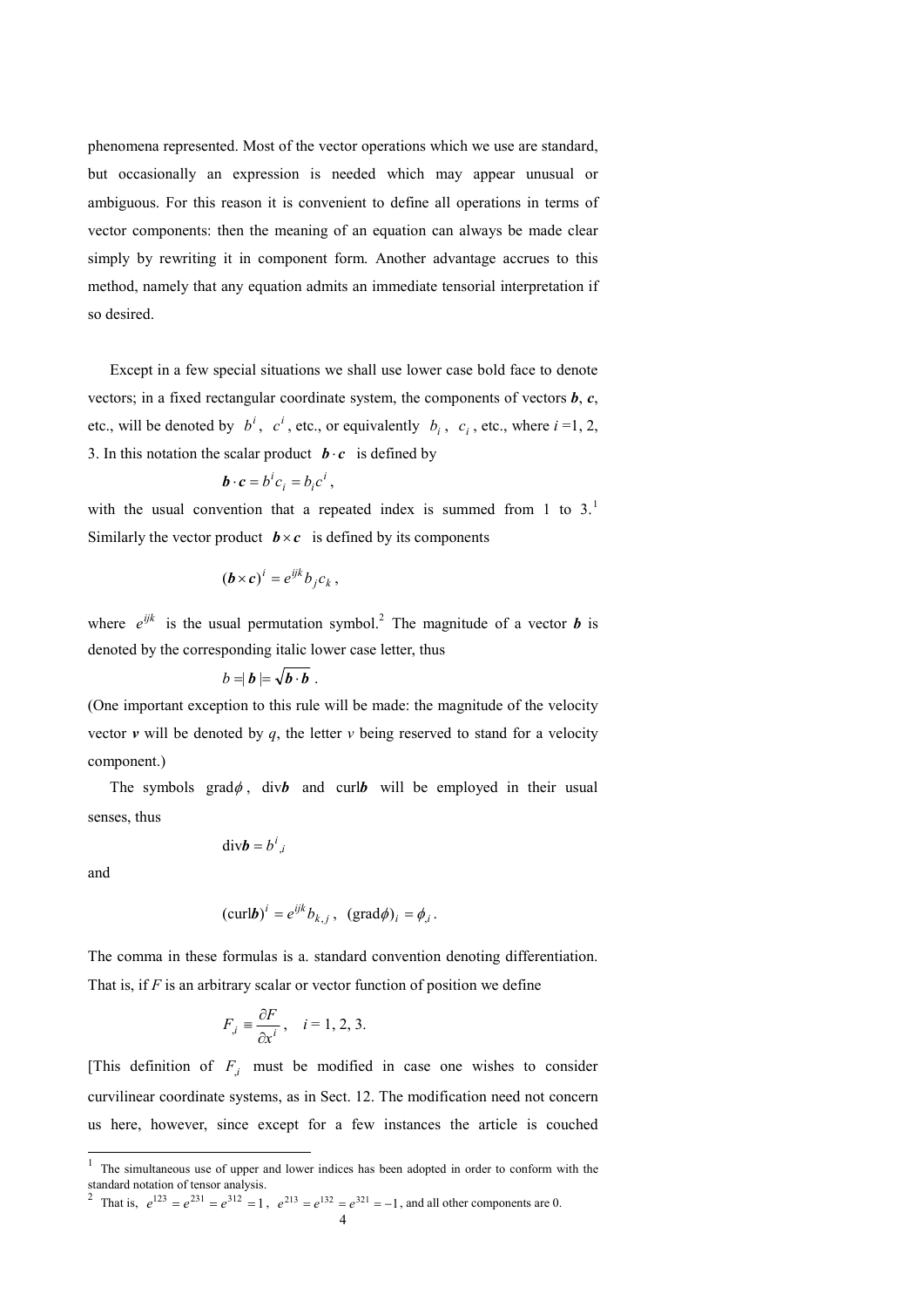exclusively in the notation of Cartesian vector analysis.]

Second order tensors (dyadics) occur frequently in this work. They wi1l.be represented by **uppercase bold face letters**:  $\Sigma$ ,  $T$ , etc. The components of a tensor *Σ* will be denoted by  $\mathcal{Z}^{ij}$ , and also, upon occasion, by  $\mathcal{Z}^{i}_{j}$  and  $\mathcal{Z}_{ij}$ . By the equations

 $b = c \cdot \Sigma$  and  $b = \Sigma \cdot c$ 

we mean, respectively

$$
b^i = c_j \Sigma^{ji}
$$
 and  $b^i = \Sigma^{ij} c_j$ .

Finally  $\Sigma$  : **T** stands for the scalar product  $\Sigma^{ij}T_{ij}$ .

Several special notation are convenient. By  $\Sigma_x$  we mean the **vector** with components  $e^{ijk} \Sigma_{jk}$ . By grad*b* we mean the **tensor** with components  $b_{j,i}$ , that is

$$
(\text{grad}\boldsymbol{b})_{ij} = b_{j,i}.
$$

Finally, div $\Sigma$  stands for the **vector** with components  $\Sigma^{ji}$ , . From these definitions it follows that

$$
\operatorname{curl}\boldsymbol{b} = (\operatorname{grad}\boldsymbol{b})_x \quad \text{and} \quad (\boldsymbol{c} \cdot \operatorname{grad}\boldsymbol{b})_i = c^j b_{i,j} \, .
$$

The reader familiar with tensor analysis will observe that if *b* is regarded as a. short name for the set of contravariant components  $b^i$  or covariant components  $b_i$  of a vector in a general curvilinear coordinate system, and if *Σ* is likewise regarded as a short name for the components of a tensor, then the above definitions are tensorially invariant. Thus the vector symbols we have introduced could equally well serve as a shorthand for writing tensor formulas.

A general transformation of volume integrals into surface integrals is embodied in the symbolic formula<sup>3</sup>

$$
\int_{V} F_{,i} dv = \oint_{\sigma} F n_{i} da .
$$
\n(2.1)

Here *F* is any scalar, vector, or tensor, with or without an index *i* to be summed out; *v* is a volume in which *F* is continuously differentiable;  $\sigma$  is the surface of

 3 H. B. PHILLIPS [48], formula (127).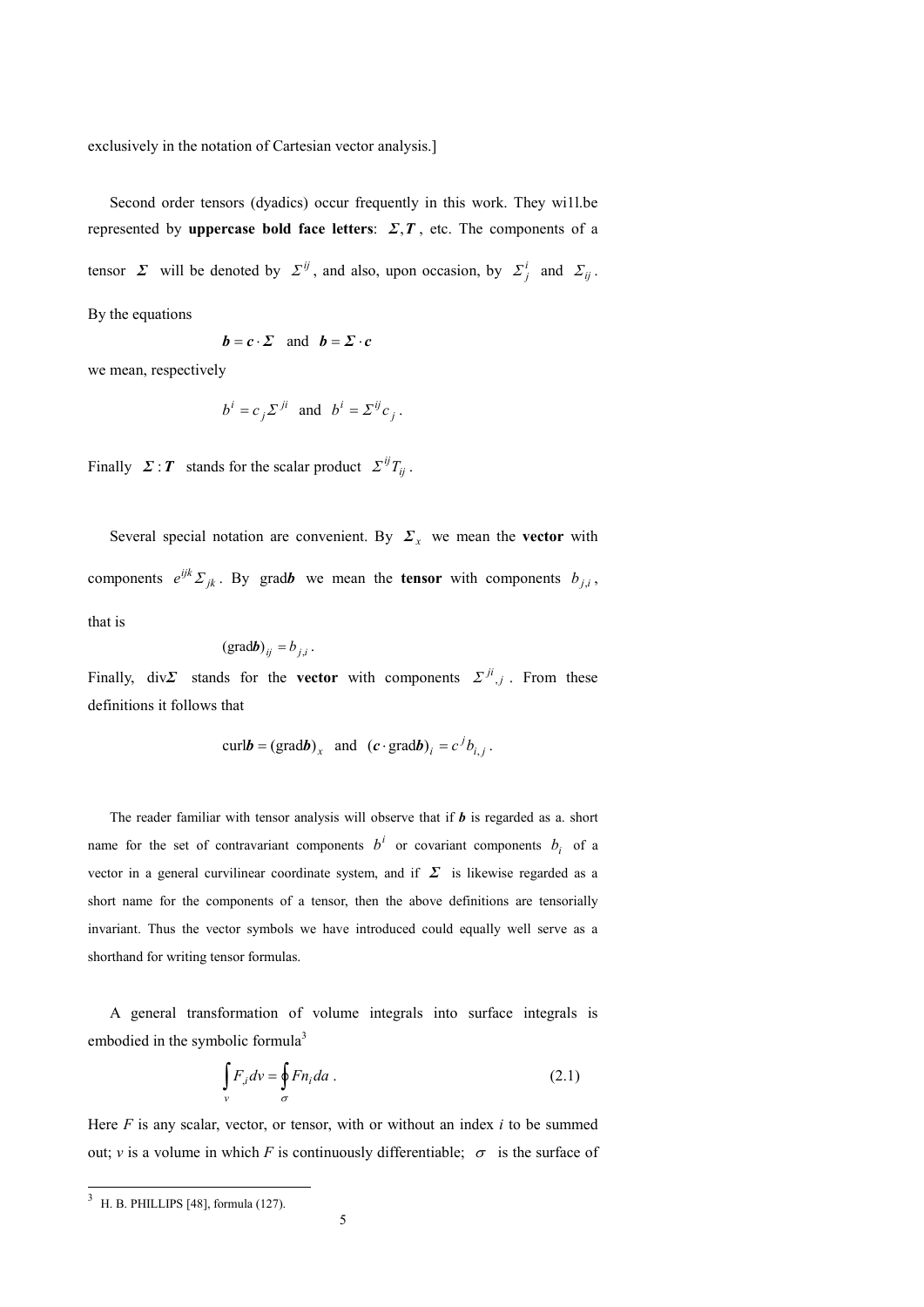this volume (assumed suitably smooth); and  $n_i$  are the components of the *outer* normal *n* to the surface  $\sigma$ . Replacing F by  $b^i$  gives

$$
\int_{v} \text{div} b dv = \oint_{\sigma} b \cdot n da , \qquad (2.2)
$$

usually called the divergence heorem; replacing F by  $e^{ijk}b_j$  gives

$$
\int_{V} \text{curl} \boldsymbol{b} dV = \oint_{\sigma} \boldsymbol{n} \times \boldsymbol{b} da
$$
 (2.3)

These formulas, and others like them, will be used frequently in this work.

## **List of frequently used symbols.**

Within a single section sometimes these same symbols are defined and used in a different sense. Numbers refer to section where symbol is first used.

- *c*: sound speed, Sect. 35.
- *E*: internal energy, Sects. 30, 33.
- F: arbitrary function.
- *H*: total enthalpy, Sects. 18, 38.
- *I*: enthalpy, Sect. 38.
- *J*: Jacobian, Sect. 3.
- *M*: Mach number, Sect. 36.
- *n*: distance normal to streamline.
- *p*: pressure.
- *q*: speed.
- *Q*: mass flow, Sect. 37.
- *r*: radial distance.
- *s*: distance along streamline.
- *S*: entropy, Sects. 30,33.
- *t*: time.
- *T*: absolute temperature.

*u*,*v*,*w*: velocity components.

- *a*: acceleration vector.
- *D*: deformation tensor, Sect. 11.
- *f*: extraneous force vector. with the fluid.
- *I*: unit matrix.
- *n*: unit (outer) normal vector to a surface.
- *t*: stress vector, Sect. 6.
- *T*: stress tensor, Sect. 6.
- *v*: velocity vector.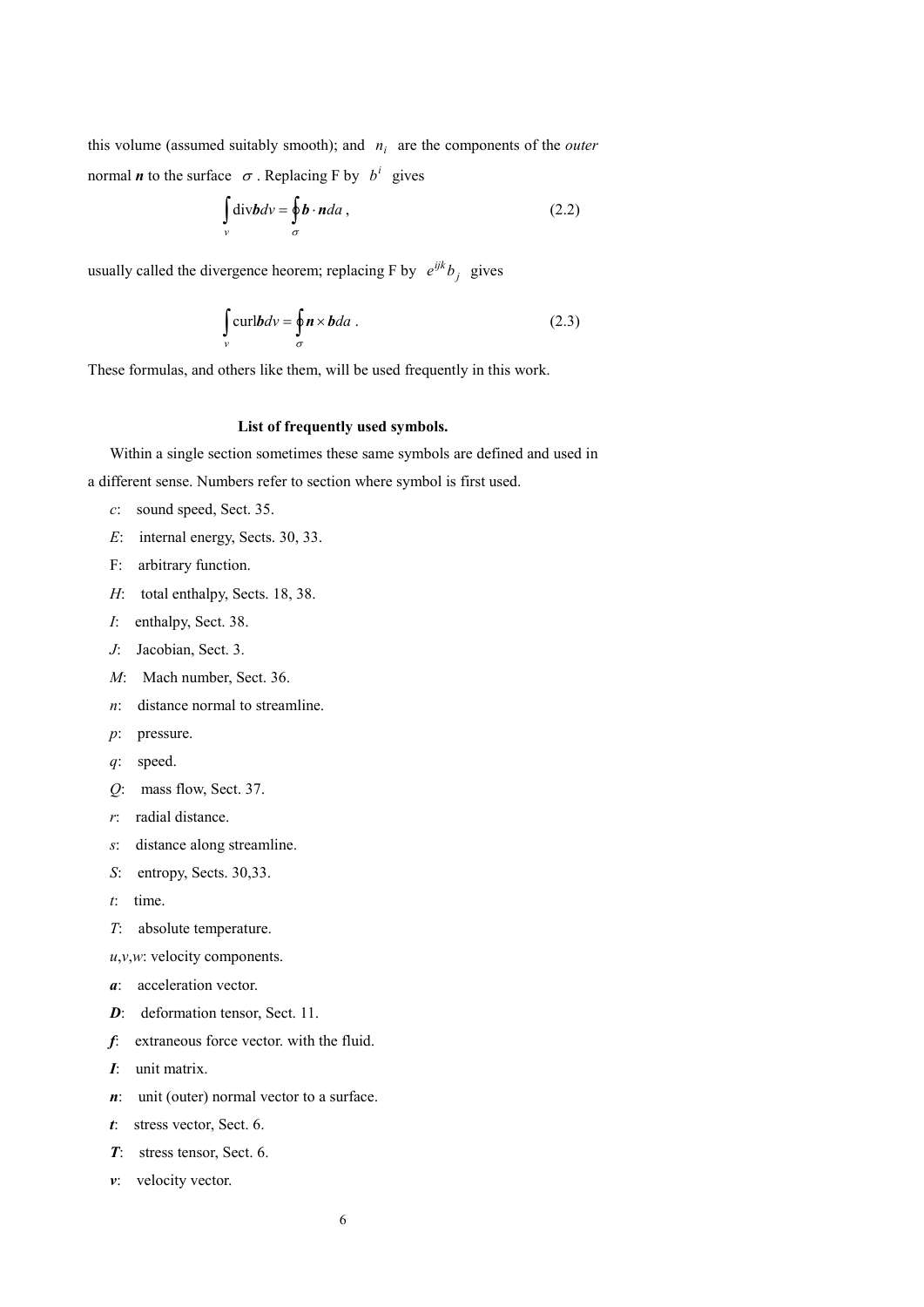- $\rho$  : density.
- $\theta$ : polar coordinate.
- $\theta$ : velocity inclination.
- $\Theta$ : expansion, Sect. 26.
- $\phi$ : velocity potential.
- $\Phi$ : dissipation function, Scots. 34, 61.
- $\psi$ : stream function, Sects. 19, 42.
- $\omega$ : vorticity magnitude.
- $\Omega$ : extraneous force potential, Sect. 9.
- *ω* : vorticity vector.
- *Ω* : vorticity tensor, Sect. 11.
- $\tilde{T}$  : kinetic energy, Sect. 9.
- $\widetilde{W}$  : vorticity measure, Sect. 27.
- $\widetilde{C}, \widetilde{S}, \widetilde{V}$ : curves, surfaces, volumes moving with the fluid.

 $v, \sigma$ : fixed volume in space, and its bounding surface.

Other standard notations are introduced in Sects. 2 and 3.

## **B. The equation of motion.**

## **I. Kinematics and dynamics of fluid motion.**

## **3. Kinematical preliminaries.**

Fluid flow is an intuitive physical notion which is represented mathematically by a **continuous transformation** of three-dimensional Euclidean space into itself. The parameter  $t$  describing the transformation is identified with the time, and we may suppose its range to be  $-\infty < t < \infty$ , where  $t = 0$  is an arbitrary initial instant.

In order to describe the transformation analytically let us introduce a **fixed rectangular coordinate system**  $(x^1, x^2, x^3)$ . We refer to the coordinate triple  $(x<sup>1</sup>, x<sup>2</sup>, x<sup>3</sup>)$  as the **position** and denote it by *x*. Now consider a typical point or particle *P* moving with the fluid. At time  $t = 0$  let it occupy the position  $X =$  $(X^1, X^2, X^3)$  and at time *t* suppose it has moved to the position  $\mathbf{x} = (x^1, x^2, x^3)$ . Then  $x$  is determined as a function of  $X$  and  $t$ , and the flow may be represented by the transformation

$$
\mathbf{x} = \boldsymbol{\varphi}(\mathbf{X}, t) \quad \text{(or} \quad \mathbf{x}^i = \boldsymbol{\phi}^i(\mathbf{X}, t) \text{ ).} \tag{3.1}
$$

If  $X$  is fixed while  $t$  varies, Eq. (3.1) specifies the **path** of the particle  $P$  initially at  $X$ ; on the other hand, for fixed  $t$ :, Eq.  $(3.1)$  determines a transformation of the region initially occupied by the fluid into its position at time *t*.

We assume that initially distinct points remain distinct throughout the entire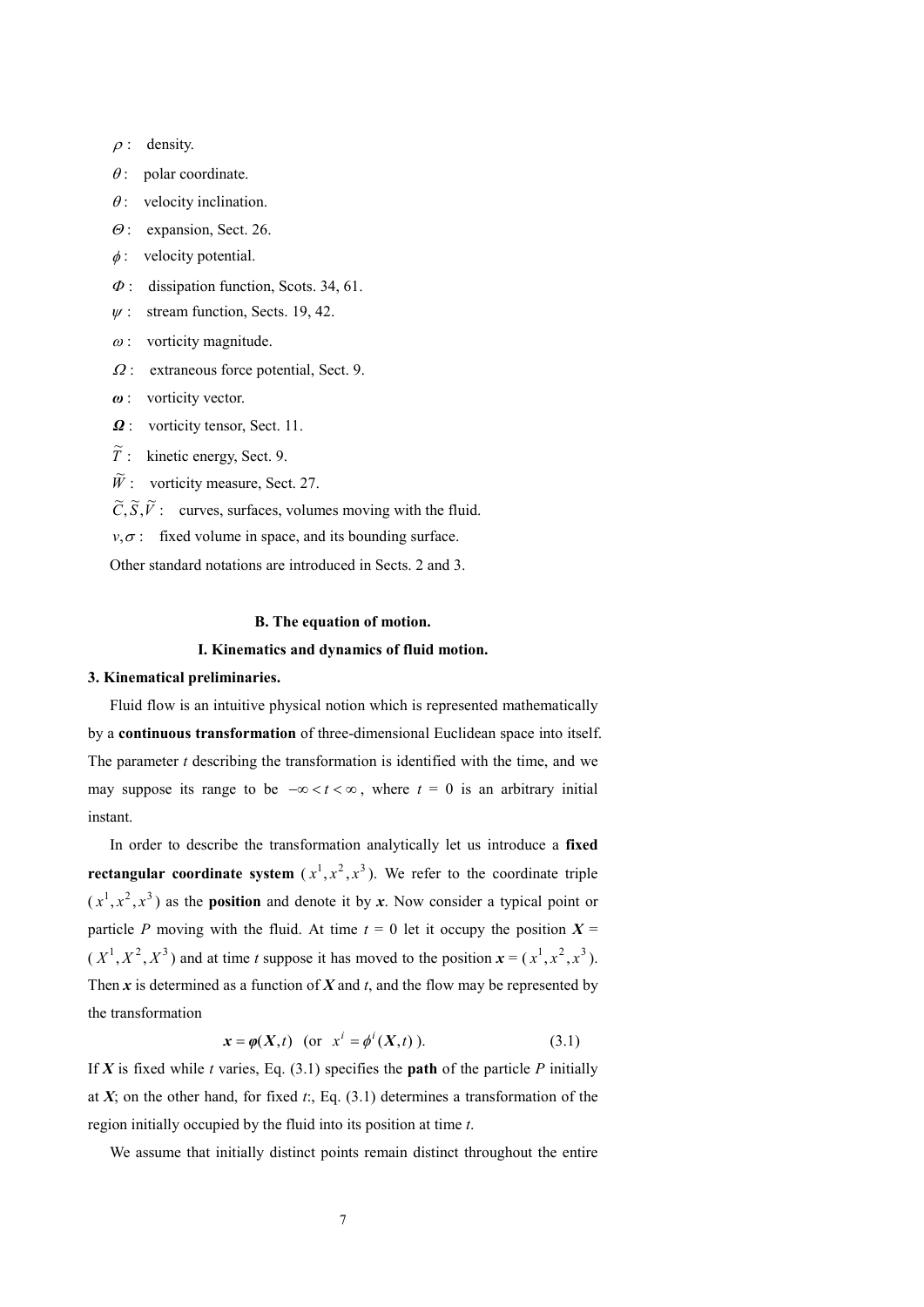motion, or, in other words, that; the transformation  $(3.1)$  possesses an inverse,<sup>4</sup>

$$
X = \Phi(x, t) \quad \text{(or} \quad X^{\alpha} = \Phi^{\alpha}(x, t)). \tag{3.2}
$$

It is also assumed that  $\phi^i$  and  $\Phi^\alpha$  possess continuous derivatives up to the third order in all variables, except possibly at certain singular surfaces, curves, or points. Unless otherwise specified, we shall be concerned only with those portions of a flow which *do not* contain singularities. Cases of exception (singular surfaces in particular) require a separate examination, and are dealt with in Sects. 51 and 54. Finally, notice that any closed surface whatever, which moves with the fluid, completely and permanently separates the matter on the two sides of it.

Although a flow is completely determined by the transformation (3.1), it is also important to consider the state of motion at a given point during the course of time. This is described by the functions

$$
\rho = \rho(x, t), \quad v = v(x, t), \text{ etc.}
$$
\n(3.3)

which give the density and velocity, etc., of the particle which happens to be at the position  $x$  at the time  $t$ . It was d'Alembert in 1749 and Euler in 1752 who first recognized the importance of the field description (3.3) in the study of fluid motion, and Euler who conceived the magnificent idea of studying the motion directly through partial differential equations relating the quantities  $(3.3)$ .<sup>5</sup> We must now develop the ideas just outlined.

The variables  $(x, t)$  used in. the field description  $(3.3)$  of the flow will be called **spatial variables**; the variables  $(X, t)$ , which single out individual particles will correspondingly be called **material variables**.<sup>6</sup> By means of Eq. (3.1) any quantity *F* which is a function of the spatial variables  $(x, t)$  is also a function of the material variables  $(X, t)$ , and conversely. If we wish to indicate the dependence of *F* on a particular set of variables we write either

$$
F = F(x,t) \text{ or } F = F(X,t),
$$

the functions  $F(x, t)$  and  $F(X, t)$  of course being related by the change of variables (3.1) and (3.2). Geometrically,  $F(X, t)$  is the value of  $F$  experienced at time t by the particle initially at *X*, and  $F(x, t)$  is the value of *F* felt by the particle instantaneously at the position *x*. We shall use the symbols

$$
\frac{\partial F}{\partial t} \equiv \frac{\partial F(x,t)}{\partial t} \quad \text{and} \quad \frac{dF}{dt} \equiv \frac{\partial F(X,t)}{\partial t}
$$

for the two possible time derivatives of *F*; obviously they are quite different

<sup>4</sup> Greek letters will be used as indices for particle coordinates.

<sup>&</sup>lt;sup>5</sup> Euler's work on fluid mechanics will be found, for the most part, in volumes II 12, 13 of his collected works (Opera Omnia, Zurich). Professor Truesdell's introductions to these volumes lucidly describe Euler's contributions to fluid mechanics in relation to those of his predecessors and contemporaries, and firmly establish Euler as the founder of rational fluid mechanics.

<sup>&</sup>lt;sup>6</sup> The two sets of variables just introduced are usually called Eulerian and Lagrangian, respectively, though both are in fact due to Euler; cf. [26]. § 14.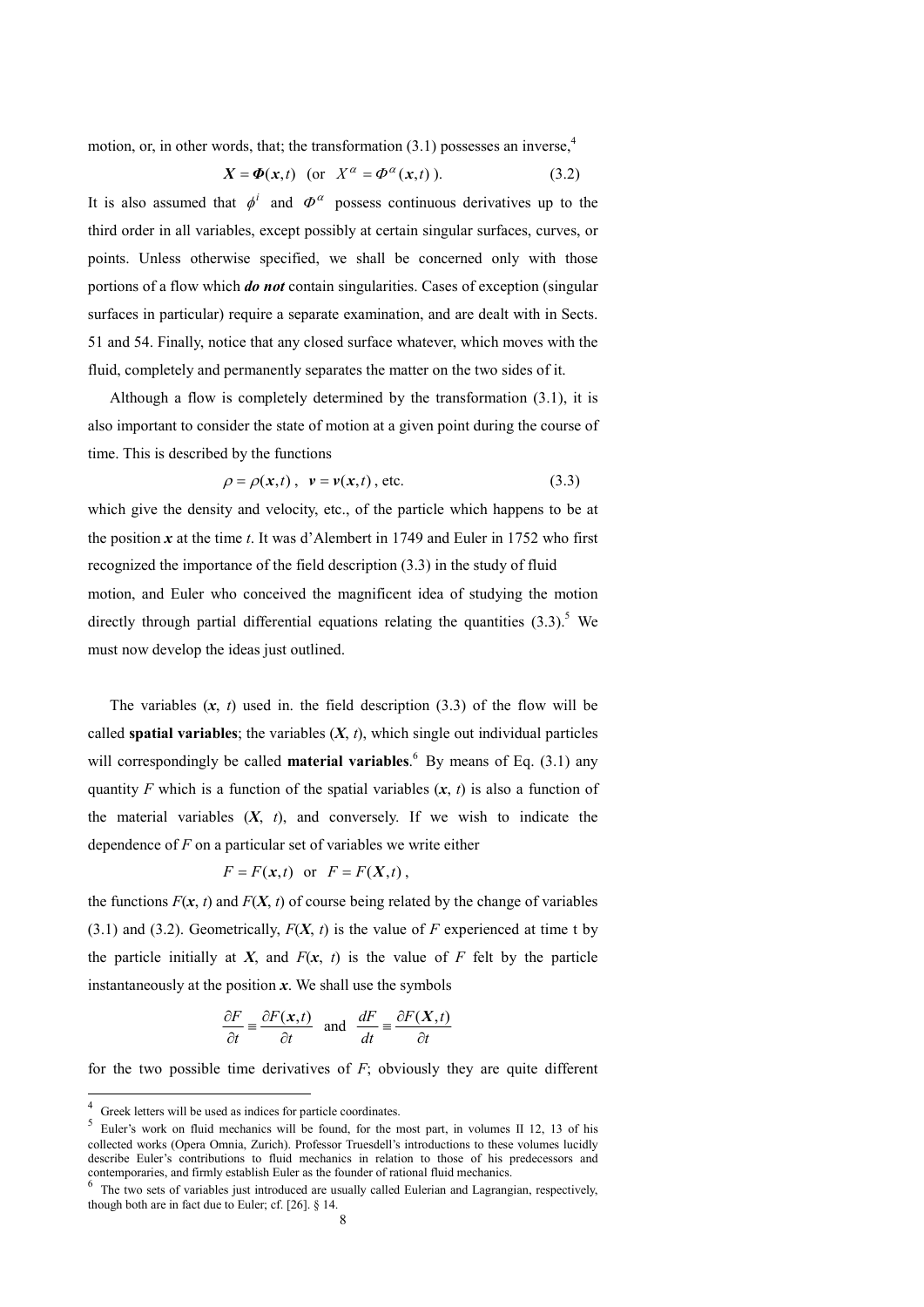quantities.  $\frac{dF}{dt}$  is called the **material derivative** of *F*. It measures the rate of change of *F* following a particle, and it can of course be expressed in either material or spatial variables.  $\frac{G}{\partial t}$ *F* ∂  $\frac{\partial F}{\partial \rho}$ , on the other hand, gives the rate of change of *F* apparent to a viewer stationed at the position *x*.

The velocity  $\nu$  of a particle is given by the definition

$$
\mathbf{v} \equiv \frac{d\mathbf{x}}{dt}, \ \left(v^i \equiv \frac{dx^i}{dt} \equiv \frac{\partial \phi^i(\mathbf{X},t)}{\partial t}\right).
$$

As defined,  $\nu$  is a function of the material variables; in practice, however, one usually deals with the spatial form

$$
v=v(x, t).
$$

In most problems it is sufficient to know  $v(x, t)$  rather than the actual motion (3.1).

We have introduced the velocity field in terms of the motion (3.1). It is naturally important to be able to proceed in the opposite direction, that is, to determine Eq. (3.1) from  $v(x, t)$ . This transition is effected by solving the system of ordinary differential equations

$$
\frac{dx}{dt} = v(x,t) \tag{3.4}
$$

with the conditions  $x(0) = X$ . The integration of Eq. (3.4) should be carried out "in the large" and is therefore not always an easy problem.<sup>7</sup>

**Acceleration** is the rate of change of velocity experienced by a moving particle. Denoting the acceleration vector by  $\boldsymbol{a}$ , we have then  $\boldsymbol{a} = \frac{d\boldsymbol{b}}{dt}$  $a = \frac{dv}{dx}$ . We observe that acceleration can be computed directly in terms of the velocity field  $v(x, t)$ , for we have

$$
a^i = \frac{dv^i}{dt} = \frac{\partial v^i}{\partial t} + \frac{\partial v^i}{\partial x^j} \frac{\partial x^j}{dt},
$$

or

$$
a = \frac{\partial v}{\partial t} + v \cdot \text{grad}v \tag{3.5}
$$

Eq. (3.5) is a special case of the general formula

$$
\frac{dF}{dt} = \frac{\partial F}{\partial t} + \mathbf{v} \cdot \text{grad} F \tag{3.6}
$$

<sup>-&</sup>lt;br>7 In [10], §9.21 there is a particularly interesting example of the integration of equation (3.4), due originally to Maxwell, Proc. Lond. Math. Soc. **3**, 82 (1870). Other examples are discussed in [10], §9.71 and [8], §§72, 159. The general problem of integration is considered by Lichtenstein [9], pp.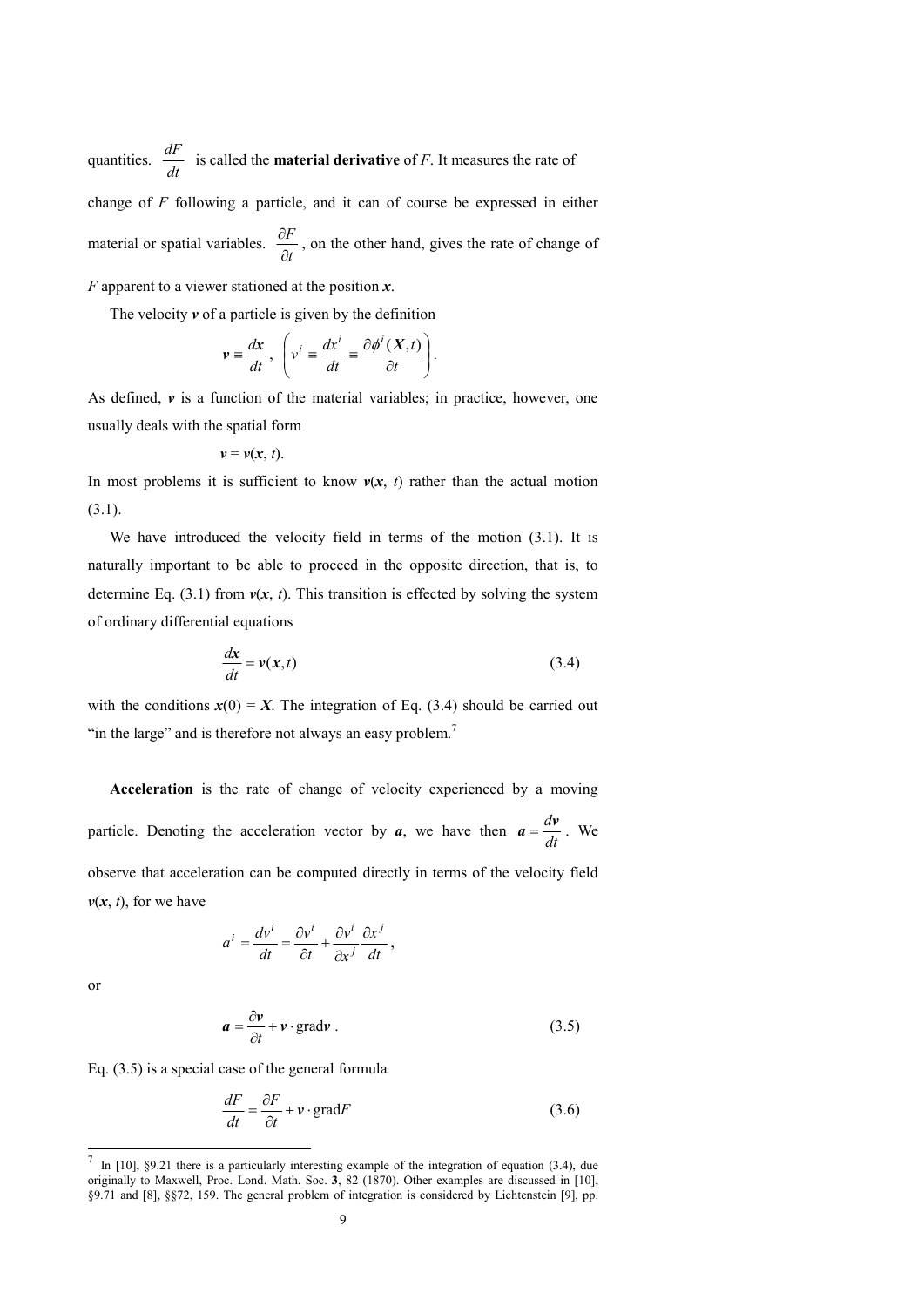relating the material derivative to spatial derivatives. Eq. (3.6) may be interpreted as expressing, for an arbitrary quantity  $F = F(x, t)$ , the time rate of change of *F* apparent to a viewer situated on the moving particle instantaneously at the position *x*.

The Jacobian of the transformation (3.1), namely

$$
J = \frac{\partial(x^1, x^2, x^3)}{\partial(x^1, x^2, x^3)} = \det\left(\frac{\partial x^i}{\partial x^{\alpha}}\right)
$$

represents the dilatation of an infinitesimal volume as it follows the motion. From the assumption that Eq. (3.1) possesses a differentiable inverse it follows that

$$
0 < J < \infty
$$
\n<sup>(3.7)</sup>

In the sequel we shall make use of the elegant formula

$$
\frac{dJ}{dt} = J \text{div}\mathbf{v} \tag{3.8}
$$

due originally to Euler. To prove this, let  $A_i^{\alpha}$  be the cofactor of  $X^{\alpha}$ *x i* ∂  $\frac{\partial x^i}{\partial x^i}$  in the

expansion of the Jacobian determinant, so that

$$
\frac{\partial x^i}{\partial X^\alpha} A_j^\alpha = J \delta_j^i \, .
$$

Then clearly

$$
\frac{dJ}{dt} = \frac{d}{dt} \left( \frac{\partial x^i}{\partial X^{\alpha}} \right) A_i^{\alpha} = \frac{\partial v^i}{\partial X^{\alpha}} A_i^{\alpha} = \frac{\partial v^i}{\partial x^j} \frac{\partial x^j}{\partial X^{\alpha}} A_i^{\alpha} = \frac{\partial v^i}{\partial x^i} J.
$$

*Incompressible fluids.* If a fluid is assumed to he incompressible, that is, to move without change in volume, then by Eq. (3.8) we have

$$
\text{div}\mathbf{v} = 0 \tag{3.9}
$$

Further study of incompressible fluid motion must involve dynamical considerations; in particular, the common assumption  $\text{curl}\mathbf{v} = 0$  needs dynamical justification whenever it is applied.

## **4. The transport theorem.**

Let  $\widetilde{V} = \widetilde{V}(t)$  denote an arbitrary volume which is moving with the fluid,<sup>8</sup> and let  $F(x, t)$  be a scalar or vector function of position. The volume integral

 ∫ *V Fdv*  $\frac{1}{17}$ 

<sup>159</sup> to 170.

We shall generally use script *capital* letters to denote volumes, surfaces, and curves which move with the particles of fluid. On the other hand, volumes, surfaces, and curves which are fixed in the physical space will be denoted by script *lower case* letters. This notation will prove to be a convenient one for the formulation of a number of the basic principles of hydrodynamics.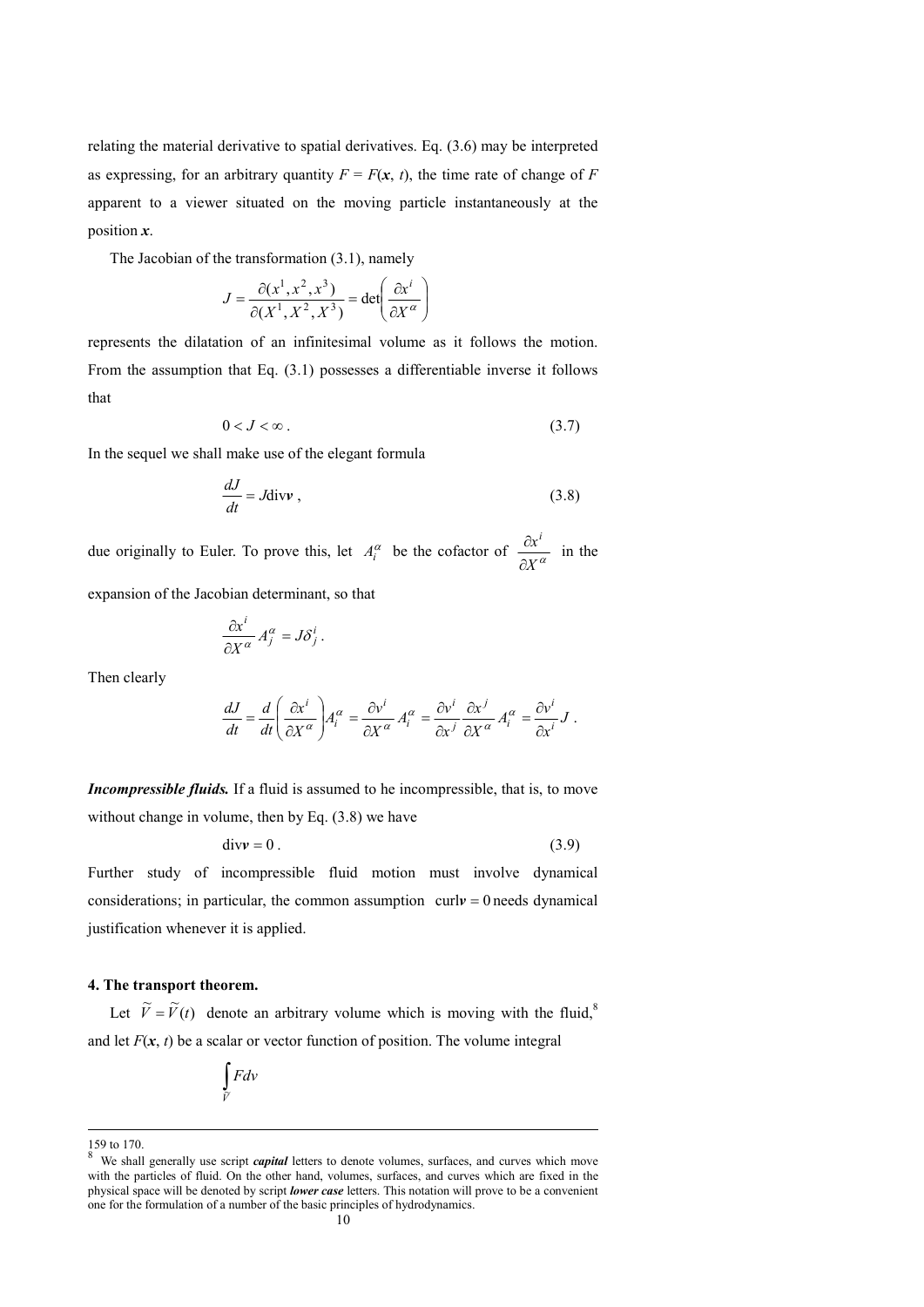is then a well-defined function of time. Its derivative is given by the important formula

$$
\frac{d}{dt}\int_{\widetilde{V}} Fdv = \int_{\widetilde{V}} \left(\frac{dF}{dt} + F \text{div}\mathbf{v}\right) dv.
$$
\n(4.1)

To prove Eq. (4.1), we introduce ( $X^1, X^2, X^3$ ) as new variables of integration by means of Eq. (3.1). Then the moving region  $\tilde{V}(t)$  in the *x*-variables is replaced by the fixed region  $\tilde{V}_0 = \tilde{V}(0)$  in the *X*-variables (recall that  $\tilde{V}$  is at all times composed of the same particles), and

$$
\int\limits_{\widetilde{V}} F d\nu = \int\limits_{\widetilde{V}_0} F(X,t) J d\nu_0 ,
$$

where the formula  $dv = Jdv_0$  relates the element of volume *dv* in the *x*-variables to the element of volume  $dv_0$  in the *X*-variables. The integral on the right involves *t* only under the integral sign, hence

$$
\frac{d}{dt}\int\limits_{\widetilde{V}} F d\nu = \int\limits_{\widetilde{V}_0} \left( J\frac{dF}{dt} + F\frac{dJ}{dt} \right) dv \;,
$$

and Eq. (4.1) follows at once by transformation of the last integral using Euler's formula (3.8).

Eq. (4.1) can be expressed in an alternate way which brings out clearly its kinematical significance. Indeed, by virtue of Eq. (3.6) the integrand on the right of Eq. (4.1) can be written

$$
\frac{\partial F}{\partial t} + \operatorname{div}(\mathbf{v} F)\,,
$$

and then by application of the divergence theorem (2.2) we find

$$
\frac{d}{dt}\int\limits_{\widetilde{V}} Fdv = \frac{\partial}{\partial t}\int\limits_{\widetilde{V}} Fdv + \oint\limits_{\widetilde{S}} Fv \cdot \boldsymbol{n} da.
$$

Here  $\tilde{S}$  is the surface of  $\tilde{V}$ ,  $\mathbf{v} \cdot \mathbf{n}$  is the component of  $\mathbf{v}$  along the outward normal to  $\tilde{S}$ , and  $\frac{\partial}{\partial t}$  $\frac{\partial}{\partial z}$  denotes differentiation with  $\tilde{V}$  held fixed. Eq. (4.2) expresses that the rate of change of the total *F* over a material volume  $\tilde{V}$  equals

the rate of change of the total  $F$  over the fixed volume instantaneously coinciding with  $\tilde{V}$  plus the flux of *F* out of the bounding surface. It should be emphasized that Eqs. (4.1) and (4.2) express a **kinematical theorem**, independent of any meaning attached to *F*.

#### **5. The equation of continuity.**

We suppose that the fluid possesses a density function  $\rho = \rho(x,t)$ , which serves by means of the formula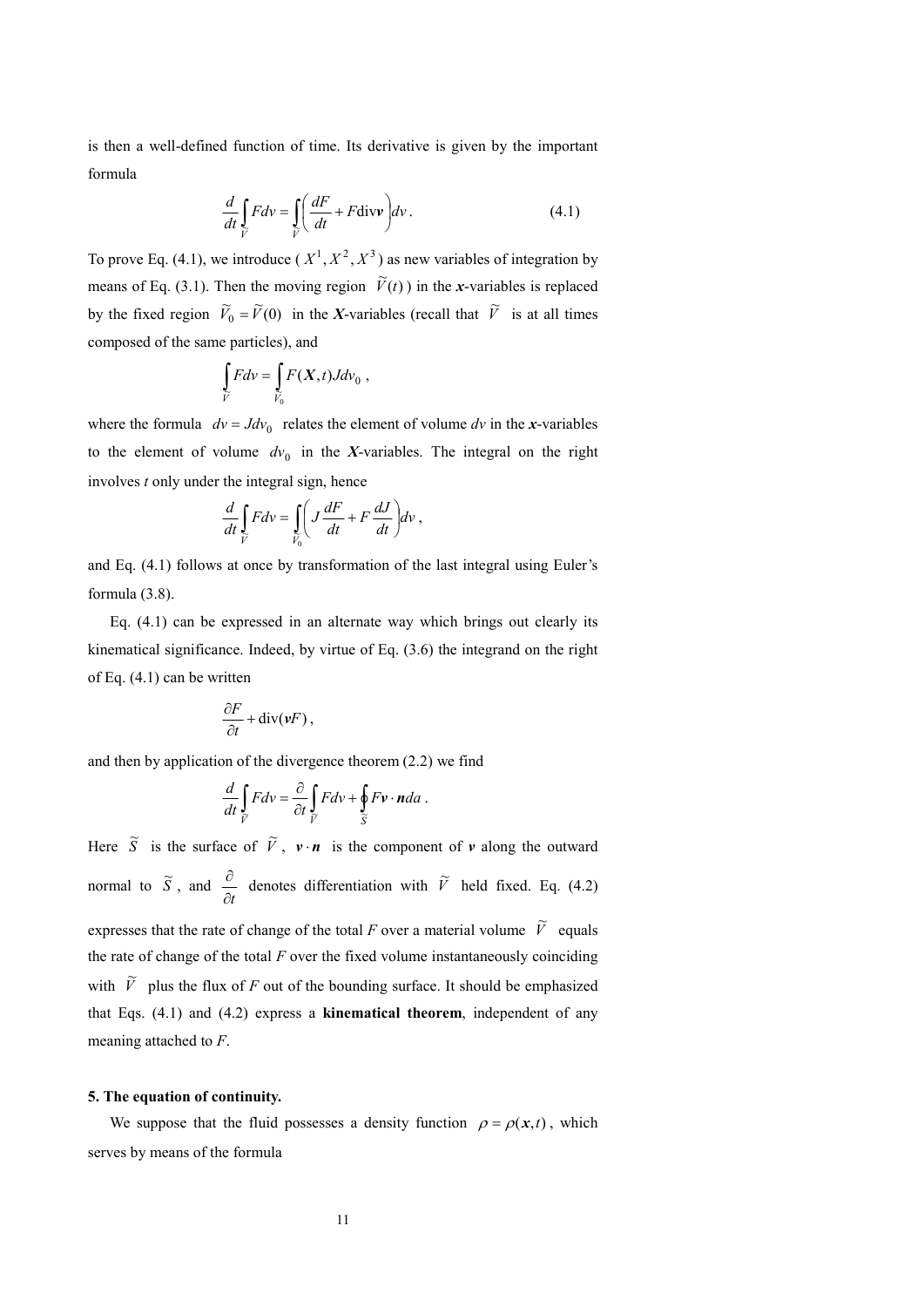$$
\widetilde{M} = \int_{\widetilde{V}} \rho dv \tag{5.1}
$$

to determine the mass  $\tilde{M}$  of fluid occupying a region  $\tilde{V}$ . We naturally assume  $\rho > 0$ , and assign to  $\rho$  the physical dimension "**mass per unit volume**".

Turning now to the physical significance of the concept of mass, we postulate the following **principle of conservation of mass**: *the mass of fluid in a material volume*  $\widetilde{V}$  does not change as  $\widetilde{V}$  moves with the fluid. The principle of conservation of mass is otherwise expressed by the statement

$$
\frac{d}{dt}\int_{\widetilde{V}} \rho dv = 0.
$$
\n(5.2)

Now from Eqs. (4.1) and (5.2) it follows easily that

$$
\int_{\widetilde{V}}\left(\frac{d\rho}{dt}+\rho \text{div}\mathbf{v}\right)dv=0,
$$

and since  $\tilde{V}$  is arbitrary this implies

$$
\frac{d\rho}{dt} + \rho \text{div}\mathbf{v} = 0 \tag{5.3}
$$

This is the **spatia**l, or **Eulerian**, **form of the equation of continuity** and is a necessary and sufficient condition for a motion to conserve the mass of each moving volume. In virtue of Eq. (3.6) we can express the equation of continuity in the alternate form

$$
\frac{\partial \rho}{\partial t} + \text{div}(\rho \mathbf{v}) = 0.
$$
 (5.4)

The derivation just given is substantially due to Euler.<sup>9</sup>

Multiplying Eq.  $(5.3)$  by *J* and using Eq.  $(3.8)$ , we derive two forms of the material, or Lagrangian, equation of continuity:

$$
\frac{d}{dt}(\rho J) = 0, \quad \rho J = \rho_0,\tag{5.5}
$$

where  $\rho_0 = \rho_0(X)$  is the initial density distribution.

The principle of conservation of mass is sometimes expressed in an equivalent form involving a fixed volume: the rate of change of mass in a fixed volume *v* is equal to the mass flux through its surface, i.e.,

$$
\frac{\partial}{\partial t} \int_{v} \rho dv = -\oint_{\sigma} \rho v \cdot n da. \tag{5.6}
$$

Applying the divergence theorem to the right hand side of Eq. (5.6) leads to

$$
\int_{v} \left( \frac{\partial \rho}{\partial t} + div(\rho \mathbf{v}) \right) dv = 0.
$$

 9 L. Euler: Principes généraux du mouvement des fluids. Hist. Acad. Berlin (1755) (Opera Omnia. II **12**, pp. 54 to 92). As early as 1751 Euler had corresponding ideas for incompressible fluids, but this material did not appear in published form until 1761.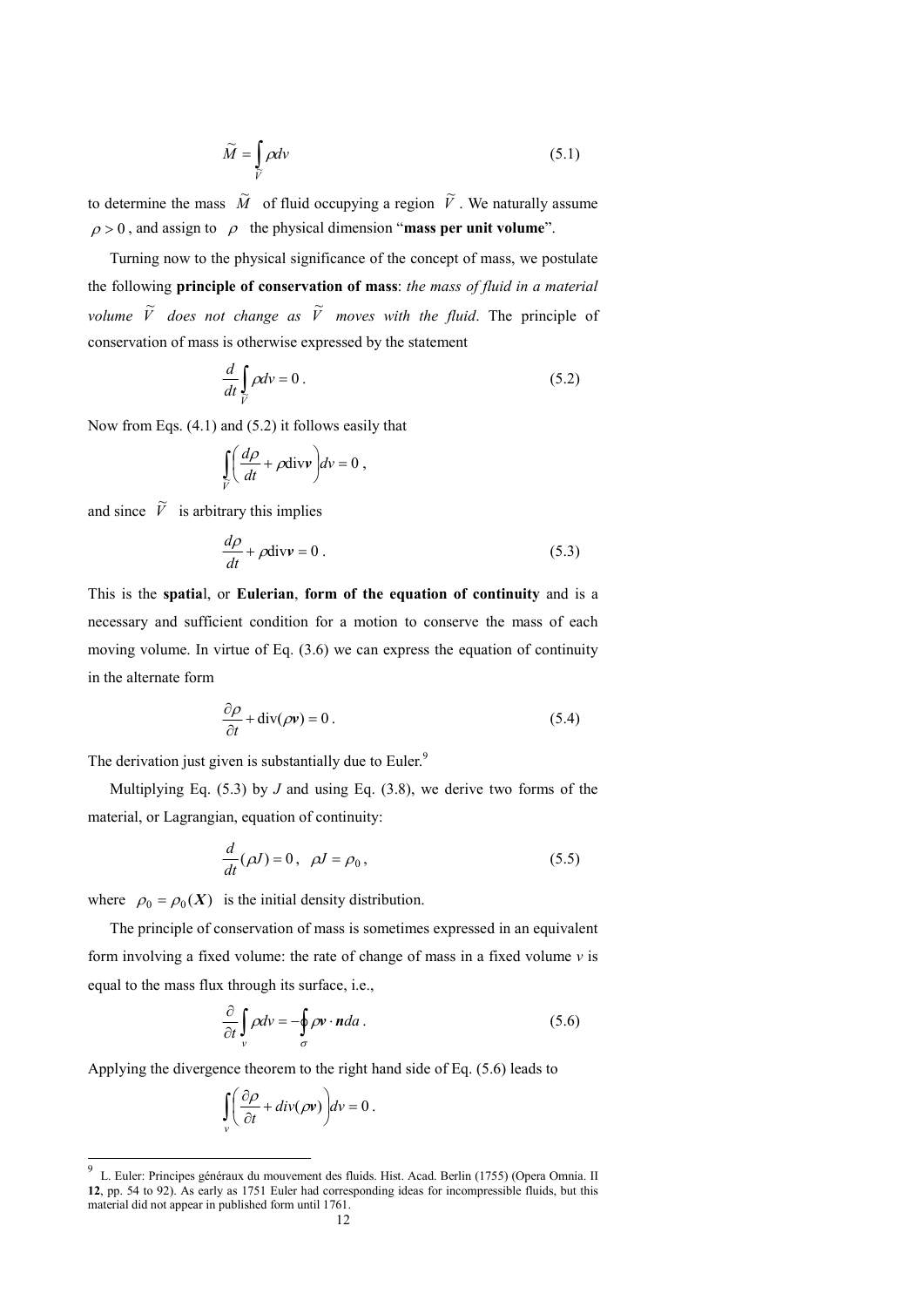from which Eq. (5.4) is easily obtained. It is essentially this derivation which is found in most texts, but with application of the divergence theorem disguised in a discussion of the variation of  $\rho v$  0 over a small box. The only objection to this derivation is that the principle of conservation of mass in its first form is more convincing.

We conclude this section with an important formula, valid for an arbitrary function  $F = F(x, t)$ , namely

$$
\frac{d}{dt}\int\limits_{\tilde{V}} \rho F d\tilde{v} = \int\limits_{\tilde{V}} \rho \frac{dF}{dt} d\tilde{v} \,. \tag{5.7}
$$

Eq.  $(5.7)$  is an easy consequence of Eqs.  $(4.1)$  and  $(5.3)$ .

## **6. The equations of motion.**

We consider now the **dynamics** of fluid motion; our intention is to derive the equations which govern the action of forces, external and internal, upon the fluid. In this section we shall present what seems to be the most straight-forward and compelling treatment of this topic, stemming from the pioneer work of Euler and Cauchy.

We adopt the **stress principle** of Cauchy,<sup>10</sup> which states that "upon any imagined closed surface  $\tilde{S}$  there exists a distribution of **stress vectors** *t* whose resultant and moment are equivalent to those of the actual forces of material continuity exerted by the material outside  $\tilde{S}$  upon that inside".<sup>11</sup> It is assumed that *t* depends at any given time only on the position and the orientation of the surface element *da*; in other words, if *n* denotes the (outward) normal to  $\tilde{S}$ , then  $t = t(x, t; n)$ . As Truesdell remarks, the above principle "*has the simplicity of genius. Its profound originality can be grasped only when one realizes that a whole century of brilliant geometers had treated very special elastic problems in very complicated and sometimes incorrect ways without ever hitting upon this basic idea, which immediately became the foundation of the mechanics of*  distributed matter".<sup>12</sup>

We now set forth the fundamental principle of the dynamics of fluid motion; the **principle of conservation of linear momentum**: *the rate of change of linear*  momentum of a material volume  $\widetilde{V}$  equals the resultant force on the *volume*.<sup>13</sup> This principle is otherwise expressed by the statement

<sup>10</sup> A.-L. Cauchy: Ex. de Math. **2** (1827). (Oeuvres (2) **7**, pp.l79 to 81). A similar statement, but restricted to the case of perfect fluids, was given by Euler.

<sup>11</sup> This statement of Cauchy's principle is due to Truesdell, J. Rational Mech. Anal. **1**,125 (1952).

<sup>12</sup> C. Truesdell: Amer. Math. Monthly **60**, 445 (1953).

<sup>&</sup>lt;sup>13</sup> The necessity for a clearcut statement of the postulates on which continuum mechanics rests was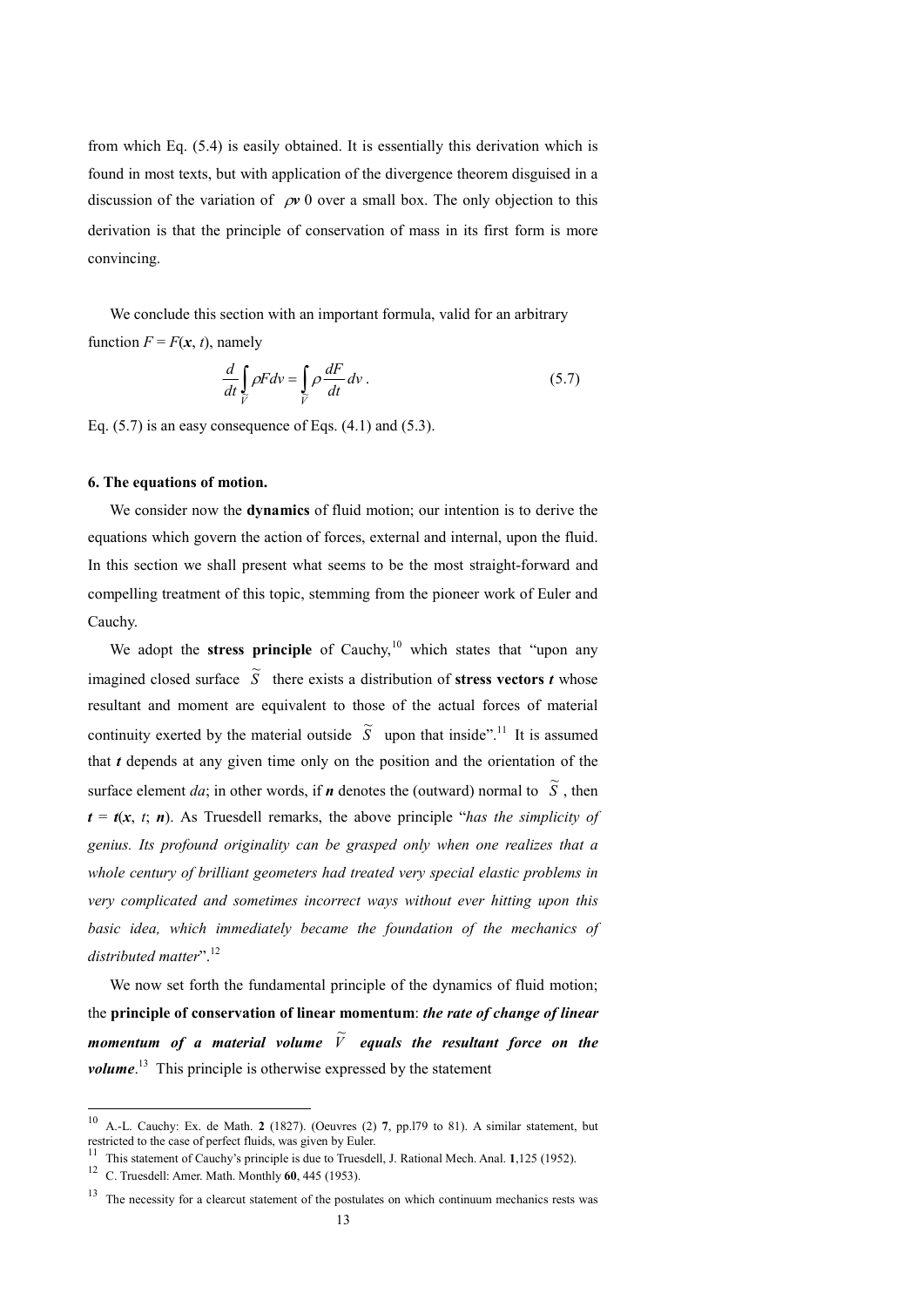$$
\frac{d}{dt}\int\limits_{\tilde{V}}\rho v dv = \int\limits_{\tilde{V}}\rho f dv + \oint\limits_{\tilde{S}} t da ,\qquad (6.1)
$$

where  $f$  is the **extraneous force per unit mass**. In setting down axiom  $(6.1)$  it is tacitly assumed that the force  $f$  is a **known function** of position and time, and perhaps also of the state of motion of the fluid. This point of view bypasses one of the prime problems in the foundations of mechanics, namely the **recognition**, and even the **existence**, **of a coordinate system** in which *f* is known. Of course, in the situations to which fluid mechanics is usually applied, an inertial frame is generally evident beforehand, and the **axiom** (6.1) is patently applicable. By means of Eq. (5.7), Eq. (6.1) may be written in the form

$$
\int_{\widetilde{V}} \rho \frac{dv}{dt} dv = \int_{\widetilde{V}} \rho f dv + \oint_{\widetilde{S}} t da ; \qquad (6.2)
$$

here integration over a moving volume can be replaced, without loss of generality, by integration over a fixed volume.

From the form alone of Eq.  $(6.2)$  follows a result of great importance. Let  $l<sup>3</sup>$ be the volume of *v*; dividing both sides of (6.2) by  $l^2$ , letting *v* tend to zero, and noting that the integrands are bounded, we obtain

$$
\lim_{\nu \to 0} \frac{1}{l^2} \oint_{\tilde{S}} t da = 0 ,
$$
\n(6.3)

that is, the stress forces are in local equilibrium. Consider the tetrahedron of Fig. 1, with vertex at an arbitrary point  $x$ , and with three of its faces parallel to the



-

Fig. 1. Stress tetrahedron.

coordinate planes. Let the slanted face have normal  $n$  and area  $\Sigma$ . The normals to the other faces are  $-i$ ,  $-j$ , and  $-k$ , and their areas are  $n_1 \Sigma$ ,  $n_2 \Sigma$  and  $n_3 \Sigma$ .

pointed out by Felix Klein and David Hilbert. The first axiomatic presentation is due to G. Hamel, Math. Ann. 66. 350 (1908); also [38], pp. 1 to 42. In a recent paper, W. Noll has developed the foundations of continuum mechanics at a level of rigor comparable to that of advanced mathematical analysis. It should be emphasized that the above postulate cannot be derived from classical mass-point mechanics by simple limiting processes; rather it is a plausible analogue of the basic equations of that subject.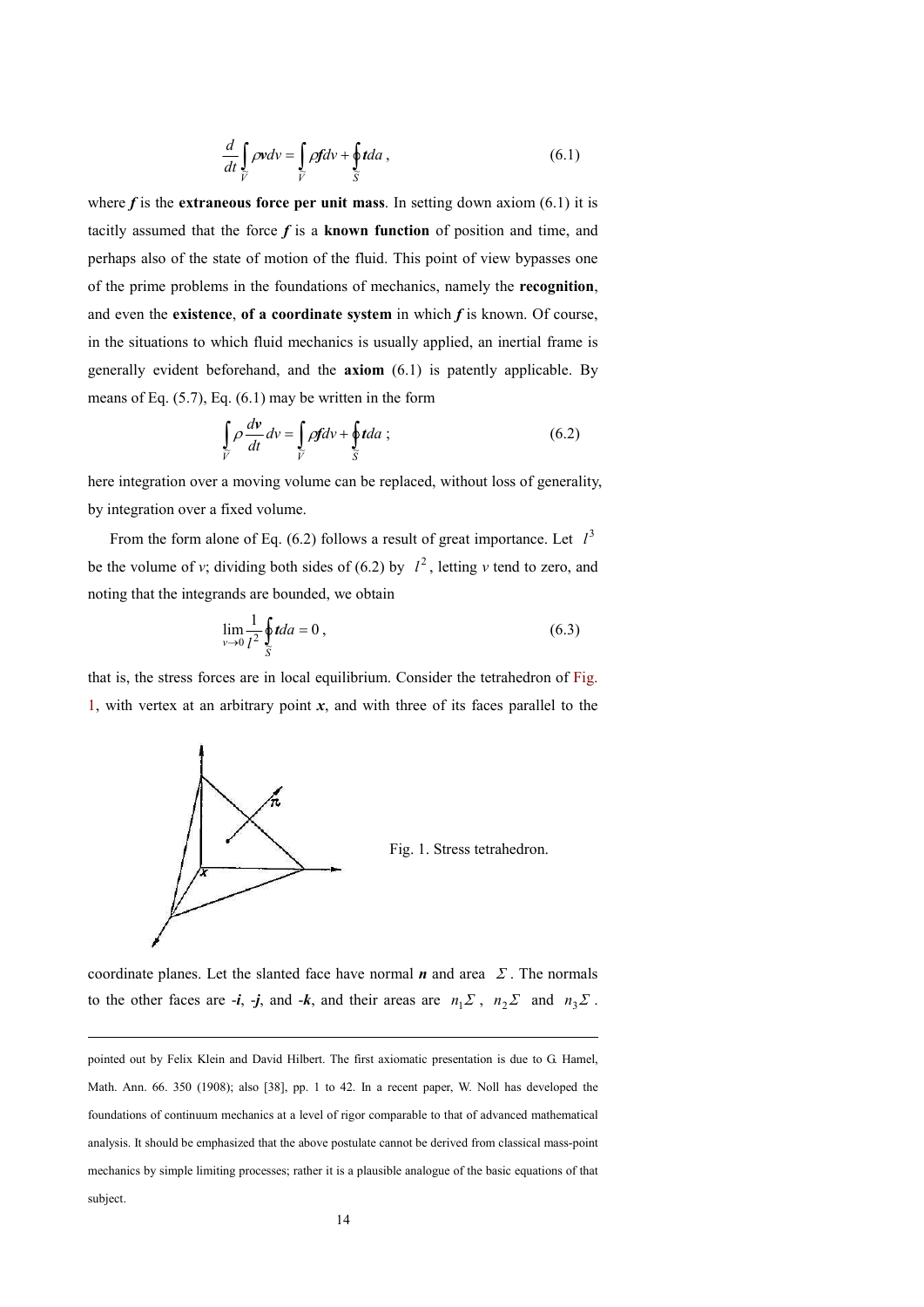Now let us apply Eq. (6.3) to the family of tetrahedrons obtained by letting  $\Sigma \rightarrow 0$ . Since *t* is a continuous function of position, and  $l^2 \sim \Sigma$ , we obtain easily

$$
t(n) + n_1 t(-i) + n_2 t(-j) + n_3 t(-k) = 0,
$$
\n(6.4)

where  $t(n)$  is an abbreviation for  $t(x, t; n)$ . This formula has been proved, of course, only for the case when all the components  $n_i$  are positive. To extend its validity, we first note that by continuity it holds if all the  $n_i$  are  $\geq 0$ . Thus, in particular,

$$
t(i) = -t(i), \quad t(j) = -t(j), \quad t(k) = -t(k).
$$
 (6.5)

Now applying the "tetrahedron" argument in the other octants, and using Eq. (6.5), we find that, in all cases,

$$
t(n) = n_1 t(i) + n_2 t(j) + n_3 t(k).
$$
 (6.6)

**t** may therefore be expressed as a linear function of components of  $n$ , that is

$$
t^i = n_j T^{ji} \text{ where } T^{ji} = T^{ji}(\mathbf{x}, t).
$$

The matrix of coefficients  $T^{ij}$  obviously forms a tensor, called the stress tensor and here denoted by *T*. Each component of *T* has a simple physical interpretation, namely,  $T^{ij}$  is the *j*-component of the force on the surface element with outer normal in the *i*-direction. The foregoing argument is due in principle to Cauchy.<sup>14</sup>

Replacing *t* by  $\mathbf{n} \cdot \mathbf{T}$  in (6.2) and applying the divergence theorem, we find

$$
\int_{v} \rho \frac{dv}{dt} dv = \int_{v} (\rho f + \text{div} T) dv,
$$

and since *v* is arbitrary it follows that

$$
\rho \frac{dv}{dt} = \rho f + \text{div} \mathbf{T} \,. \tag{6.7}
$$

This is the simple and elegant **equation of motion** discovered by Cauchy.<sup>15</sup> It is valid for any fluid, and indeed for any continuous medium, regardless of the form which the stress tensor may take.

*Perfect fluids.* All real fluids obviously can exert tangential stresses across surface elements, so that *t* generally will fail to be normal to the surface element on which it acts. The effect of the tangential stresses is small in many practical cases, however, and therefore it is not unreasonable to study the idealized situation in which the tangential stresses are neglected altogether. A **perfect fluid** is then by definition a material for which

$$
t = -pn \tag{6.8}
$$

*p* is called the **pressure**: when  $p > 0$ , the vectors *t* acting on a closed surface tend

<sup>&</sup>lt;sup>14</sup> A.-L. Cauchy: Ex. de Math. 2 (1827), (Oeuvres (2) 7, pp. 79 to 81).

<sup>15</sup> A.-L. Cauchy: Ex. de Math. 3 (1823), (Oeuvres (2) 8, pp. 195 to 226).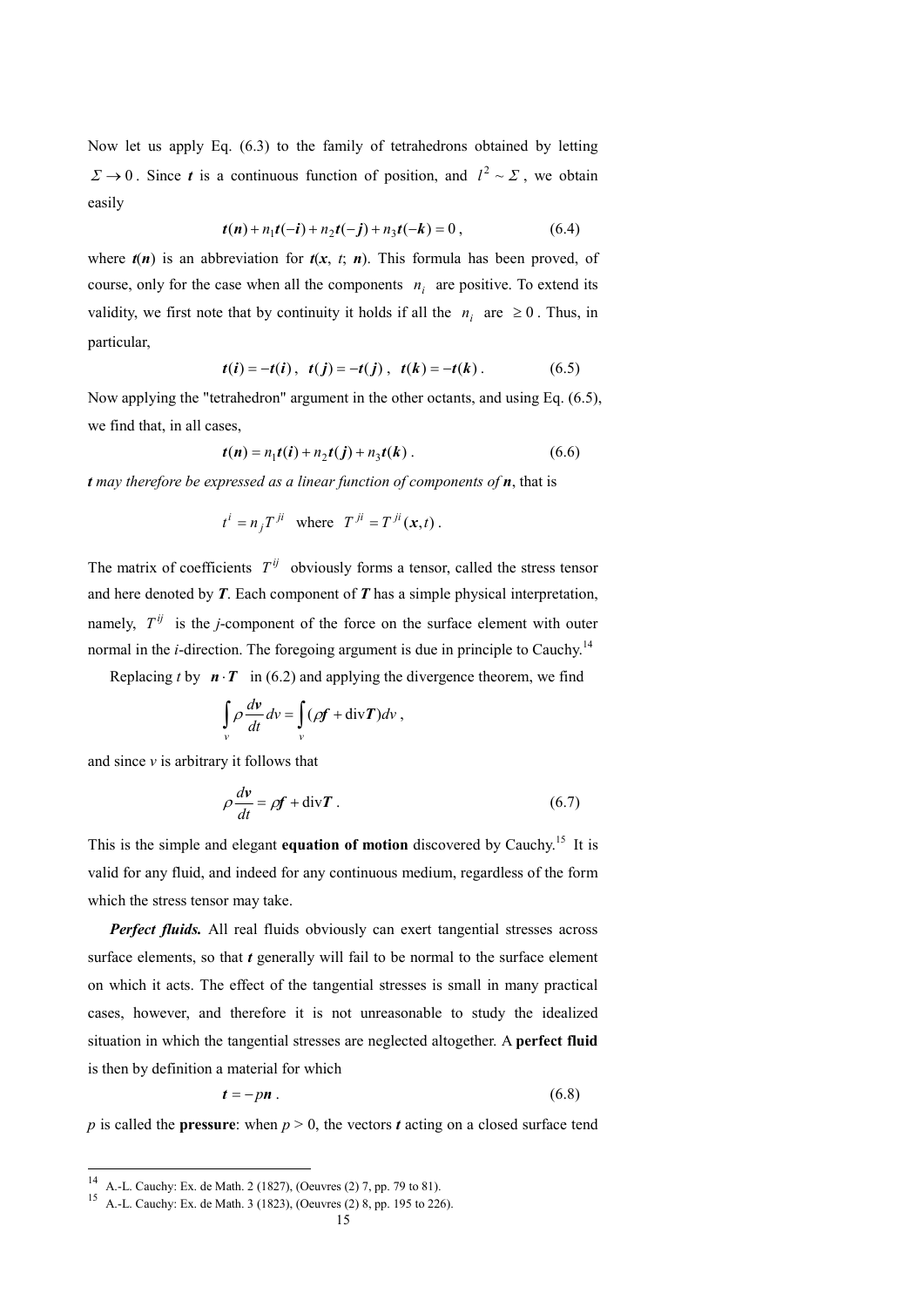to compress the fluid inside. Comparing Eqs. (6.6) and (6.8), we find  $p(n) = p(i) = p(j) = p(k)$ . That is, *p* is independent: of *n*,

$$
p=p(\mathbf{x},t).
$$

The equations of motion now take the simple form<sup>16</sup>

$$
\rho \frac{dv}{dt} = \rho f - \text{grad} p \,. \tag{6.9}
$$

It is satisfying to note that we have obtained four equations, namely Eq. (5.3) and the three equations embodied in Eqs. (6.7) or (6.9), relating the four quantities  $\rho$  and the components of  $\nu$ . To be sure, further variables **T** or p enter, but one may reasonably expect to express them in terms of  $\rho$  and  $\nu$  by direct mechanical or thermodynamical assumptions. The various possibilities for this form the material of the following chapters.

*Material forms of the equations of motion.* For the case of a perfect fluid it is relatively simple to find equations satisfied by  $v$ ,  $\rho$ , and  $p$  as functions of the variables  $X^{\alpha}$ , *t*. Indeed, noting that  $\frac{dV}{dt} = \frac{dV}{dt^2}$ 2 *dt d dt*  $\frac{dv}{dt} = \frac{d^2x}{dt^2}$ , and multiplying both sides of

Eq. (6.9) by  $x_{i,\alpha} \equiv x^i, \alpha$ , we obtain

$$
\left(\frac{d^2x^i}{dt^2} - f^i\right)x_{i,\alpha} = -\frac{1}{\rho}p_{,\alpha}
$$

which may be written vectorially as

$$
\text{Gradx} \cdot \left(\frac{d^2 x}{dt^2} - f\right) = -\frac{1}{\rho} \text{grad} p \,. \tag{6.10}
$$

These equations are inconvenient to handle and infrequently used except for one dimensional flows. They are necessary, however, when one wishes to distinguish one article from another, as in the case of a non-homogeneous fluid. The material equations for fluids sucseptible of tangential stresses are extremely cumbersome and never seem to be used. $17$ 

#### **7. Conservation of angular momentum**

The principle of conservation of angular momentum is usually stated as a theorem in the classical dynamics of mass points or rigid bodies. Its proof, however, depends on certain axioms concerning the nature of the "inner forces" between the particles or bodies making up the dynamical system in question. The situation can be treated similarly in continuum mechanics.<sup>18</sup> Here, in order to

<sup>16</sup> L. Euler: Cf. footnote 9.

<sup>&</sup>lt;sup>17</sup> In non-linear elasticity, on the other hand, great importance is attached to the material form of the

equation of motion.<br><sup>18</sup> The following presentation is similar to that of Hamel, [38], p. 9. A different point of view is adopted by Truesdell and Toupin (this Encyclopedia, Vol. III, Part 1), who postulate a generalized law of conservation of angular momentum in which extraneous torques are admitted.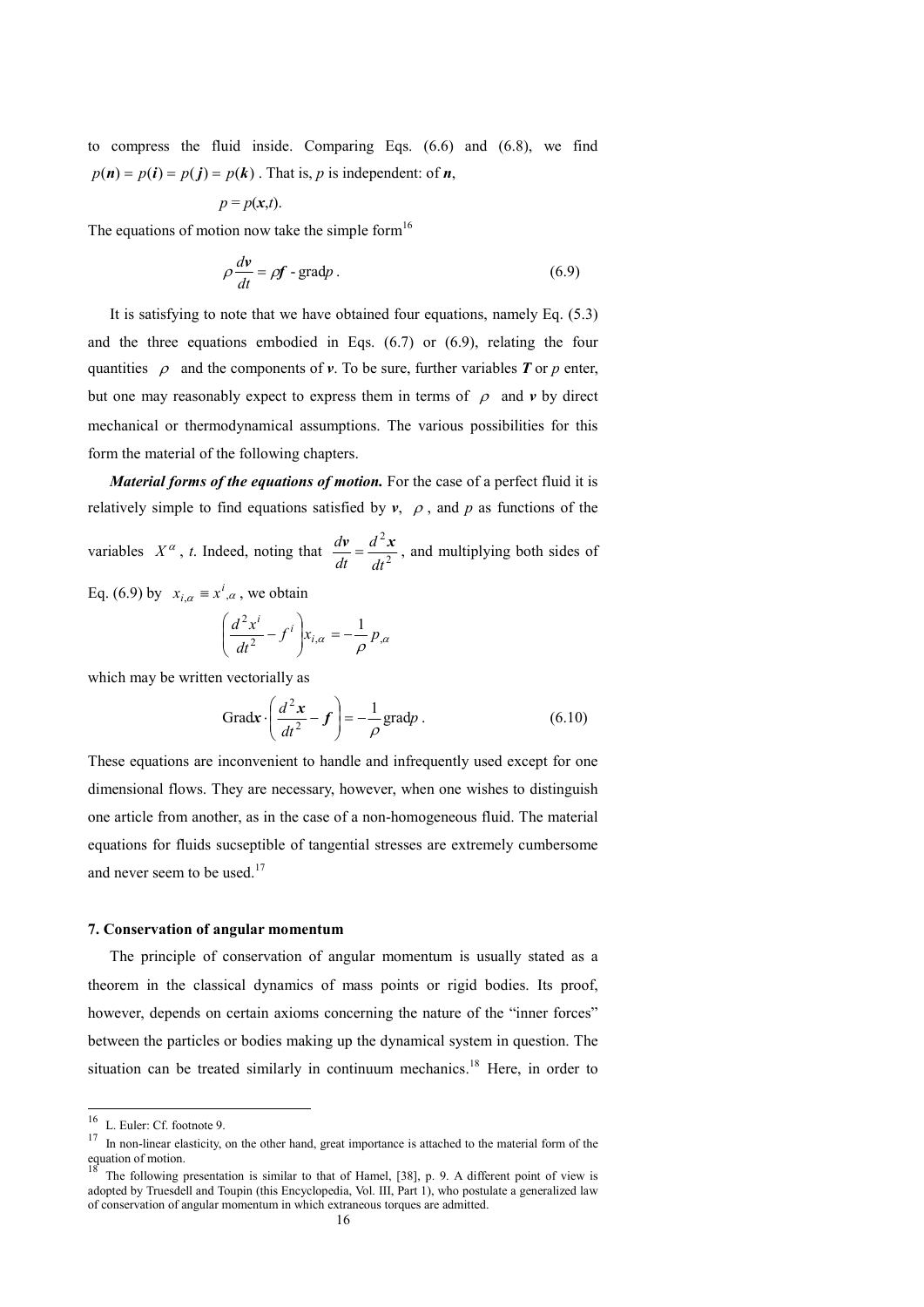guarantee the conservation of angular momentum it is necessary to make certain assumptions concerning the forces exerted across surface elements, or, in other words, concerning the stress tensor. Specifically, we postulate that the stress tensor is symmetric, i.e.,

$$
T^{ij} = T^{ji}.
$$
\n<sup>(7.1)</sup>

(When extraneous **couples** are present this needs modification. However, we specifically exclude extraneous couples from this study, since they arise generally only for polarized media and thus are not important in fluid mechanics.) As a theorem. Eqs. (7.1) are due to Cauchy<sup>19</sup>; that they can equally well serve as **axioms** was first recognized by Boltzmann.<sup>20</sup> As a consequence of Eqs. (7.1) the following result now holds:

**Theorem** (**conservation of angular momentum**). *For an arbitrary continuous medium satisfying the continuity equation* (5.3), *the dynamical equation* (6.7), *and the Boltzmann postulate* (7.1), *we have*

$$
\frac{d}{dt}\int_{\widetilde{V}} \rho(\mathbf{r} \times \mathbf{v})d\mathbf{v} = \int_{\widetilde{V}} \rho(\mathbf{r} \times \mathbf{f})d\mathbf{v} + \oint_{\widetilde{S}} \mathbf{r} \times tda, \qquad (7.2)
$$

where  $\tilde{V}$  is an arbitrary material volume.

**Proof.** From Eqs. (5.7) and (6.7) it is easy to show that

$$
\frac{d}{dt} \int_{\widetilde{V}} \rho(r \times v) dv = \int_{\widetilde{V}} \rho(r \times \frac{dv}{dt}) dv
$$

$$
= \int_{\widetilde{V}} \rho(r \times f) dv + \oint_{\widetilde{S}} r \times t da - \int_{\widetilde{V}} T_x dv
$$

.

Here  $T_x$  is the axial vector field defined by  $(T_x)^i = e^{ijk} T_{jk}$ . By virtue of Eq. (7.1) we have  $T_x = 0$ , and Eq. (7.2) is proved. Conversely, if Eq. (7.2) holds for arbitrary volumes then *T* must be symmetric.

For certain types of fluids the stress tensor turns out to be symmetric on purely mechanical grounds, irrespective of any other considerations. We mention in particular **perfect fluids**, where  $T = -pI$ , and isotropic viscous fluids in which **stress is a function of the rate of deformation** (Sect. 59). For these important cases, then, the **Boltzmann postulate is a tautology** and Eq. (7.2) can be obtained directly from the equations of motion.

It is possible to imagine a. mechanical system for which *T* is not symmetric, and Hamel, in the reference already cited, gives several examples. In cases of this sort, which are not of interest in fluid mechanics, the principle of conservation of momentum as given

<sup>&</sup>lt;sup>19</sup> A.-L. Cauchy: Cf. footnote 14.

 $20$  Cf. [38], p. 9.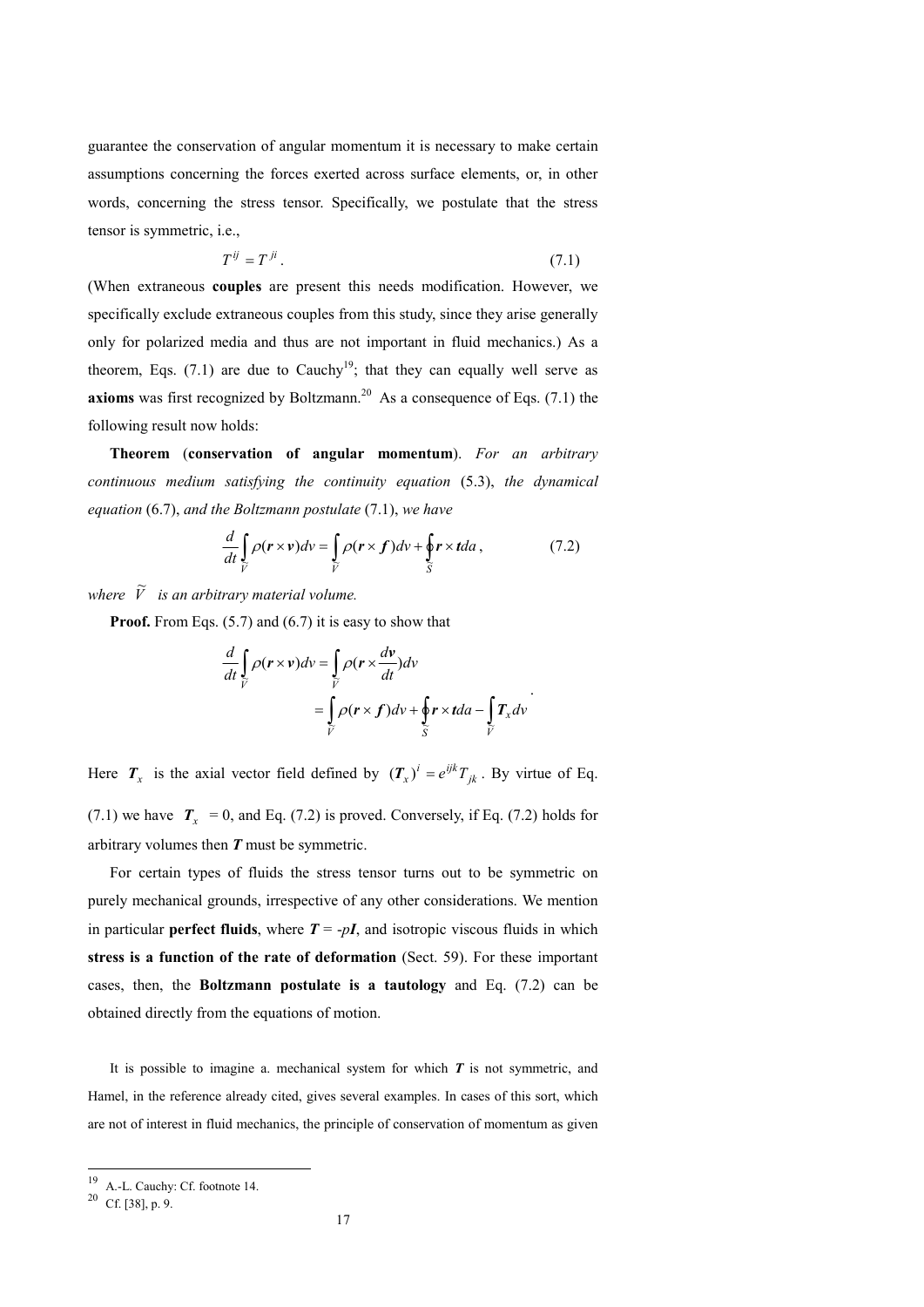in Eq. (7.2) no longer holds, but must be generalized to allow for "apparent" extraneous torques.

## **8. Surface conditions.**

If a surface in a moving fluid always consists of the same particles, it is clearly a possible bounding surface of the fluid. The converse proposition, namely that every bounding surface must be a material surface, is less obvious.

Suppose a fluid to be in continuous motion according to the conditions set down in Sect. 3, and let  $F(x, t) = 0$  be the equation of its boundary surface. Then *F* must satisfy the condition

$$
\frac{dF}{dt} = \frac{\partial F}{\partial t} + \mathbf{v} \cdot \text{grad} F = 0 \quad \text{when } F = 0,
$$
\n(8.4)

 $(Kelvin<sup>21</sup>)$ , and this condition in turn implies that the surface always consists of the same particles (Lagrange<sup>22</sup>).

**Proof.** It is well known that the normal velocity of a moving surface  $F(x, t) =$ 0 is given by the formula

$$
V = \frac{-\frac{\partial F}{\partial t}}{|\text{grad} F|}.
$$

But if  $F = 0$  is a bounding surface, then

$$
V = \mathbf{v} \cdot \mathbf{n} = \mathbf{v} \cdot \frac{\text{grad} F}{|\text{grad} F|},
$$

and Eq. (8.1) follows at once. On the other hand, if Eq. (8.1) holds, we wish to show that  $F = 0$  always consists of the same particles. Set

$$
G(X,t)=F(\varphi(X,t),t)\,,
$$

so that  $G(X, t) = 0$  describes the initial positions of particles which at time *t* are on the surface  $F = 0$ . Clearly

$$
\frac{\partial G}{\partial t} = 0 \quad \text{when } G = 0.
$$

Therefore the normal velocity of propagation of the surface  $G = 0$  through the *X*-space is zero. It follows that  $G = 0$  is fixed in the *X*-space, and hence always the same particles make up the moving surface  $F = 0$ .

At a fixed boundary we have the obvious condition  $v \cdot n = 0$ , independent of the preceding analysis.

#### **II. Energy and momentum transfer.**

<sup>&</sup>lt;sup>21</sup> W. Thomson (Lord Kelvin): Cambridge and Dublin Math. J. (1848). (Papers 1, p. 83).

<sup>22</sup> J. -L. Lagrange: Nouv. Mém. Acad. Sci. Berlin (1781), (Oeuvres 4, p. 706).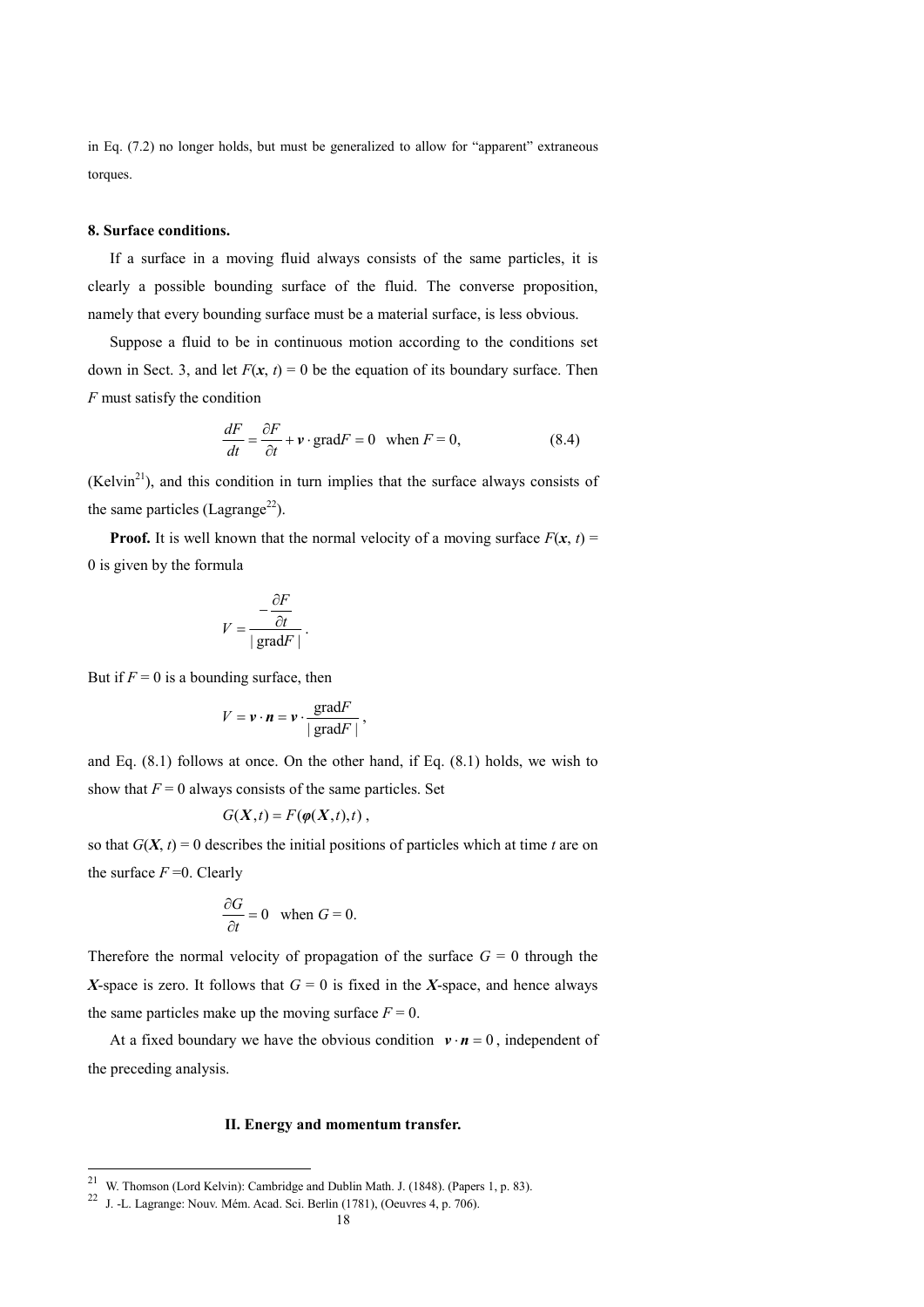## **9. The energy transfer equation.**

Let  $\widetilde{T}$  denote the kinetic energy of a volume  $\widetilde{V}$ ,

$$
\widetilde{T}=\frac{1}{2}\int\limits_{\widetilde{V}}\rho q^2dv\;,
$$

and let *D* be the deformation tensor,  $D_{ij} = \frac{1}{2} (v_{i,j} + v_{j,i})$  $D_{ij} = \frac{1}{2} (v_{i,j} + v_{j,i})$ . Then for an arbitrary

material volume  $\tilde{V}$  we have

$$
\frac{d\widetilde{T}}{dt} = \int\limits_{\widetilde{V}} \rho \mathbf{f} \cdot \mathbf{v} d\mathbf{v} + \oint\limits_{\widetilde{S}} \mathbf{t} \cdot \mathbf{v} da - \int\limits_{\widetilde{V}} \mathbf{T} \cdot \mathbf{D} d\mathbf{v} \,. \tag{9.1}
$$

The **proof** is a simple exercise in use of Eqs. (5.7), (6.7), and the symmetry of *T*. Eq. (9.1) states that *the rate of change of kinetic energy of a moving volume is equal to the rate at which work is being done on the volume by external forces, diminished by a "dissipation" term involving the interaction of stress and deformation*. This latter term must represent the rate at which work is being done in changing the volume and shape of fluid elements. Part of the power connected with this term may well be recoverable, but the rest must be accounted for as heat.<sup>23</sup> For a perfect fluid the energy equation takes the simpler form

$$
\frac{d\widetilde{T}}{dt} = \int\limits_{\widetilde{V}} \rho \mathbf{f} \cdot \mathbf{v} d\mathbf{v} - \oint\limits_{\widetilde{S}} p\mathbf{v} \cdot \mathbf{n} da + \int\limits_{\widetilde{V}} p \text{div} \mathbf{v} d\mathbf{v} \,.
$$
 (9.2)

The last term is the rate at which work is done by the pressure in changing the volume of fluid elements.

A slight **simplification** of the energy equation may be effected if *f* is derivable from a time-independent potential;  $f = -\text{grad}\Omega$ ,  $\Omega = \Omega(x)$ . In this case, setting  $\widetilde{U} = \int$ *V*  $U = \int \rho \Omega dv$  $\frac{1}{17}$  $\widetilde{U} = \int \rho \Omega dv$ , Eq. (9.1) becomes

$$
\frac{d}{dt}(\widetilde{T}+\widetilde{U})=\oint_{\widetilde{S}}\boldsymbol{t}\cdot\boldsymbol{v}da-\int_{\widetilde{V}}\boldsymbol{T}\boldsymbol{:}\boldsymbol{D}d\boldsymbol{v}
$$

#### **10. The momentum transfer equation.**

The principle of conservation of linear momentum, stated in Eq. (6.1), may be transformed by Eq. (4.2) into the form

$$
\frac{\partial}{\partial t} \int_{v} \rho v dv = \int_{v} \rho f dv + \oint_{\sigma} (t - \rho v v \cdot \mathbf{n}) da , \qquad (10.1)
$$

expressing the rate of change of momentum of a fixed volume *v*. Because of the physical interpretation of the final term, Eq. (10.1) is known as the **momentum transfer equation**. Eq. (10.1) is sometimes used instead of Eq. (6.1) as the basic

 $23$  See Sect. 34.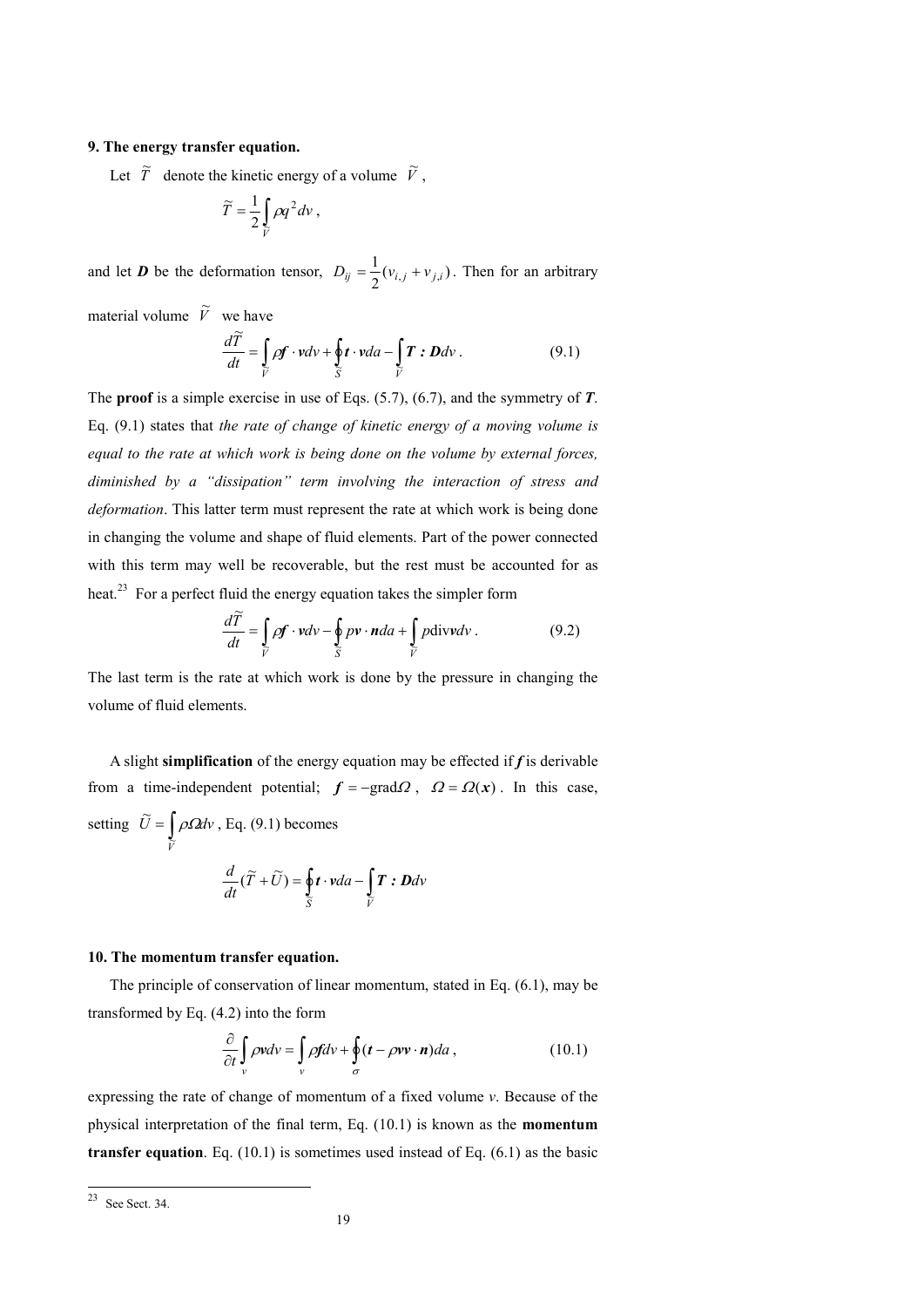expression of the law of conservation of linear momentum.

The momentum transfer equation is often used to determine the force on an obstacle immersed in a steady flow. To illustrate this with a single example, suppose that the fluid occupies the entire exterior of some obstacle, and that the external force field is zero. Then if  $\sigma$  denotes the surface of the obstacle and Σ denotes a "control surface" enclosing  $σ$ , we have the following formula for the force  $\vec{F}$  acting on the obstacle,

$$
F = -\int_{\sigma} t da = \int_{\Sigma} (t - \rho v v \cdot \mathbf{n}) da , \qquad (10.2)
$$

(note that  $\mathbf{v} \cdot \mathbf{n} = 0$  on  $\sigma$ ). By an analogous argument proceeding from the Eq. (7.2) we find for the moment *L* on  $\sigma$  the formula

$$
L=\int_{\Sigma} r \times (t-\rho vv\cdot n)dv.
$$

Another force formula of a different type can be derived from the energy equation (9.1). Consider a rigid body moving with rectilinear velocity *U* through a fluid, the fluid being bounded externally by fixed walls. Let  $\tilde{V}$  denote the flow region,  $\sigma$  its external boundary, and  $\sigma_0$  the surface of the moving body. Then

$$
\int_{\sigma_0} \mathbf{t} \cdot \mathbf{v} da = \mathbf{U} \cdot \int_{\sigma_0} \mathbf{t} da \tag{10.3}
$$

(for a perfect fluid this follows from the boundary condition  $v \cdot n = U \cdot n$ ; for a viscous fluid it depends on the assumption  $\mathbf{v} = \mathbf{U}$  on  $\sigma_0$ ). Combining Eq. (10.3) with Eq.  $(9.1)$  gives

$$
\boldsymbol{F} \cdot \boldsymbol{U} = \frac{d\widetilde{T}}{dt} + \int_{\widetilde{V}} \boldsymbol{T} \cdot \boldsymbol{D} d\mathbf{v},
$$
 (10.4)

thus determining the component of  $F$  in the direction of motion. (The case where the flow region is infinite in extent can be handled similarly, given suitable asymptotic behavior of the flow at infinity. Further applications of the momentum principle will be found in [23], pp. 203 to 234, and in [12].)

#### **11. Kinematics of deformation. The vorticity vector.**

This subject is based upon a simple decomposition of the tensor grad*v*, namely

$$
\text{grad}\mathbf{v} = \mathbf{D} + \mathbf{\Omega} \tag{11.1}
$$

where

$$
D_{ij} = \frac{1}{2} (v_{i,j} + v_{j,i}), \quad Q_{ij} = \frac{1}{2} (v_{j,i} - v_{i,j}).
$$

The tensors *D* and *Ω* are respectively the symmetric and skew-symmetric parts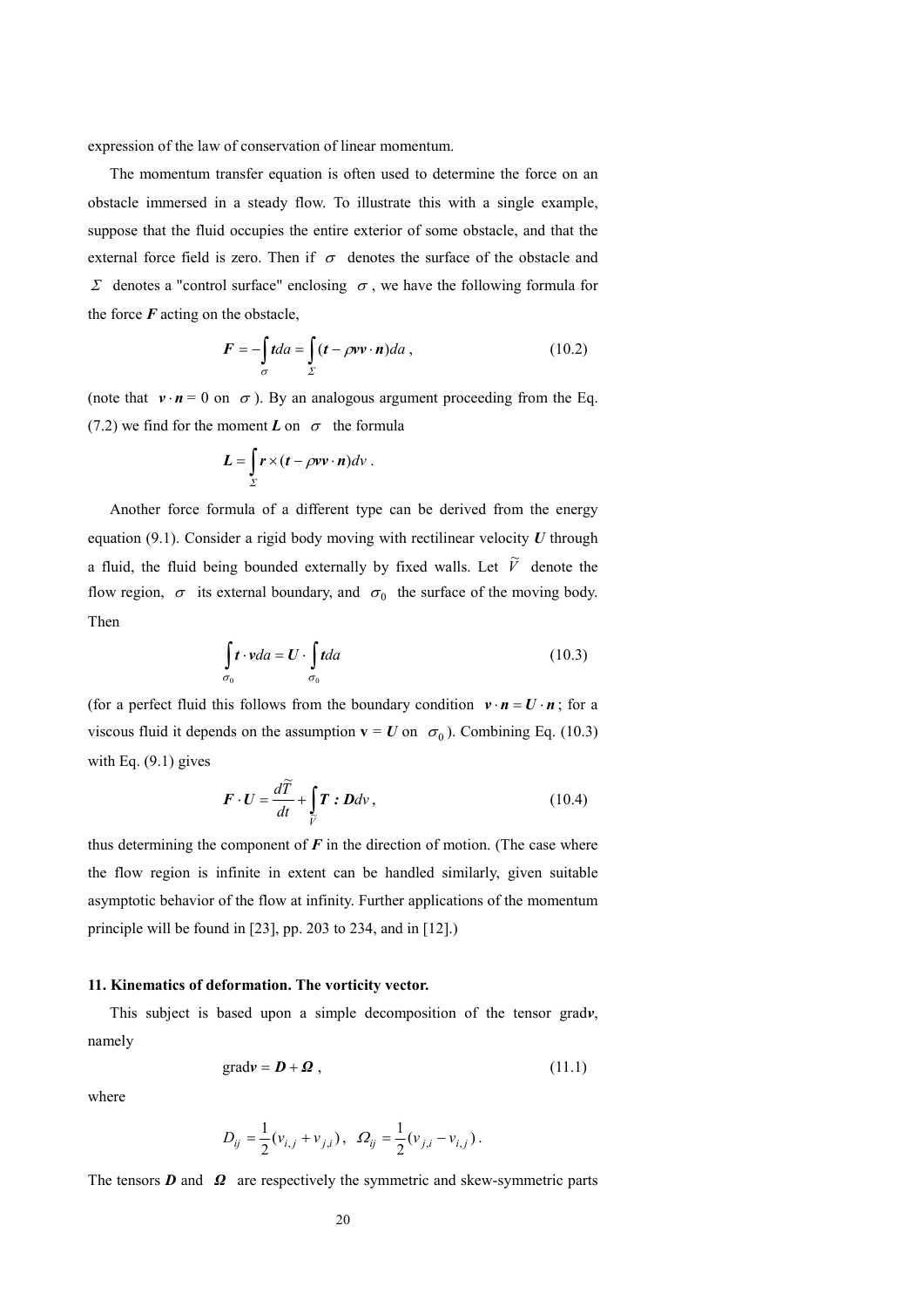of grad*v*. The discussion is conveniently divided into two parts.

**1.** *The deformation tensor***.** Let *dx* denote a material element of arc. Its rate of change during the fluid motion is given by the formula

$$
\frac{d}{dt}(dx^i) = \frac{d}{dt}\left(\frac{\partial x^i}{\partial X^{\alpha}}dX^{\alpha}\right) = \frac{\partial v^i}{\partial X^{\alpha}}dX^{\alpha} = \frac{\partial v^i}{\partial x^j}dx^j,
$$

or simply

$$
\frac{d}{dt}(d\mathbf{x}) = d\mathbf{x} \cdot \text{grad}\mathbf{v} \tag{11.2}
$$

From Eq. (11.2) we have easily

$$
\frac{d}{dt}(ds^2) = 2d\mathbf{x} \cdot \mathbf{D} \cdot d\mathbf{x} ,
$$

where  $ds = |dx|$ . The tensor **D** thus is a measure of the rate of change of the squared element of arc following a fluid motion. In a rigid motion  $ds = const$ , whence *a necessary and sufficient condition that a motion be locally and instantaneously rigid is that*  $D = 0$ . For this reason,  $D$  is called the **deformation tensor**. The tensor  $D - 1/3$  (Trace D) *I* is also of interest, for its vanishing is the necessary and sufficient condition that the motion locally and instantaneously preserves angles.

If  $D = 0$  everywhere in the fluid, the motion is rigid and

$$
v = \frac{1}{2}\omega \times r + const , \qquad (11.3)
$$

where  $\omega$  is twice the (constant) **angular velocity** of the motion. Eq. (11.3) can also be derived analytically as the integral of the system of first order partial differential equations  $\boldsymbol{D} = 0$ .

**2.** *General motion of a fluid.* Let us consider the velocity field in the neighborhood of a fixed point *P*. Denoting the evaluation of a quantity at the point *P* by a subscript, we have near *P*,

$$
\boldsymbol{v} = \boldsymbol{v}_P + \boldsymbol{r} \cdot (\text{grad} \boldsymbol{v})_P + O(r^2) ,
$$

where  $r$  denotes the radius vector from  $P$ . Neglecting terms of order  $r^2$  and using Eq.  $(11.1)$ , we obtain

$$
\mathbf{v} = \mathbf{v}_P + \mathbf{r} \cdot \mathbf{D}_P + \mathbf{r} \cdot \mathbf{\Omega}_P \,. \tag{11.4}
$$

We must now interpret the various terms in this formula.

The first term on the right represents a **uniform translation** of velocity  $v_p$ . If we set  $D = \mathbf{r} \cdot \mathbf{D}_P \cdot \mathbf{r}$ , then the second term can be written in the form

$$
\text{grad} \frac{1}{2} D \,. \tag{11.5}
$$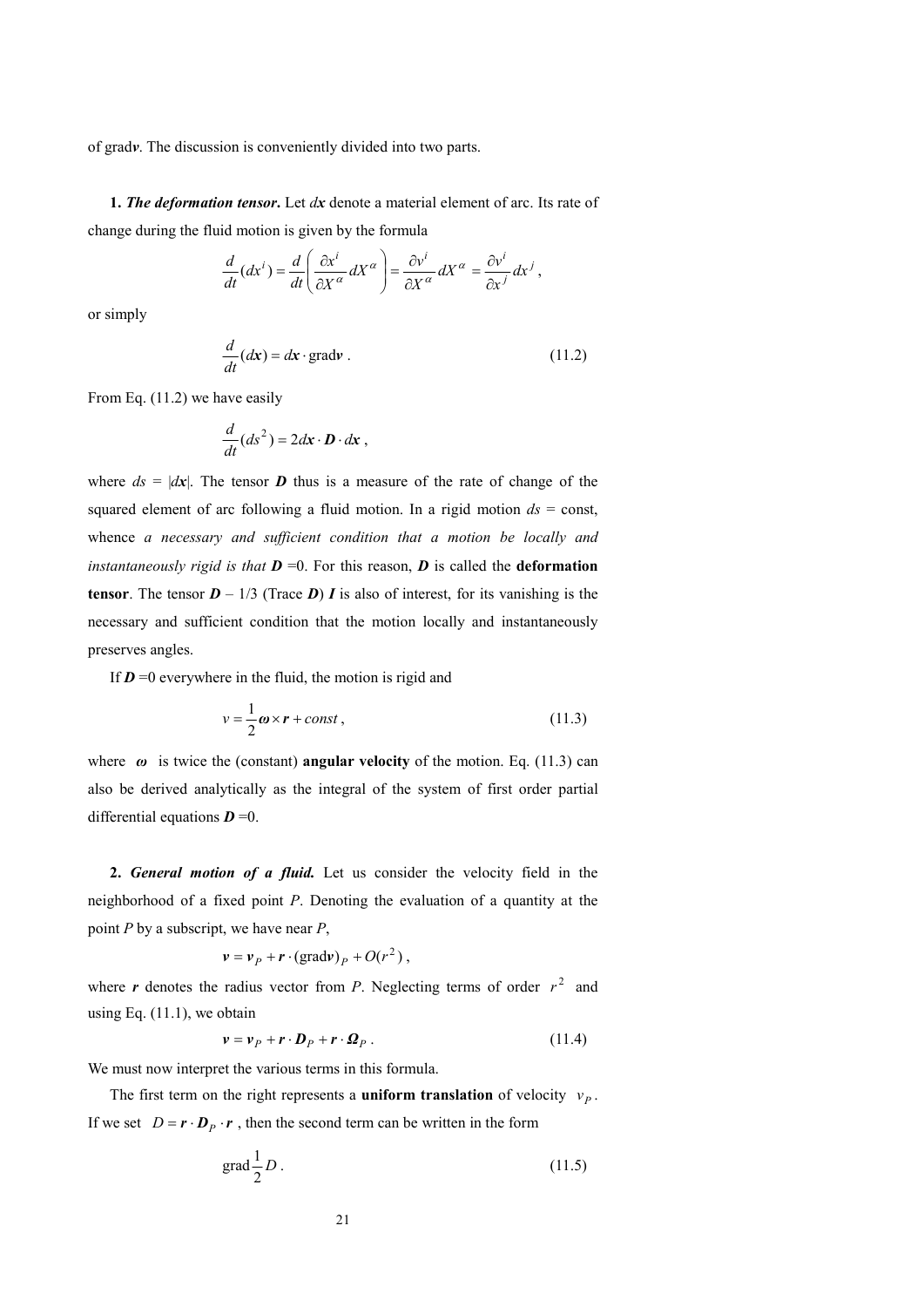This term represents a **velocity field** normal at each point to the quadric surface *D* = const which passes through that point. In this velocity field there are three mutually perpendicular directions which are suffering no instantaneous rotation (the axes of strain). The principal (or eigen-) values of *D* measure the rates of extension per unit length of fluid elements in these directions.

The final term in Eq. (11.4) may be written

$$
\frac{1}{2}\boldsymbol{\omega}_P \times \boldsymbol{r} \,,\tag{11.6}
$$

where  $\omega = \text{curl}v$  is the **vorticity vector**. [The simplest way to verify Eq. (11.6) is to note that

$$
\boldsymbol{\omega} = (\text{grad}\boldsymbol{v})_x = \boldsymbol{\Omega}_x = 2(\Omega_{23}, \Omega_{31}, \Omega_{12}),
$$

whence the components of Eq. (11.6) are equal to those of  $\mathbf{r} \cdot \mathbf{Q}_P$ .] The vector form of Eq. (11.6) shows clearly that the final term  $\mathbf{r} \cdot \mathbf{Q}_p$  represents a **rigid rotation** of angular velocity  $\frac{1}{2}\omega_p$  $\frac{1}{2}\boldsymbol{\omega}_P$ .

By combining the results of the two previous paragraphs, the identity (11.1) can be fully interpreted. For an arbitrary motion, the velocity  $v$  in the neighborhood of a fixed point *P* is given, up to terms of order  $r^2$ , by

$$
\mathbf{v} = \mathbf{v}_P + \text{grad}\,\frac{1}{2}D + \frac{1}{2}\boldsymbol{\omega}_P \times \boldsymbol{r} \,,\tag{11.7}
$$

where  $D = r \cdot D \cdot r$  is the rate of strain quadric and  $\omega = \text{curl}v$  is the vorticity vector: thus *an arbitrary instantaneous state of continuous motion is at each point the superposition of a uniform velocity of translation, a dilatation along three mutually perpendicular axes, and a rigid rotation of these axes*. <sup>24</sup> The angular velocity of the rotation is  $\frac{1}{2}\boldsymbol{\omega}_P$  $\frac{1}{6}\omega_P$ . This result amply establishes that  $\omega$ represents the local and instantaneous rate of rotation of the fluid.

If  $D = 0$  at a point it is apparent from Eq. (11.7) that the motion is locally and instantaneously a **rotation**, -while if **D** =*k***I** the motion is a **combination of pure expansion and rotation**. These results provide a verification of the statements of paragraph 1. On the other hand, if throughout a finite portion of fluid we have  $\omega = \Omega = 0$ , the relative motion of any element of that portion consists of a **pure deformation**, and is called "**irrotational**". In this case it can be shown that *v* is everywhere derivable from a **potential** ( $v = \text{grad}\phi$ ), cf. [48], p. 101.

<sup>24</sup> A.-L. Cauchy: Ex. d'Anal. Phys. Math. **2** (1841), [Oeuvres (2) **12**, pp. 343 to 377]. G. Stokes: Trans.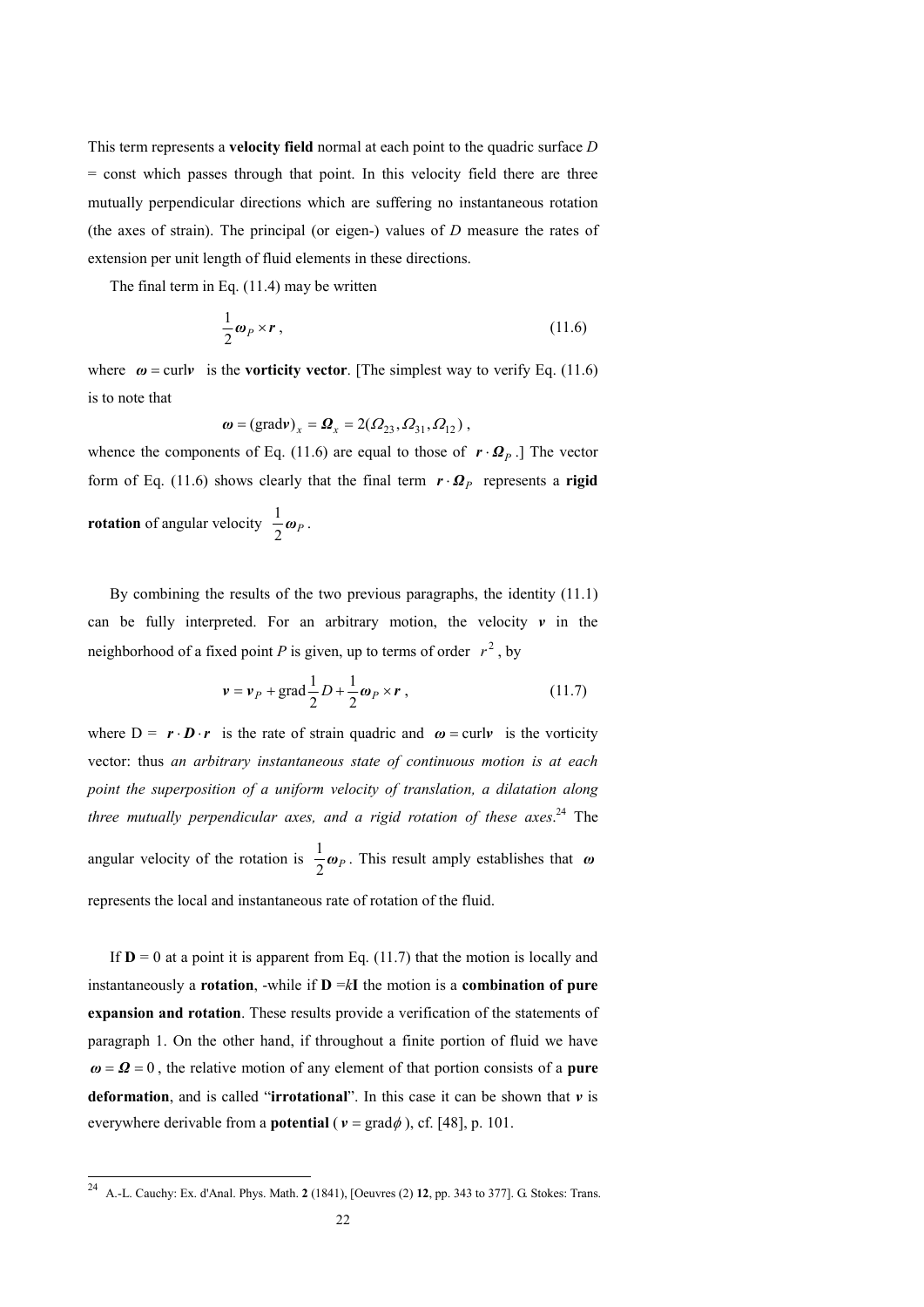## **III. Transformation of coordinates.**

#### **12. Transformation of coordinates.**

We shall here obtain the **equations of continuity and motion in a general curvilinear coordinate system**. For this purpose it is useful to employ the methods of elementary tensor analysis; the reader unfamiliar with this topic will find a lucid discussion in [47], or he may omit the entire section without serious detriment to the rest of the article. Let  $(x^1, x^2, x^3)$  be the coordinates of a point in a general curvilinear coordinate system. We set  $x = (x^1, x^2, x^3)$  as before, with the understanding, however that  $x$  is not a vector. The motion is still represented by equations of the form (3.1), stating the position of the particles at time *t*; for example, in cylindrical polar coordinates motion is represented by the equations

$$
r = \chi(X,t) , \quad \theta = \phi(X,t) , \quad z = \psi(X,t) .
$$

It is easy to see that the derivatives  $\frac{dx}{dt}$  $\frac{dx^{i}}{i}$  of the functions (3.1) form the **contravariant component** of a vector, hence the velocity vector in curvilinear coordinates retains the. form  $v^t = \frac{dx}{dt}$  $v^i = \frac{dx}{t}$  $\frac{dx^{i}}{i} = \frac{dx^{i}}{i}$ . We define the **material derivative** of a scalar, vector, or tensor function *F* by the formula

$$
\frac{\partial F}{\partial t} = \frac{\partial F}{\partial t} + v^i F_{i\,i},\tag{12.1}
$$

where the subscript comma denotes **covariant differentiation**. This definition is clearly consistent with the previous formula (3.6), and furthermore makes the material derivative a tensor quantity. It should be observed that the definition of the material derivative given in Sect. 3 is not generally valid in a curvilinear coordinate system, since for vector or tensor quantities  $F$  the expression *t*  $F(X,t)$ *dt dF* ∂  $=\frac{\partial F(X,t)}{\partial \theta}$  does not transform as a tensor. To establish the correct form for

the **material derivative** in **material coordinates**, one can proceed as follows. Writing the covariant derivative

$$
F_{,i} = \frac{dF}{dx^i} + A_i \,,
$$

where the  $A_i$  denote certain well known expressions involving the Christoffel symbols, we obtain from (12.1) the formula

$$
\frac{\partial F}{\partial t} = \frac{\partial F}{\partial t} + v^i \left( \frac{\partial F}{\partial x_i} + A_i \right) = \frac{dF}{dt} + v^i A_i.
$$
 (12.1a)

Eq. (12.1a), which appears also in the theory of parallel translation in differential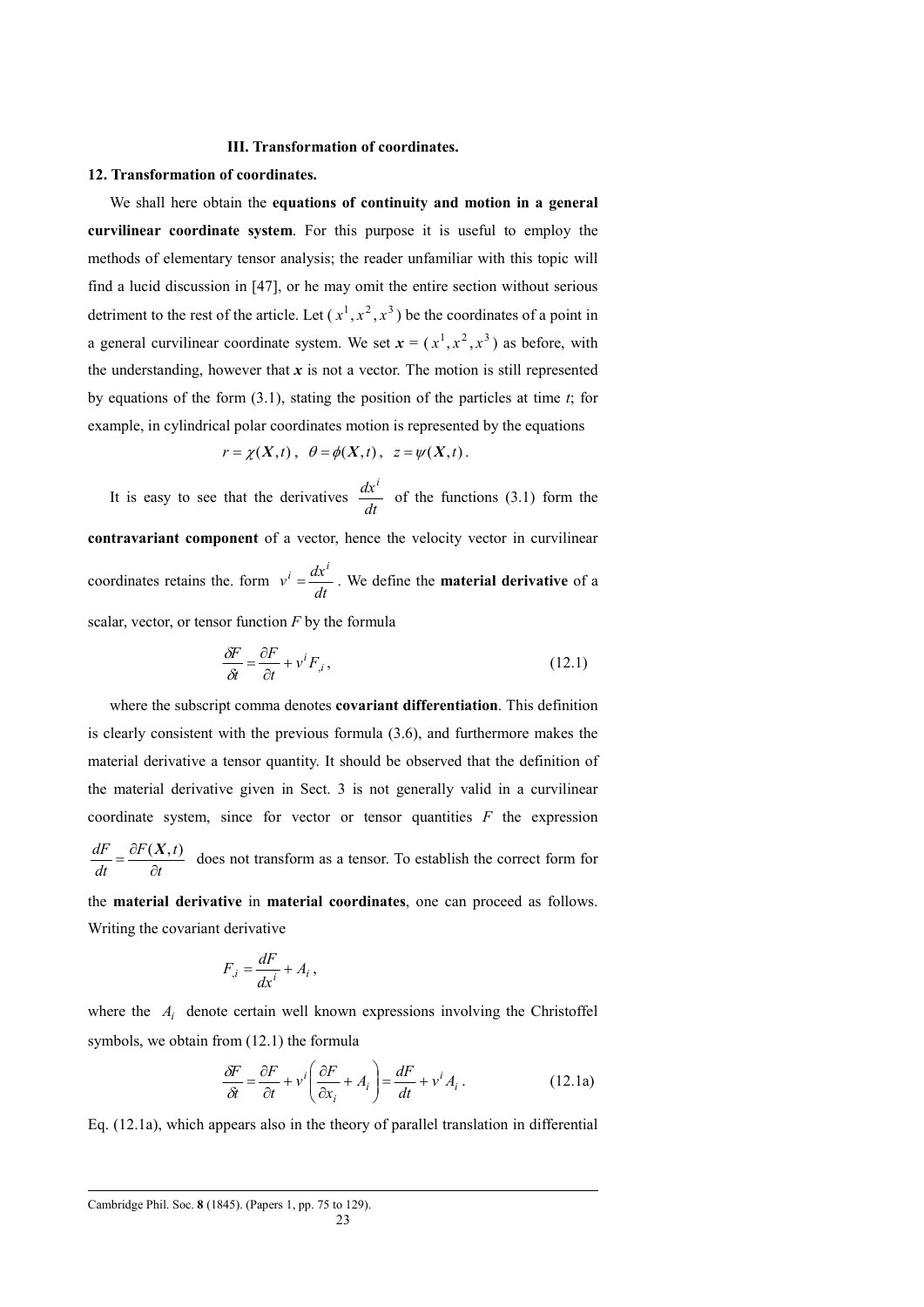geometry, clearly shows the difference between  $\frac{\partial}{\partial t}$ *F* δ  $\frac{\delta F}{\delta}$  and the more naive

expression  $\frac{dF}{dt}$ . The reader should observe, however, that in rectangular coordinates  $\frac{d}{dt} = \frac{d}{dt}$ *dF t*  $\frac{\delta F}{\delta t}=$  $\frac{\delta F}{\delta s} = \frac{dF}{dt}$ ; in other words, just as the covariant derivative is the

tensor extension of the- ordinary (Cartesian) derivative, so is  $\frac{\alpha}{\delta t}$ *F* δ  $\frac{\delta F}{\delta}$  an extension

of  $\frac{dF}{dt}$ . Finally, it is evident that Eq. (12.1a) could serve as the starting point for the discussion of material derivative, rather than Eq. (12.1). At this point it is convenient to introduce vector notation, the definitions of Sect. 2 being carried over in the obvious way. For example, *v* will now denote the set of contravariant or covariant components of the velocity vector, whichever is appropriate, and Eq. (12.1) will be written

$$
\frac{\partial F}{\partial t} = \frac{\partial F}{\partial t} + \mathbf{v} \cdot \text{grad} F.
$$

With these preliminaries taken care of, we see that the **equation of continuity** can be written in either: of the invariant forms,

$$
\frac{\delta \rho}{\delta t} + \rho \text{div} \mathbf{v} = 0 \quad \text{or} \quad \frac{\partial \rho}{\partial t} + \text{div}(\rho \mathbf{v}) = 0 , \qquad (12.2)
$$

where divergence has its usual tensorial meaning,

$$
divb = b_{,j}^{i} = \frac{1}{\sqrt{g}} \frac{\partial}{\partial x^{i}} (\sqrt{g} b^{i}).
$$

Let the stress tensor be defined in a curvilinear coordinate system by means of its components in rectangular coordinates. Then the relation between the stress vector **t** and the surface normal **n** retains the form  $t = n \cdot T$ , even though the components of **T** are no longer equal to the magnitudes of forces acting upon surface elements. Finally, the **equation of motion** has the invariant form

$$
\rho \frac{\partial v}{\partial t} = \rho f + \text{div} \mathbf{T} , \qquad (12.3)
$$

where

$$
(\text{div}\boldsymbol{T})_i = T_{i,k}^k = \frac{1}{\sqrt{g}} \frac{\partial}{\partial x^k} (\sqrt{g} T_i^k) - T_j^k T_{ik}^j.
$$
 (12.4)

It is useful to write out Eqs. (12.2) to (12.4) for an **orthogonal coordinate system**, where the line element has the special form

$$
ds^{2} = (h_{1}dx^{1})^{2} + (h_{2}dx^{2})^{2} + (h_{3}dx^{3})^{2}. \qquad (12.5)
$$

The **equation of continuity** becomes simply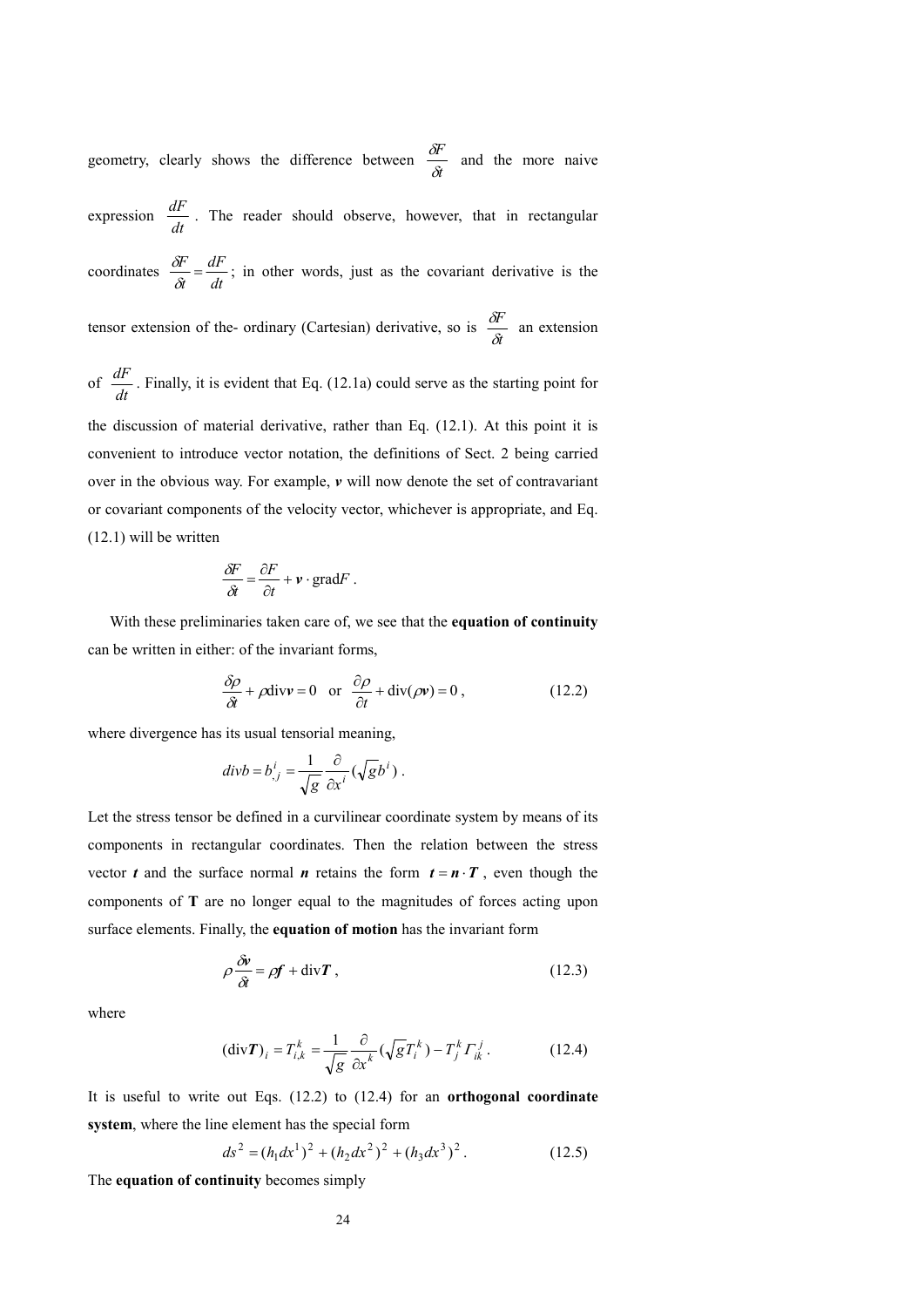$$
\frac{\partial \rho}{\partial t} + \frac{1}{\sqrt{g}} \frac{\partial}{\partial x^i} (\sqrt{g} \rho v^i) = 0, \quad \sqrt{g} = h_1 h_2 h l 3. \tag{12.6}
$$

In order to write out Eq. (12.3) we first observe that

$$
a = \frac{\delta v}{\delta t} = \frac{\partial v}{\partial t} + v \times \omega + \text{grad} \frac{1}{2} q^2, \qquad (12.7)
$$

[cf. Eq.  $(17.1)$ ], whence the acceleration can easily be written down in terms of  $\nu$ and *ω* . The latter is given by the formula

$$
\omega^i = \frac{e^{ijk}}{\sqrt{g}} v_{k,j} = \frac{e^{ijk}}{\sqrt{g}} \frac{\partial v_k}{\partial x^j},
$$
\n(12.8)

using the fact that  $\Gamma_{jk}^l = \Gamma_{kj}^l$ . The term div**T** requires more effort because of the fairly complicated form of Eq. (12.4). The Christoffel symbols corresponding to the metric (12.5) are given by

$$
\Gamma_{ik}^i = \Gamma_{ki}^i = \frac{1}{h_i} \frac{\partial h_i}{\partial x^k}, \quad \Gamma_{ii}^k = -\frac{h_i}{h_k^2} \frac{\partial h_i}{\partial x^k} \quad (i \neq k), \text{ all others zero},
$$

(*i* and *k* unsumrned). Thus after a straightforward calculation,

$$
(\text{div}\boldsymbol{T})_i = \frac{1}{\sqrt{g}} \frac{\partial}{\partial x^k} (\sqrt{g} T_i^k) - T_k^k \frac{\partial \log h_k}{\partial x^i},
$$
(12.9)

(summed on *k*). The reader should note that this formula is not needed in the case of a perfect fluid, while for a viscous fluid obeying the Cauchy-Poisson law (Sect. 61) it is usually simpler to obtain the equations of motion without first determining div**T**.

Another method for computing the acceleration may be had from the formula

$$
a_i = \frac{\partial v_i}{\partial t} + v^k \left( \frac{\partial v_i}{\partial x^k} - v_k \frac{\partial \log h_k}{\partial x^i} \right),\tag{12.10}
$$

proved by the same calculation which led to Eq. (12.9).

In practice, rather than using the covariant or contravariant components of a vector *b*, it is convenient to use its physical components  $\beta_i$ , defined by

$$
\beta_i = h_i b^i = \frac{1}{h_i} b_i \quad (i \text{ unsummed});
$$

thus  $\beta_i$  is the magnitude of the projection of *b* on the *i*-curve through the point of action of *b*. The physica.1 components of tensors are similarly defined, but they will not be needed here.

**Example**: *cylindrical polar coordinates*. We have in this case

$$
ds^2 = dr^2 + (rd\theta)^2 + dz^2.
$$

Letting  $v_r$ ,  $v_\theta$  and  $v_z$  be the respective physical components of velocity, the equation of continuity (12.6) takes the form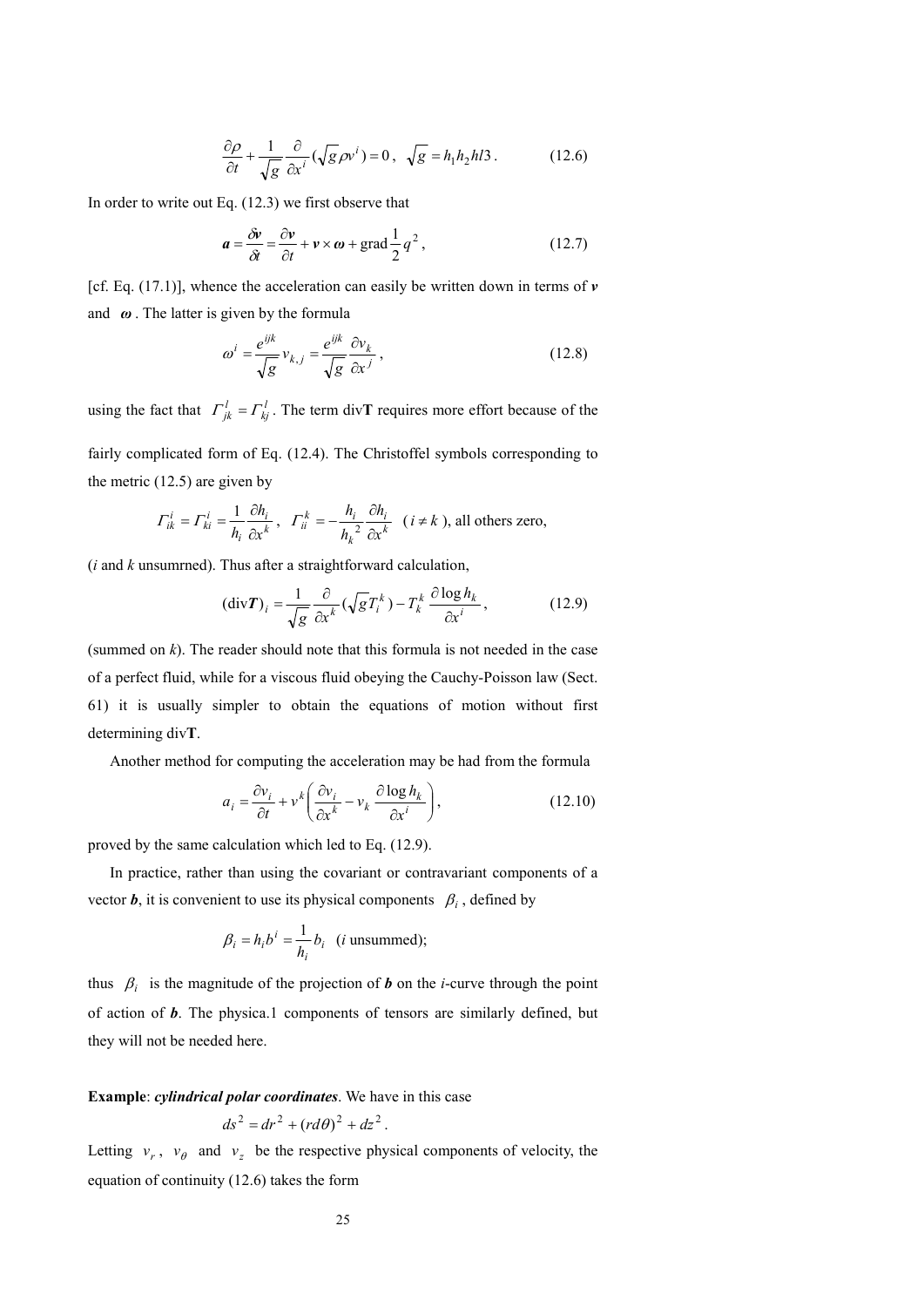$$
\frac{\partial \rho}{\partial t} + \frac{1}{r} \left[ \frac{\partial}{\partial r} (\rho r v_r) + \frac{\partial}{\partial \theta} (\rho v_\theta) + \frac{\partial}{\partial z} (\rho r v_z) \right] = 0.
$$
 (12.11)

The acceleration terms in the equation of motion are, from Eq. (12.7) or from Eq. (12.10)

$$
\begin{cases}\n a_r = Dv_r - \frac{v_\theta^2}{r} \\
 a_\theta = Dv_\theta + \frac{v_r v_\theta}{r}, \\
 a_z = Dv_z\n\end{cases}
$$
\n
$$
D = \frac{\partial}{\partial t} + v_r \frac{\partial}{\partial r} + \frac{v_\theta}{r} \frac{\partial}{\partial \theta} + v_z \frac{\partial}{\partial z}
$$

The physical components of divT are given in Love's treatise<sup>25</sup> and need not be reproduced here. Finally, the vorticity vector is given by

$$
\begin{cases}\n\omega_r = \frac{1}{r} \frac{\partial v_x}{\partial \theta} - \frac{\partial v_\theta}{\partial z} \\
\omega_\theta = \frac{\partial v_r}{\partial z} - \frac{\partial v_z}{\partial r} \\
\omega_z = \frac{\partial v_\theta}{\partial r} - \frac{1}{r} \frac{\partial v_r}{\partial \theta} + \frac{v_\theta}{r}\n\end{cases}
$$
\n(12.12)

.

#### **13. Riemannian space.**

-

It may be of interest to consider the nature of the hydrodynamical equations in a Riemannian space given the line element

$$
ds^2 = g_{ij} dx^i dx^j
$$

in some coordinate system  $x = (x^1, ..., x^n)$ . It is generally not possible to introduce a set of rectangular coordinates, so that one cannot derive suitable "equations of motion" merely by carrying out the steps of the previous work.

Motion in a Riemannian space is represented by a transformation of the form (3.1), although now *i* runs from 1 to *n*. We define the velocity vector by *dt*  $v^i = \frac{dx}{t}$  $\frac{dx^{i}}{dt}$ , and the material derivative by

$$
\frac{\partial F}{\partial t} = \frac{\partial F}{\partial t} + v^i F_{,i} \, .
$$

(This definition is in analogy to the one used in Euclidean space, and also has the property that, should the space be **embedded** in a higher dimensional Euclidean space, as for example a surface in three space, then the material derivative is the

 $25$  A. E. H. Love: A Treatise on the Mathematical Theory of Elasticity, 4th edit. Cambridge 1927. See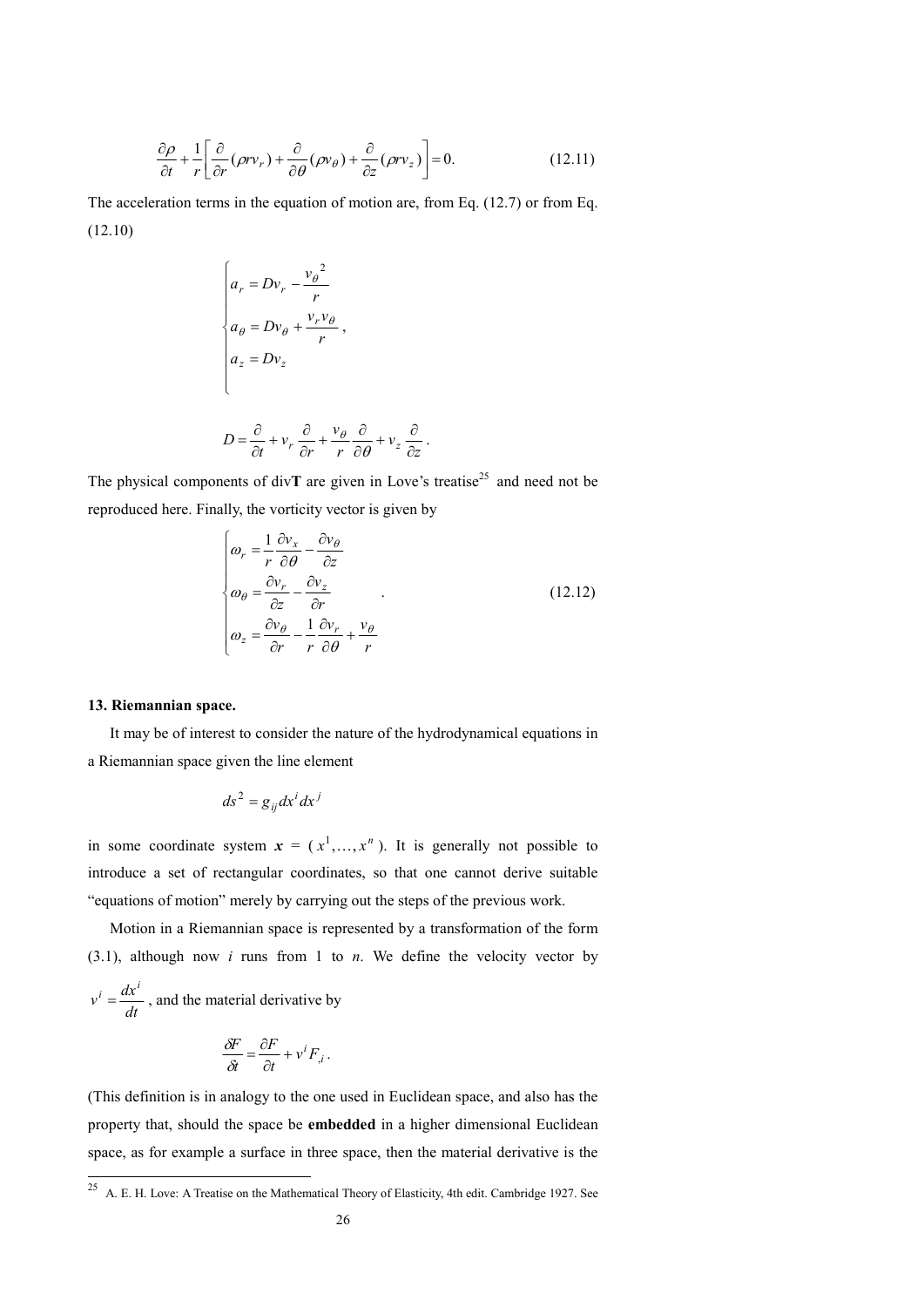surface component of the "natural" material derivative of Euclidean space.)

The equation of continuity is easily derived by the method of Sects. 4 and 5. In this procedure we must replace Eq. (4.2) with

$$
\int\limits_{\widetilde{V}} \rho(x,t)dV = \int\limits_{\widetilde{V}_0} \rho(X,t)\sqrt{g}Jd\nu_0
$$

and then make use of the formula

$$
\frac{\delta}{\delta t}(\sqrt{g}J) = \sqrt{g}J\text{div}\mathbf{v}\,,
$$

which follows readily from Eq.  $(3.7)$ . In other respects the argument is exactly as before, the final result being

$$
\frac{\delta \rho}{\delta t} + \rho \text{div} \mathbf{v} = 0 ,
$$

which is exactly the same as Eq. (12.2), but obtained now without recourse to rectangular coordinates.

Deriving appropriate equations of motion involves dynamical considerations which do not seem adapted to Riemannian space; in particular, it is not evident how to formulate the principle of conservation of momentum. On the other hand, there seems to be no valid objection to taking Eq. (12.3) as a postulate. This done, further considerations will closely parallel corresponding results of ordinary hydrodynamics.

#### **IV. Variational principles.**

The wide scope and great success of variational principles in classical dynamics have stimulated many efforts to formulate the laws of continuum mechanics in a similar way. In the following section we shall discuss some of these formulations; the work applies generally to all continuous media, though it is stated only for the motion of fluids. In Sect. 15 we consider some special variational principles which apply to perfect fluids.

## **14. General fluids.**

The variational principle appropriate to a given dissipative system takes a form exactly suited to and dependent on the particular mechanism of dissipation, and is generally not capable of extension in unchanged form to other problems. This fact makes it easy to formulate a variational principle for fluids, but also indicates something of the *a posferiori* nature of the undertaking. The reader will observe that the appropriate variational principle is little more than a reformulation of the equations of motion; it may, however, provide methods for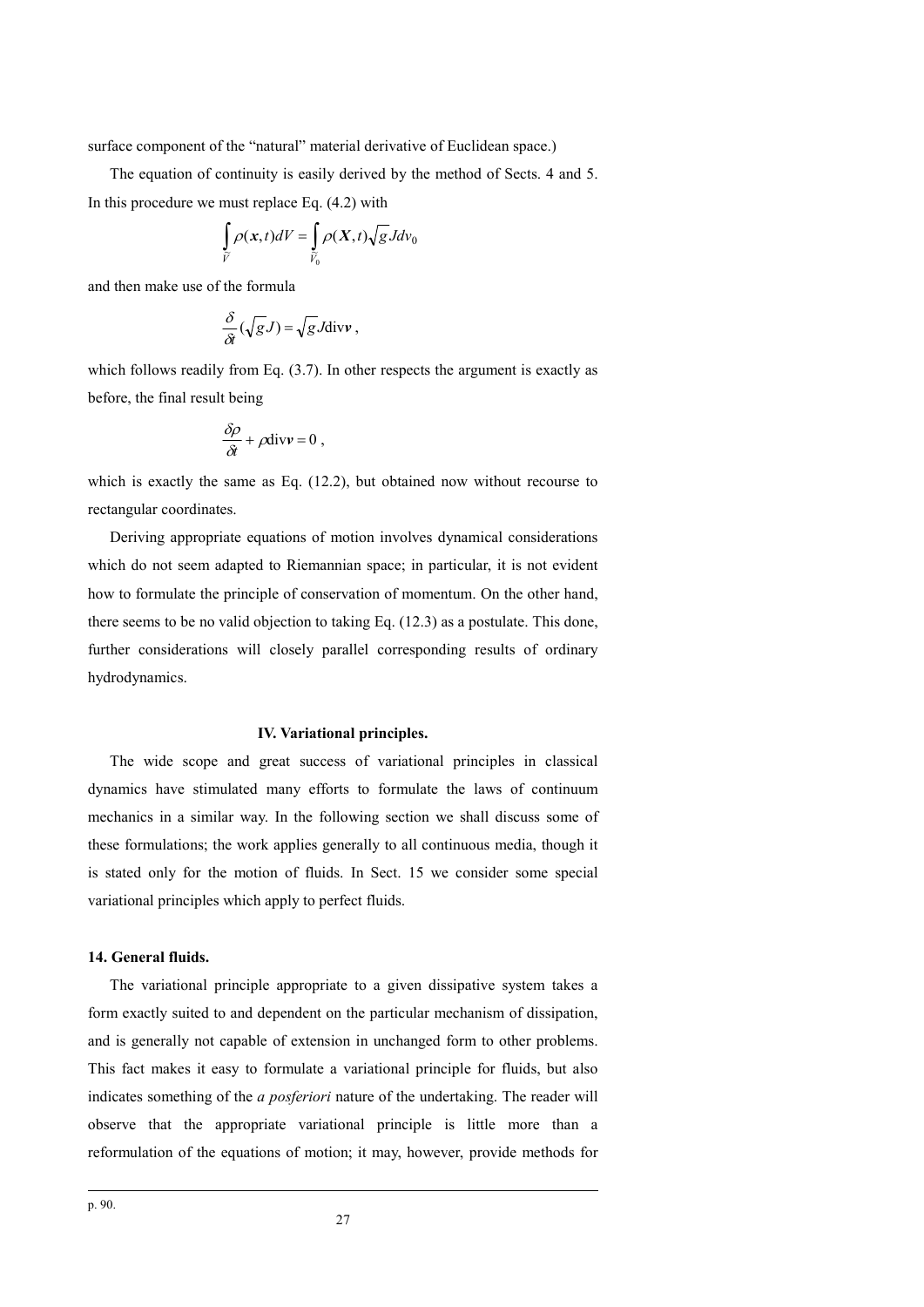handling constraints otherwise beyond the scope of the original equations.

Let  $\delta x = \eta(x, t)$  be a **virtual displacement** of the particles of fluid from their instantaneous position. The vector function  $\eta$  is assumed to be finite valued and continuously differentiable; moreover it should conform to any restrictions placed on the fluid position. This latter condition implies, in particular, that  $\eta$  should be tangent to any wall bounding the fluid. The virtual work corresponding to a virtual displacement is defined by

$$
\delta \widetilde{U} = \delta \widetilde{U}_c - \int\limits_{\widetilde{V}} \boldsymbol{T} : \mathrm{grad} \delta \boldsymbol{x} d\boldsymbol{v} ,
$$

where  $\tilde{V}$  is the volume occupied by the fluid, T is a tensor function of position, and

$$
\delta \widetilde{U}_c = \int\limits_{\widetilde{V}} \rho \mathbf{f} \cdot \delta \mathbf{x} dV + \oint\limits_{\widetilde{S}} \mathbf{t} \cdot \delta \mathbf{x} da \tag{14.1}
$$

is the virtual work done against extraneous force *f* and surface stresses *t*. The second term in the definition of  $\delta \tilde{U}$  is peculiar to continuum mechanics: it reflects the common observation that deformations of a fluid medium generally require the expenditure of work against stress forces. We need not assume that *T*  is symmetric, but otherwise a rigid virtual displacement will produce virtual work of deformation. For this reason, it is usual to consider only symmetric stresses *T*. We may now state the fundamental **d'Alembert-Lagrange variational principle**: *A fluid moves in such at way that*

$$
\delta \widetilde{U} - \int_{\widetilde{V}} \rho \mathbf{a} \cdot \delta \mathbf{x} dV = 0, \qquad (14.2)
$$

*for all virtual displacements which satisfy the given kinematical conditions*. <sup>26</sup> If there are no constraints on the motion, except for wall conditions, it follows in a well known way that

$$
\rho a = \rho f + \text{div} \mathbf{T} \quad \text{and} \quad t = n \cdot \mathbf{T} \tag{14.3}
$$

The first equation holds at all interior points of the motion, the second at "free" surfaces. These are of course just the equations of motion already derived.

Fluid motions on surfaces, or subject to other sorts of constraints, can be handled by the usual techniques of the calculus of variations. The interested reader should consult Hellinger's article in the Encyclopaedia of Mathematical Sciences, in particular §§ 3e, 4c, and 8b.

1

<sup>&</sup>lt;sup>26</sup> The statical equivalent of Eq. (14.2), namely that a. continuous medium will be in equilibrium if and only if  $\delta \tilde{U} = 0$  for all virtual displacements, is due to Lagrange (Mécan. Anal. 1 part. Sect. IV. § 1). The extension of this principle to dynamical systems was likewise given by Lagrange, the fundamental idea in his derivation being the application of d'Alembert's principle to the equilibrium condition  $\delta \tilde{U} = 0$  (Mécan. Anal. 2e parts. Sects. I, II}. See the articles of P. Voss (Ency. Math. Wiss. 4, No. 1) and E. Hellinger (Ency. Math. Wiss. 4, No. 30).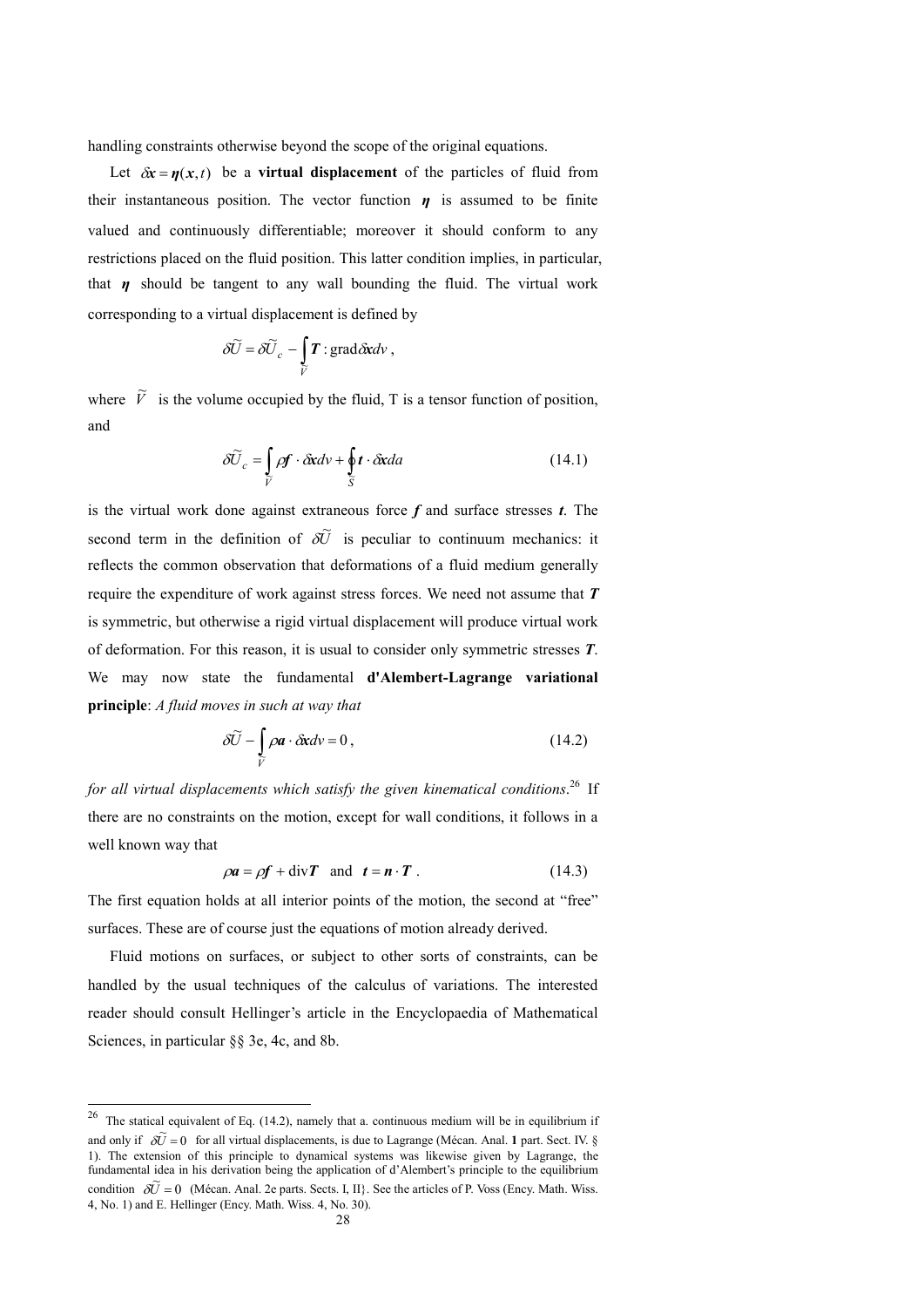The **d'Alernbert-Lagrange principle** may be expressed equivalently in the form of **Hamilton's principle**. This is obtained by letting the virtual displacements arise from variations in the paths of the particles. Thus let a set of varied paths be given by  $x = \varphi(X, t; \varepsilon)$ , where  $-1 < \varepsilon < 1$ , say, and the path  $\varepsilon = 0$ is the one to be investigated. If

$$
\delta \equiv \frac{d}{d\varepsilon}\Big|_{\varepsilon=0},\,
$$

then the virtual displacement corresponding to a varied motion is defined by

$$
\delta x = \delta \varphi = \frac{d\varphi}{d\varepsilon}\bigg|_{\varepsilon=0}.
$$

We have now the following identity

$$
\mathbf{a} \cdot \delta \mathbf{x} = \frac{d}{dt} (\mathbf{v} \cdot \delta \mathbf{x}) - \mathbf{v} \cdot \frac{d \delta \mathbf{x}}{dt} = \frac{d}{dt} (\mathbf{v} \cdot \delta \mathbf{x}) - \delta \frac{1}{2} q^2 ,
$$
 (14.4)

since  $\delta$  and *d* obviously commute. The density of the varied motions is determined by the condition that the mass of fluid corresponding to an arbitrary set of particles shall be the same wherever the particles may be. Mathematically this leads to the "continuity condition"

$$
\delta \rho = -\rho \text{div} \, \delta \mathbf{x} \tag{14.5}
$$

governing the variation of density. To prove Eq. (14.5) we observe that  $\delta x$  is the initial velocity in a motion for which  $\varepsilon$  plays the role of time; thus to obtain Eq. (14.5) we simply replace  $\frac{d}{dt}$  $\frac{d}{dx}$  and *v* in the equation of continuity by  $\delta$  and  $\delta x$ ,

respectively. The same reasoning also proves the formula

$$
\delta \int \rho F dv = \int \rho \delta F dv. \qquad (14.6)
$$

Condition (14.5) is also the consequence of assuming, (i) that each varied motion satisfies the equation of continuity, and (ii) that the virtual displacement vanishes at some fixed time. If Eq. (14.4) is multiplied by  $\rho$  and integrated over a material volume  $\tilde{V}$ , application of formulas (5.7) and (14.6) yields

$$
\int_{\widetilde{V}} \rho \mathbf{a} \cdot \delta \mathbf{x} dv = \frac{d}{dt} \int_{\widetilde{V}} \rho \mathbf{v} \cdot \delta \mathbf{x} dv - \delta \widetilde{T} , \qquad (14.7)
$$

where

$$
\widetilde{T} = \frac{1}{2} \int_{\widetilde{V}} \rho q^2 dv = \text{kinetic energy}.
$$

Finally, by virtue of the d'Alembert-Lagrange principle, Eq. (14.7) can be written in the form

$$
\delta \widetilde{T} + \delta \widetilde{U} - \frac{d}{dt} \int_{\widetilde{V}} \rho v \cdot \delta x dv = 0.
$$
 (14.8)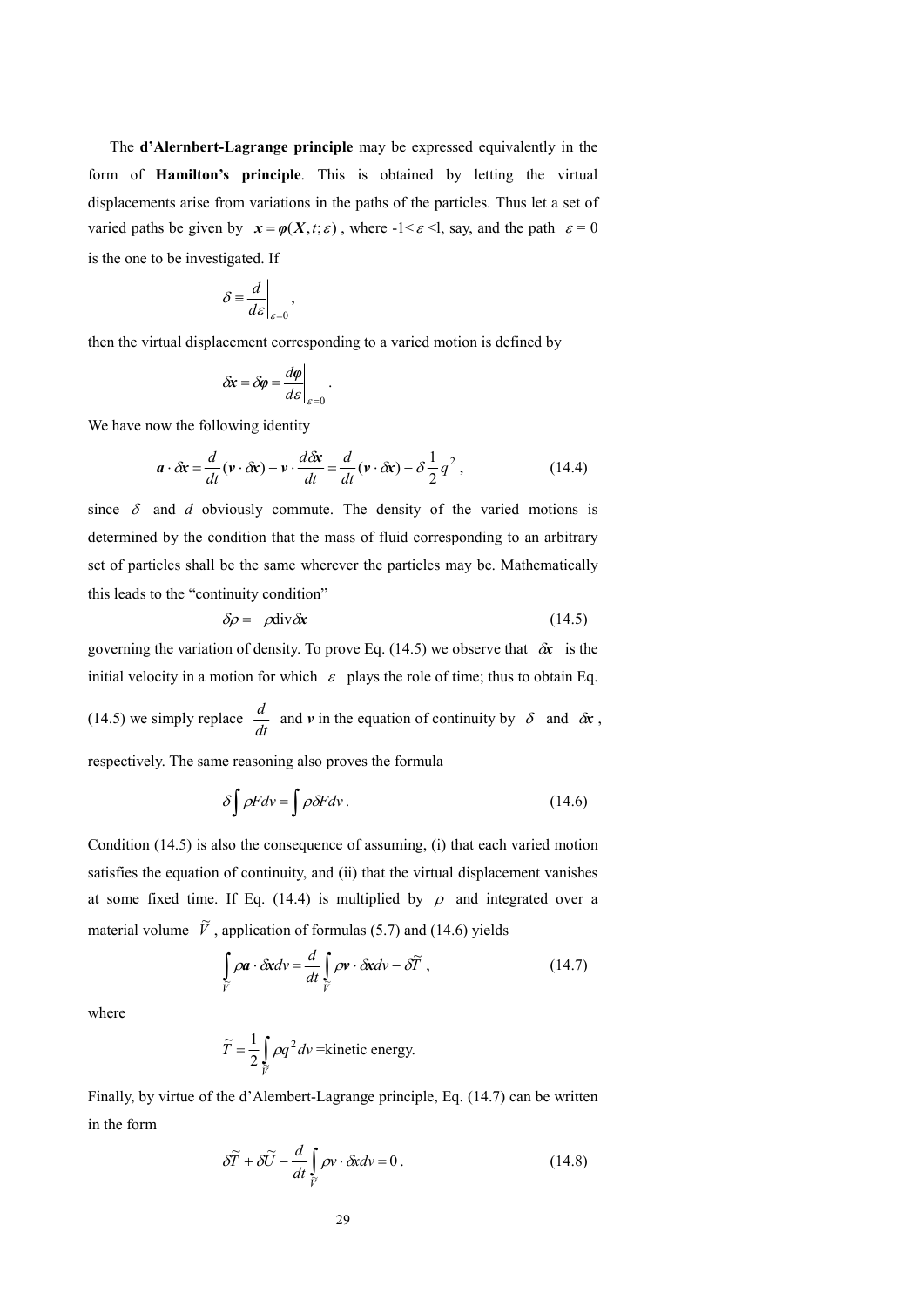This equation holds under the condition that the varied motions satisfy the continuity condition (14.5) and conform to external constraints. If Eq. (14.8) is integrated from  $t_0$  to  $t_1$ , and if  $\delta x$  vanishes at  $t_0$  and  $t_1$ , we obtain the so-called **Hamilton's principle<sup>27</sup>**

$$
\int\limits_{t_0}^{t_1}(\delta\widetilde{T}+\delta\widetilde{U})dt=0\ ;
$$

each varied motion must satisfy the equation of continuity and external constraints, as well as having  $\delta x = 0$  at  $t_0$  and  $t_1$ <sup>28</sup>

#### **15. Perfect fluids.**

For an **incompressible perfect** fluid the **d'Alernbert-Lagrange principle** can be formulated in a more elegant fashion, namely, *an incompressible perfect fluid moves in such a way that*

$$
\delta \widetilde{U}_c - \int_{\widetilde{V}} a \cdot \delta x dv = 0 \tag{15.1}
$$

*for all virtual displacements* δ*x which preserve the volume*, or, in other words, *satisfy* div $\delta x = 0$ . T he virtual work  $\delta \tilde{U}_c$  is defined by Eq. (14.1).

According to the theory of **Lagrange multipliers**, this is equivalent to

$$
\int_{\widetilde{V}} [\rho(\boldsymbol{a}-\boldsymbol{f})\cdot \delta \mathbf{\hat{x}} - \lambda \operatorname{div} \delta \mathbf{\hat{x}}] d\mathbf{\hat{v}} - \oint_{\widetilde{S}} \boldsymbol{t} \cdot \delta \mathbf{\hat{x}} da = 0,
$$

where  $\lambda$  is a Lagrange multiplier and  $\delta x$  is subjected to no side conditions. It follows from an integration by parts that

$$
\rho \mathbf{a} = \rho \mathbf{f} - \text{grad} \lambda \quad \text{and} \quad \mathbf{t} = -\lambda \mathbf{n} \,. \tag{15.2}
$$

 $\lambda$  thus becomes the "pressure", one of the principal unknowns of the problem. Eqs. (15.2) together with the continuity condition div $v = 0$  constitute four equations for the four unknowns  $v$  and  $\lambda$ .

For the general case of a compressible perfect fluid, Lagrange took Eq. (15.2) to be the correct equation, where  $\lambda$  is to be considered a "reaction" against the volume changes which are, of course, now permitted.<sup>29</sup> This derivation of a general case from a particular one - by retaining the old equation, but considering the Lagrange multiplier as a new "force of reaction" – Hamel calls the "Lagrange freeing principle". He notes further that the reaction is to depend precisely on the compressibility (i.e., the density) which was before not allowed to vary. This

<sup>27</sup> Cf. E. Hellinger: Ency. Math. Wiss. **4**, footnote 61.

<sup>&</sup>lt;sup>28</sup> Other variational principles which may be mentioned are the principle of least time (Hellinger, §5c) and an interesting energy principle of J. W. Herivel [Proc. Roy. Irish Acad. **56**, 37, 67 (1954)]. Cf. also E. Hoelder: Ber. sachs. Akad. Wiss. (Lpz.), Math-phys. Kl. 97 (1950).

<sup>29</sup> Cf. [6], pp. 473, 522. A similar method was used by G. Piola [Modena Mem. **24** 1 (1848)] to derive the general equations of continuum mechanics.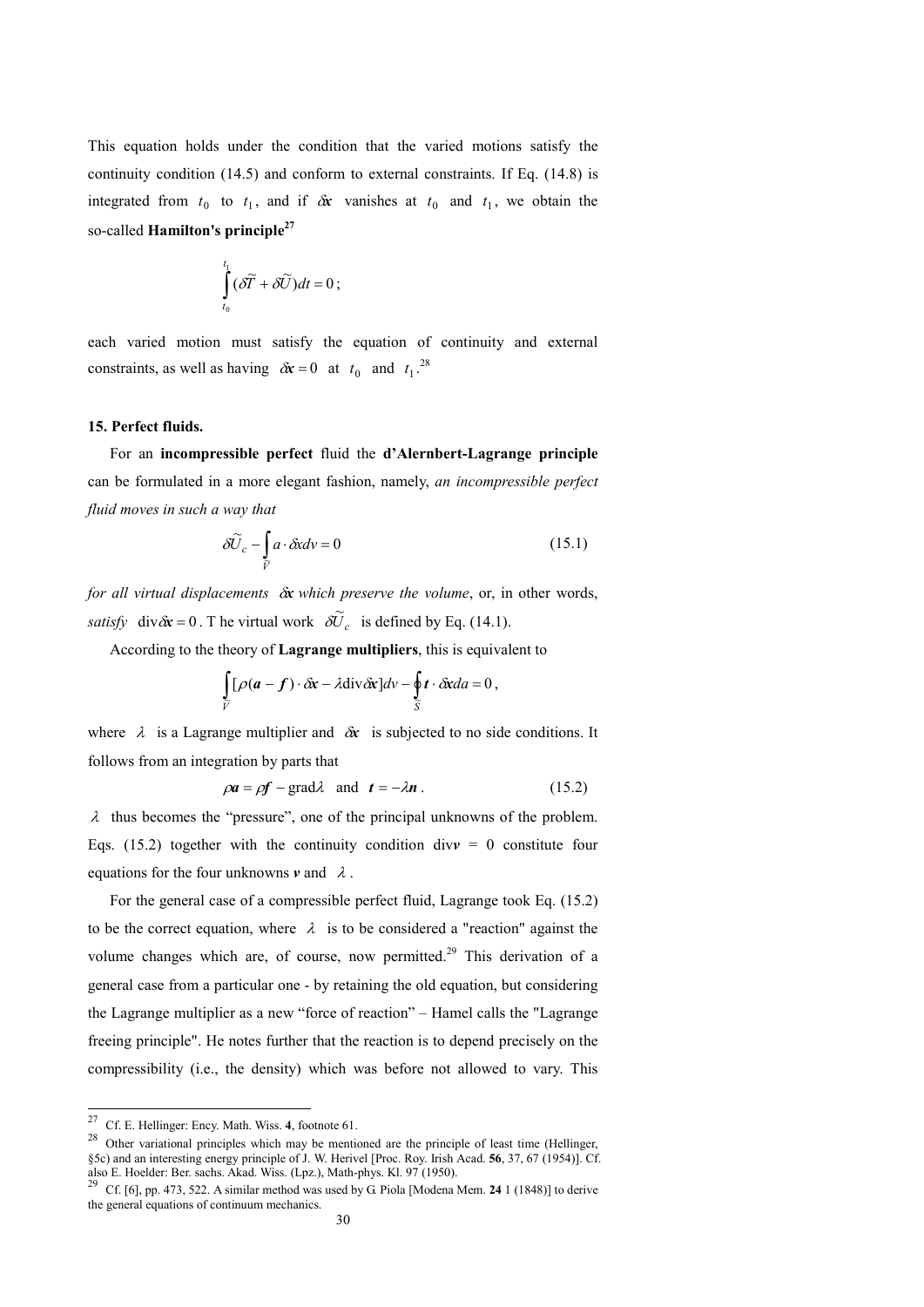procedure, although. interesting and leading to a correct result, is not entirely convincing - one difficulty becomes evident in the case of gas, where the pressure is a definite thermodynamical variable.

The variational principle (15.1) may be written **in the form of Hamilton's principle** by means of identity (14.5). Thus we have the result: *an incompressible perfect fluid moves in such a way that*

$$
\int\limits_{t_0}^{t_1}(\delta\widetilde{T}+\delta\widetilde{U}_c)dt=0
$$

*for all variations* δ*x of the motion satisfying* 

 $div \delta x = 0$  and  $\delta x = 0$  at  $t = t_0, t_1$ .

Lichtenstein $30$  has obtained a similar variational principle for the motion of **compressible** perfect fluids. A certain artificiality in his formulation was noticed by Taub<sup>31</sup>, who substituted an alternative procedure; the most satisfying form of the principle is, however, due to Herivel<sup>32</sup>, and in the following discussion we shall use the latter's formulation.

We begin with the remark that, for a mechanical system whose energy is completely known it should be possible to state Hamilton's principle in the form

$$
\int_{t_0}^{t_1} (\partial \widetilde{L} + \partial \widetilde{U}_c) dt = 0 ,
$$
\n(15.3)

where the **Lagrangian function**  $\widetilde{L}$  is the difference of the kinetic and potential energies. An essential difference between the principle (15.3) and those stated earlier is that (15.3) can be written without a priori knowledge of the equations of motion. Thus this principle provides a way of deriving the equations of motion by a method which is genuinely independent of momentum considerations. Let us apply this to the case of a **gas**.

We suppose the motion takes place without loss of energy through the generation of transfer of heat, or, more precisely, that the specific entropy *S* of each fluid particle remains constant during the motion,<sup>33</sup>

$$
\frac{dS}{dt} = 0\tag{15.4}
$$

In thisw e of motion the energy is completely known, having the form  $\tilde{T} + \tilde{l}$ , where  $\tilde{T}$  is the **kinetic energy** and  $\tilde{T}$  the **internal energy** of the volume of

 $30$  L. Lichtenstein [9], Chap. 9.

<sup>31</sup> A. H. Taub [44]. p. 148.

<sup>32</sup> J. W. Herivel: Proc. Cambridge Phil. Soc. **51**, 344 (1955).

<sup>&</sup>lt;sup>33</sup> The thermodynamical basis for the following work will be found in Sect. 30 and in the first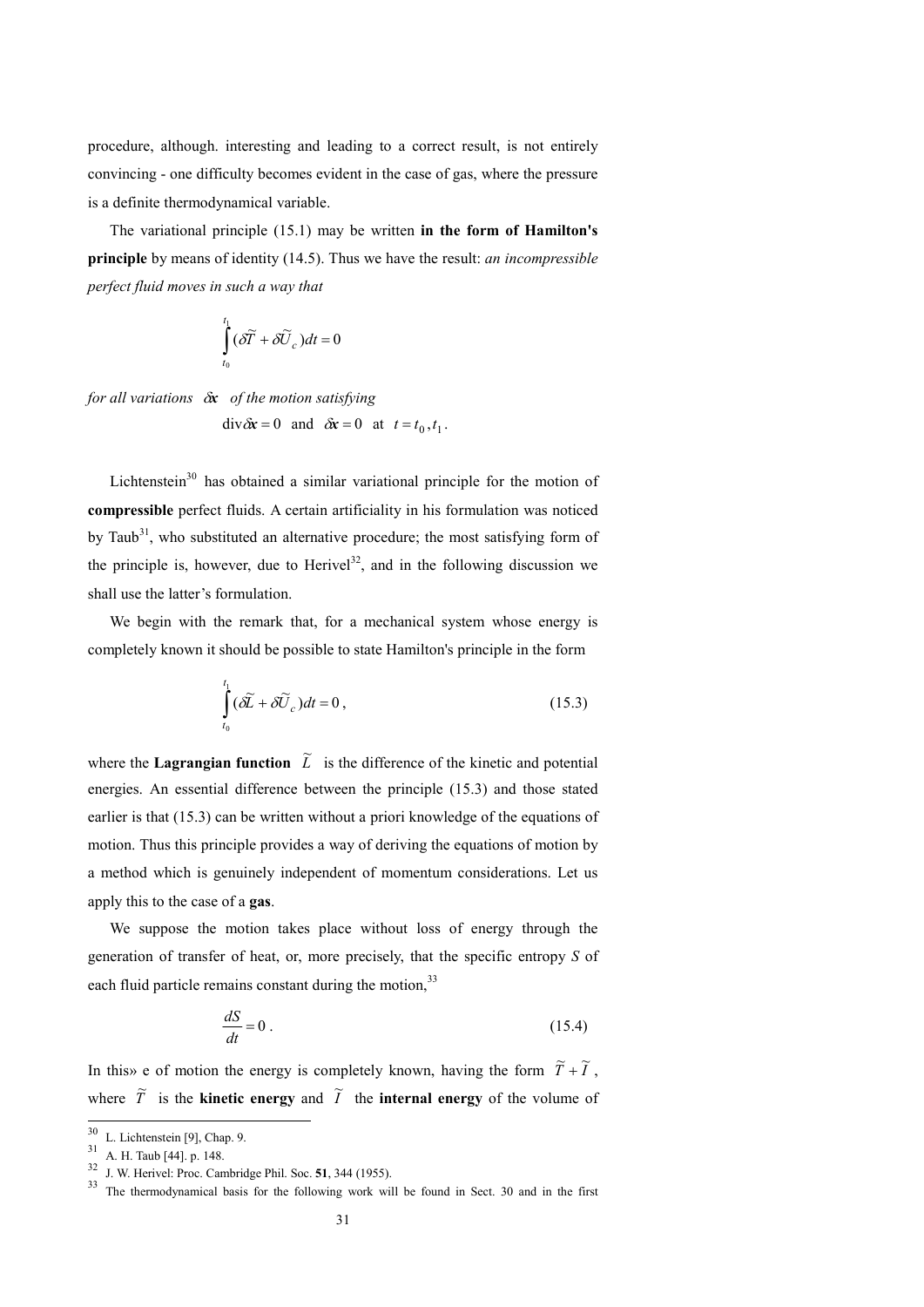fluid considered,

$$
\widetilde{I} = \int_{\widetilde{V}} \rho E d\nu, \quad E = E(\rho, S) = \text{specific internal energy}.
$$

There seems only one reasonable choice for the Lagrangian function, namely  $\widetilde{L} = \widetilde{I} - \widetilde{E}$ . For this  $\widetilde{L}$  we shall now show that Eq. (15.3) leads to the correct equations of motion for a **compressible perfect fluid**.

Let  $\delta x = \delta x(X,t)$  be a variation of the path, vanishing at  $t_0$  and  $t_1$ . Assuming that the varied motions satisfy the equation of continuity, the variation of density is given by Eq. (14.5). By the same arguments, the variation of entropy must satisfy

$$
\delta S=0.
$$

From Eqs. (14.6) and (14.5), and since  $\left(\frac{\partial E}{\partial \rho}\right)_S = \frac{p}{\rho^2}$  $\int_S$ J  $\setminus$  $\overline{\phantom{a}}$  $\overline{\mathcal{L}}$ ſ ∂  $\left(\frac{\partial E}{\partial \rho}\right) = \frac{p}{\rho}$ , there follows

$$
\delta \widetilde{E} = \int_{\widetilde{V}} \rho \delta E dv = -\int_{\widetilde{V}} p \operatorname{div} \delta x dv
$$

$$
= \int_{\widetilde{V}} \delta x \cdot \operatorname{grad} p dv - \oint_{\widetilde{S}} p \mathbf{n} \cdot \delta x da
$$

.

 $\delta \tilde{T}$  is evaluated by means of Eq. (14.7). We may now conclude in the usual way from Eq. (15.3) and the formulae for  $\delta \tilde{T}$ ,  $\delta \tilde{E}$ , and  $\delta \tilde{U}_c$ , that

 $\rho a = \rho f - \text{grad} p$  and  $t = -p n$ .

These are of course the correct equations.<sup>34</sup> We emphasize again that they have been derived from a principle whose statement involved no *a priori* knowledge of their form. This is in contrast to the earlier principle (14.2) and the derivation from it of Eqs. (14.3).

In theoretical mechanics the **energy equation** is a consequence of Hamilton's principle. It is interesting to see that this is also true in the present case. For since

$$
\frac{d\widetilde{E}}{dt} = \int_{\widetilde{V}} \rho \frac{dE}{dt} dv = \int_{\widetilde{V}} p \text{div} \nu dv,
$$

we have from Eq. (9.2),

$$
\frac{d}{dt}(\widetilde{I}+\widetilde{E})=\int\limits_{\widetilde{V}}\rho f\cdot v dv+\oint t\cdot v dv,
$$

which is the usual statement of **conservation of energy** for a non-heat-conducting media.

In the paper already referred to, Herivel attempted to find the equations of perfect fluids on a variational principle of spatial (Eulerian) type. He was not

paragraph of Sect. 33.<br><sup>34</sup> The preceding derivation is based on that in Herivel's paper, with, however, certain modifications in the formulation and proof.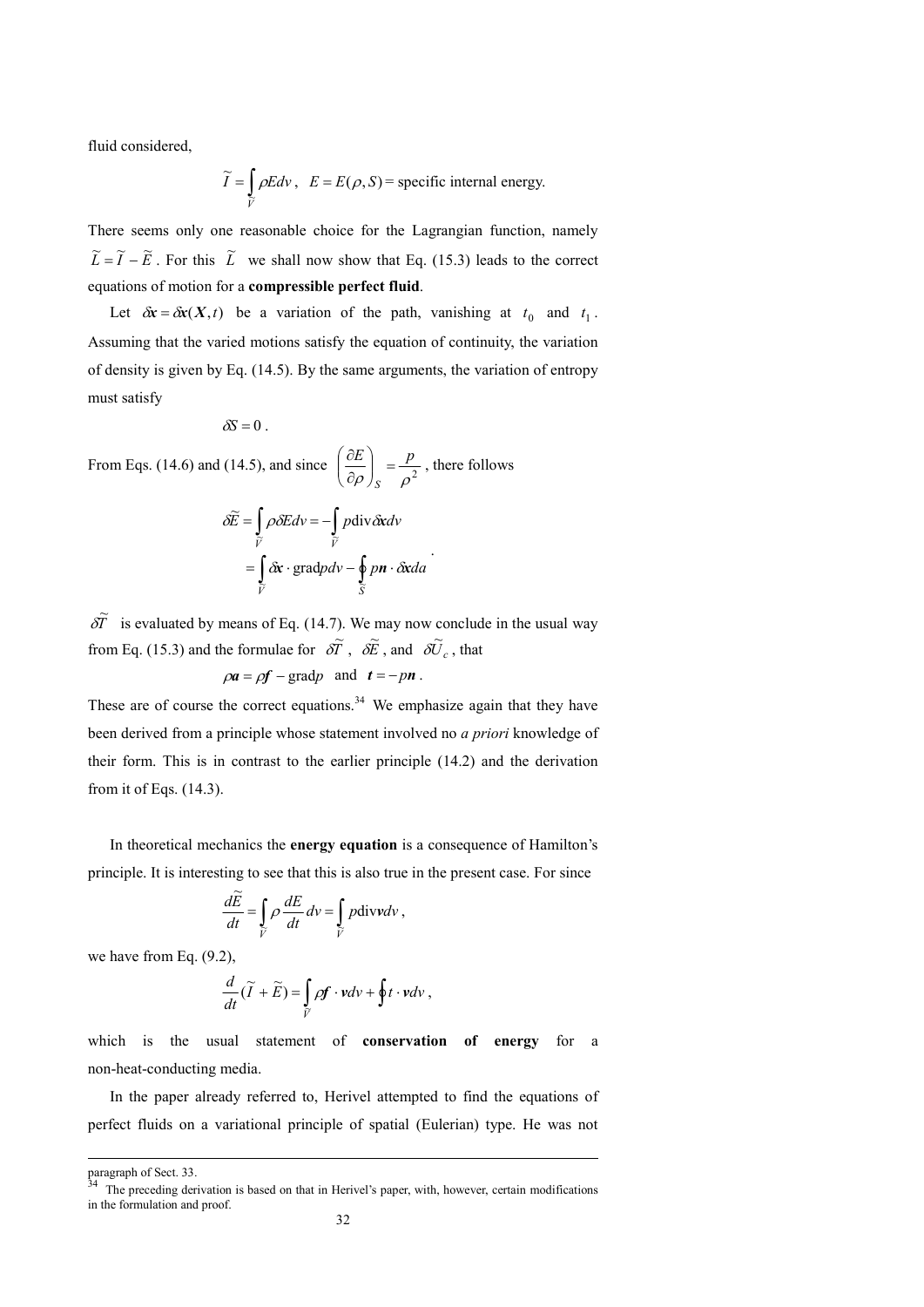entirely successful, in that his principle yields as extremals only a subset of the class of flows satisfying the Euler equations. This difficulty was first pointed out by C. C. Lin, who then supplied a correct version of the principle<sup>35</sup>. Consider, in particular, the variational principle,

$$
\delta \iint L(\nu, \rho, S) d\nu dt = 0, \qquad (15.5)
$$

where *L* is the Lagrangian density

$$
L=\frac{1}{2}\rho q^2-\rho(E+\Omega).
$$

and the variations of the velocity, density, and entropy are subject to the following constraints,

Conservation of mass: 
$$
\frac{\partial \rho}{\partial t} + \text{div}(\rho \mathbf{v}) = 0
$$

$$
\frac{\partial \rho}{\partial t} + \text{div}(\rho \mathbf{v}) = 0,
$$
  

$$
\frac{dS}{dt} = 0,
$$

 $\frac{\partial \rho}{\partial y} + \text{div}(\rho \nu)$ 

Conservation of energy:

Conservation of the identity of particles: 
$$
\frac{dX}{dt} = 0,
$$
 (15.6)

where the vector field  $X(X, t)$  establishes the initial position of the particle which occupies the position  $x$  at time  $t$ . We shall now verify that every extremal of the variational principle  $(15.5)$  is a flow (Herivel-Lin)<sup>36</sup>.

Upon introduction of the Lagrange multipliers  $\phi$ ,  $\beta$ , *γ* the above principle becomes

$$
\delta \iiint \left\{ L + \phi \left( \frac{\partial \rho}{\partial t} + \text{div}(\rho \mathbf{v}) \right) - \rho \beta \frac{dS}{dt} - \rho \mathbf{v} \cdot \frac{d\mathbf{X}}{dt} \right\} dv dt = 0,
$$

where  $v$ ,  $\rho$ , *S* and *X* are now to be varied without restrictions. The separate variations of these quantities now give the following equations

 $δv$  :  $v = \text{grad}φ + β\text{grad}S + \text{grad}X \cdot γ$ 

-

$$
\delta \rho: \frac{d\phi}{dt} = \frac{1}{2}q^2 - I - \Omega,
$$
  
\n
$$
\delta S: \frac{d\beta}{dt} = \left(\frac{\partial E}{\partial S}\right)_{\rho} = T,
$$
  
\n
$$
\delta X: \frac{d\gamma}{dt} = 0.
$$
\n(15.7)

With the help of Eqs. (15.6) and (15.6) these equations can be shown to imply Eq.

 $35$  Herivel's principle included only the first pair of constraints in Eq. (15.6), the final constraint being due to C. C. Lin (unpublished). Without this additional constraint, isentropic flows could appear

as extremals only if they were also irrotational [see Eq. (15.7)]. <sup>36</sup> Preliminary results of a similar kind are due to A. Clebsch, J. reine angew. Math. **54**, 293 (1857); **56**, 1 (1859); and to H. Bateman, Proc. Roy. Soc. Lond., Ser. A **125**, 598 (1929).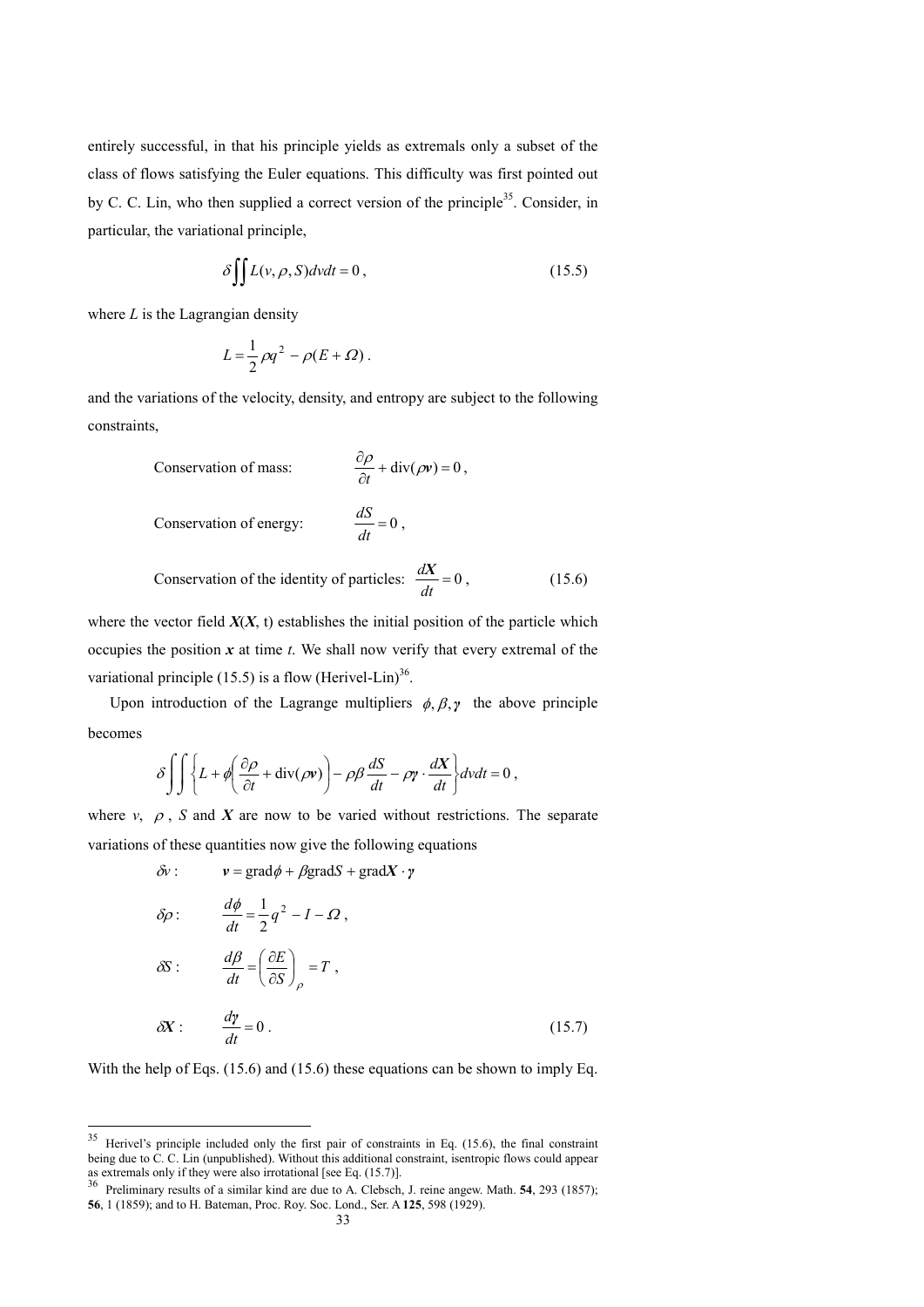(6.9). Indeed, if we write Eq. (15.7) in the form  $v = \sum_{x}$  $v = \sum \xi_x \text{grad} \eta_x$ , then a

straightforward calculation based on Eqs. (3.5) and (3 .6) yields the acceleration formula

$$
\boldsymbol{a} + \operatorname{grad} \frac{1}{2} q^2 = \sum \left( \xi_x \operatorname{grad} \frac{d\eta_x}{dt} + \frac{d\xi_x}{dt} \operatorname{grad} \eta_x \right). \tag{15.8}
$$

But  $\frac{dS}{dt} = \frac{dA}{dt} = \frac{d\gamma}{dt} = 0$ *d dt d dt*  $\frac{dS}{dt} = \frac{dX}{dt} = \frac{d\gamma}{dt} = 0$ , whence

$$
a = -\text{grad}\,\frac{1}{2}q^2 + \text{grad}\,\frac{d\phi}{dt} + \frac{d\beta}{dt}\,\text{gradS} = -\text{grad}\,\Omega - \frac{1}{\rho}\,\text{grad}p\;,
$$

where we have used the simple thermodynamic identity  $TdS = dI - \frac{1}{\rho}dp$  $= dI - \frac{1}{dp}$ .

To complete the discussion, it must still be shown that every flow is an extremal for the Herivel-Lin principle Eq. (15.5) to (15.6). This has been done by the author of the present article (see Sect. 29A).

It is likely that one can derive the equations of motion for a **viscous fluid** by a variational argument similar to Herivel's. The essential point to be observed is that the energy equation must be postulated as a **side condition** [in Herivel's work, for example, this is reflected in the condition (15.4)]. Without this or some equivalent side condition, it does not appear possible to obtain the equations of motion of a viscous fluid from Hamilton's principle. Thus Millikan<sup>37</sup> has shown that a principle of the type  $\delta \int L dv = 0$  where *L* is a function only of *v* and grad *v*, cannot represent the steady motion of a viscous incompressible fluid except in

certain special cases, namely those investigated in Sect. 75 of this article.<sup>38</sup>

*Other variational principles.* In addition to the fundamental principles already discussed, there are numerous variational formulations of special. problems in fluid dynamics. At the appropriate place we shall mention some of of these special principles, e.g., Kelvin's minimum energy theorem (Sect. 24), Bateman's principle (Sect-47), the theorem of Helmholtz and Rayleigh (Sect. 75), etc.

# **C. Incompressible and barotropic perfect fluids. I. General principles.**

<sup>37</sup> C. Millikan: Phil. Mag. (7) **7**, 641 (1929).

<sup>&</sup>lt;sup>38</sup> Other negative results concerning variational principles yielding the Navier-Stokes equation are due to R. Gerber, Ann. Inst. Fourier (Grenoble) **1**, 157 (1950); J. Math. Pure Appl. **32**, 79 (1950). Cf. also H. lBateman: Phys. Rev. (2) **38**, 815 (1931).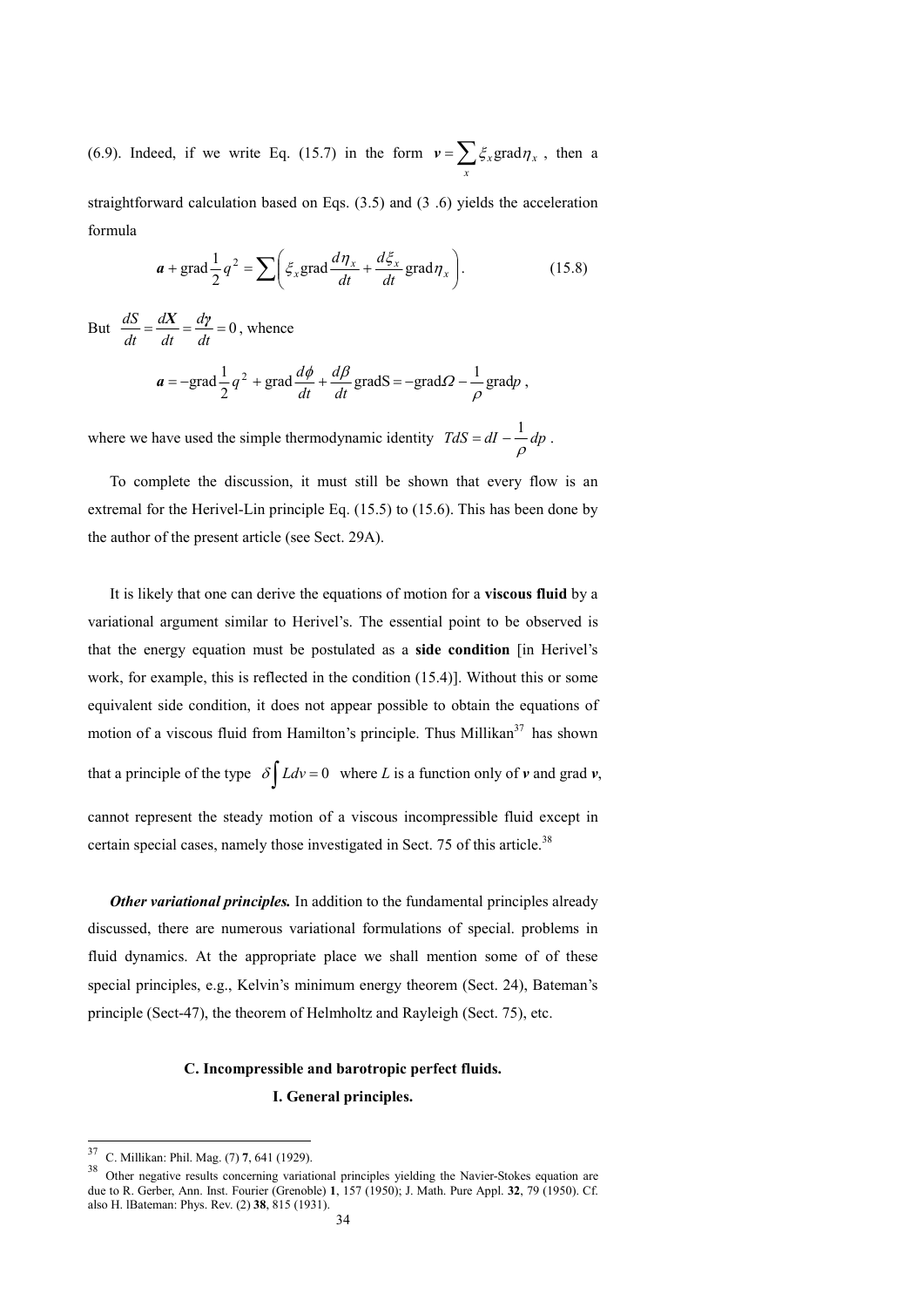#### **16. Preliminary discussion.**

We shall begin our detailed considerations of fluid flow with the special but highly important case of **perfect fluids**. Here the stress vector has the simple form  $t = -p\boldsymbol{n}$ , and we have the following equations governing the motion,

$$
\frac{d\rho}{dt} + \rho \text{div}\mathbf{v} = 0, \qquad (16.1)
$$

$$
\rho \frac{dv}{dt} = \rho f - \text{grad} p \ . \tag{16.2}
$$

In general, one may adjoin to these four equations a fifth (thermodynamical) relation

$$
p = p(\rho, T), \qquad (16.3)
$$

where *T* denotes the absolute temperature. Discussion of this situation is appropriately deferred to the following chapters, while here we consider the elegant theory arising when the pressure and density are **directly related**:

$$
p = p(\rho) \quad \text{or} \quad \rho = g(p). \tag{16.4}
$$

A flow in which density and pressure are thus related is called **barotropic**. We observe that Eq. (16.4) may arise from special circumstances in the flow considered, or it may be an inherent property of the fluid itself. In the latter case the fluid is called **piezotropic**; (the distinction between barotropic flow and piezotropic fluid is clarified if we note that every flow of a piezotropic fluid is barotropic, while the converse is not tune, cf. examples below). The special piezotropic fluids for which  $\rho = const$  are called **incompressible**.

## The following examples of **barotropic** flow may be noted:

**1.** Air in steady motion in the Mach number range 0 to 0.4. There is less than 8% overall variation of density in this range of Mach numbers, so that for many purposes the density can be supposed to have some appropriate constant value.

**2.** A gas in isentropic motion. For the case of an ideal gas with constant specific heats we have, in particular,

$$
p = N \rho^{\gamma} , N, \gamma = const .
$$

We shall assume in this chapter that the extraneous force  $f$  is conservative,  $f = -\text{grad}\Omega$ , and all results will be stated subject to this condition. It is worthwhile to point out that no further axioms of motion are necessary for the conclusions of this chapter.

*The fundamental property which distinguishes barotropic motion is the simple formula of Eule*r,

$$
a = \frac{dv}{dt} = -\text{grad}\left(\int \frac{dp}{\rho} + \Omega\right),\tag{16.5}
$$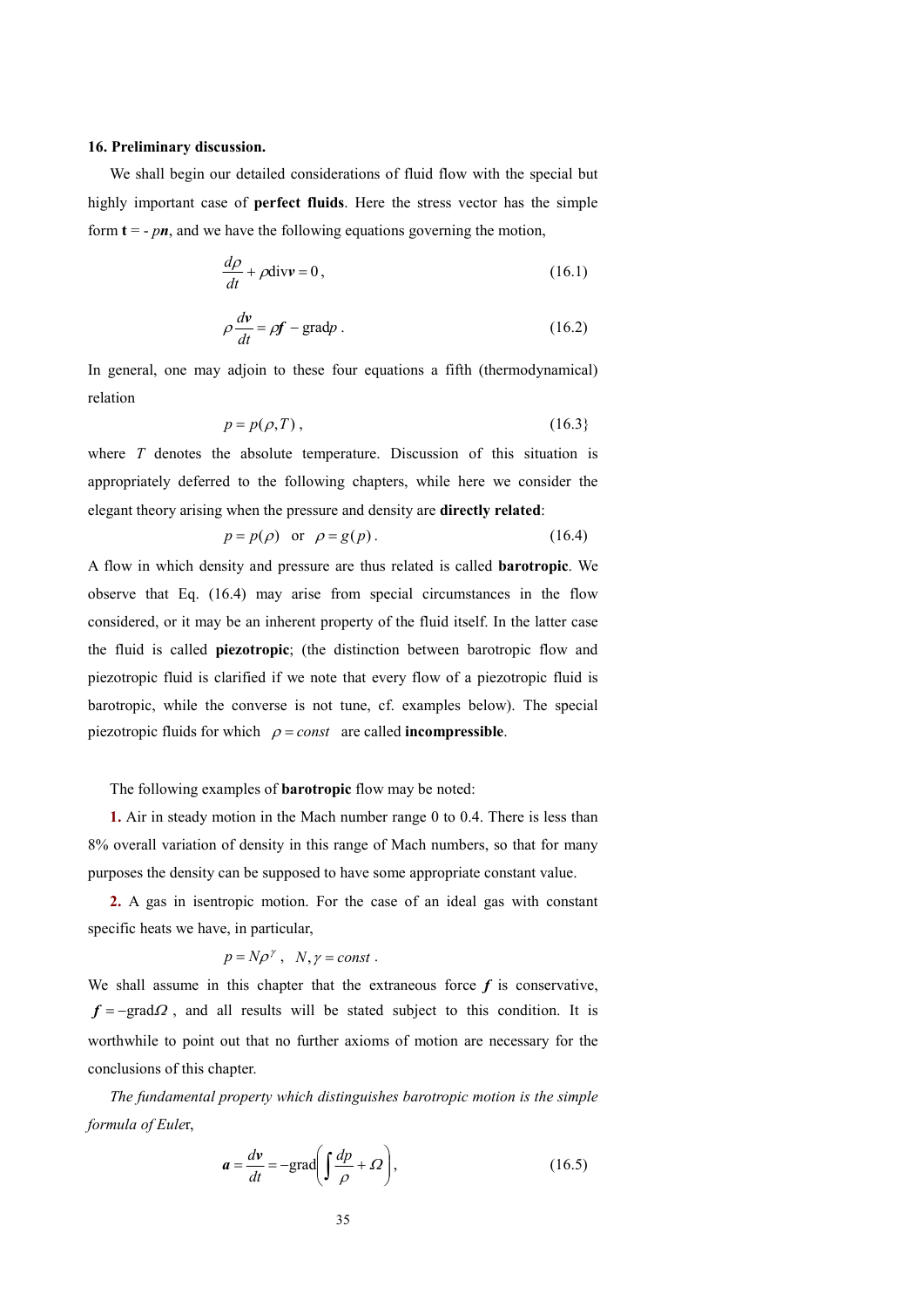*which shows that acceleration is derivable from a potential*. The results of this chapter are largely due to the simplifying effect of this single equation.

*Plane motion. Axially-symmetric motion. Vector-lines.* We conclude this section with a brief summary of these concepts, mainly in order to fix upon a standard terminology.

A motion is called a **plane** flow if, in some rectangular coordinate system  $x =$  $(x, y, z)$ , the velocities  $u = v^1$ ,  $v = v^2$  are functions of *x*, *y* only, while  $v^3 = 0$ . The motion takes place in a series of planes parallel to  $x y$ , and is the same in each one. For this reason our attention can be directed entirely at the single plane  $z = 0$ . A motion is said to be **axially-symmetric** if, in some cylindrical polar coordinate system  $x = (x, y, \theta)^{39}$  the velocities at  $u = v^1$ ,  $v = v^2$  are functions of *x*, *y* only, while  $v^3 = 0$ . It is obvious that our attention can be confined to the meridian half-plane  $\theta = 0$ .



A curve every where tangent to a given continuous vector field is called a **vector-line**. In particular, the vector-lines of the velocity field are ca1led **stream-limes**, and the vector-lines of the vorticity field are called vortex-lines. (It should be noted that streamlines and particle paths are identical in steady motion, but usually not otherwise.) Finally, a motion is said to be **irrotational** if its vorticity field is zero.

#### **17. Convection of vorticity.**

-

One of the most important ways of gaining information about a fluid motion is to examine how its vorticity field changes with time. To this end, we shall

 $39$  The orientation of coordinates is shown in Fig 2. Instead of the present notation, some authors (notably Lamb and Miln-Thompson) use  $(x, \varpi, \theta)$ . It may be observed that when polar coordinates  $(r, \phi)$  are introduced into the meridian plane, the resulting spatial coordinates  $(r, \phi, \theta)$  become spherical polar coordinates.